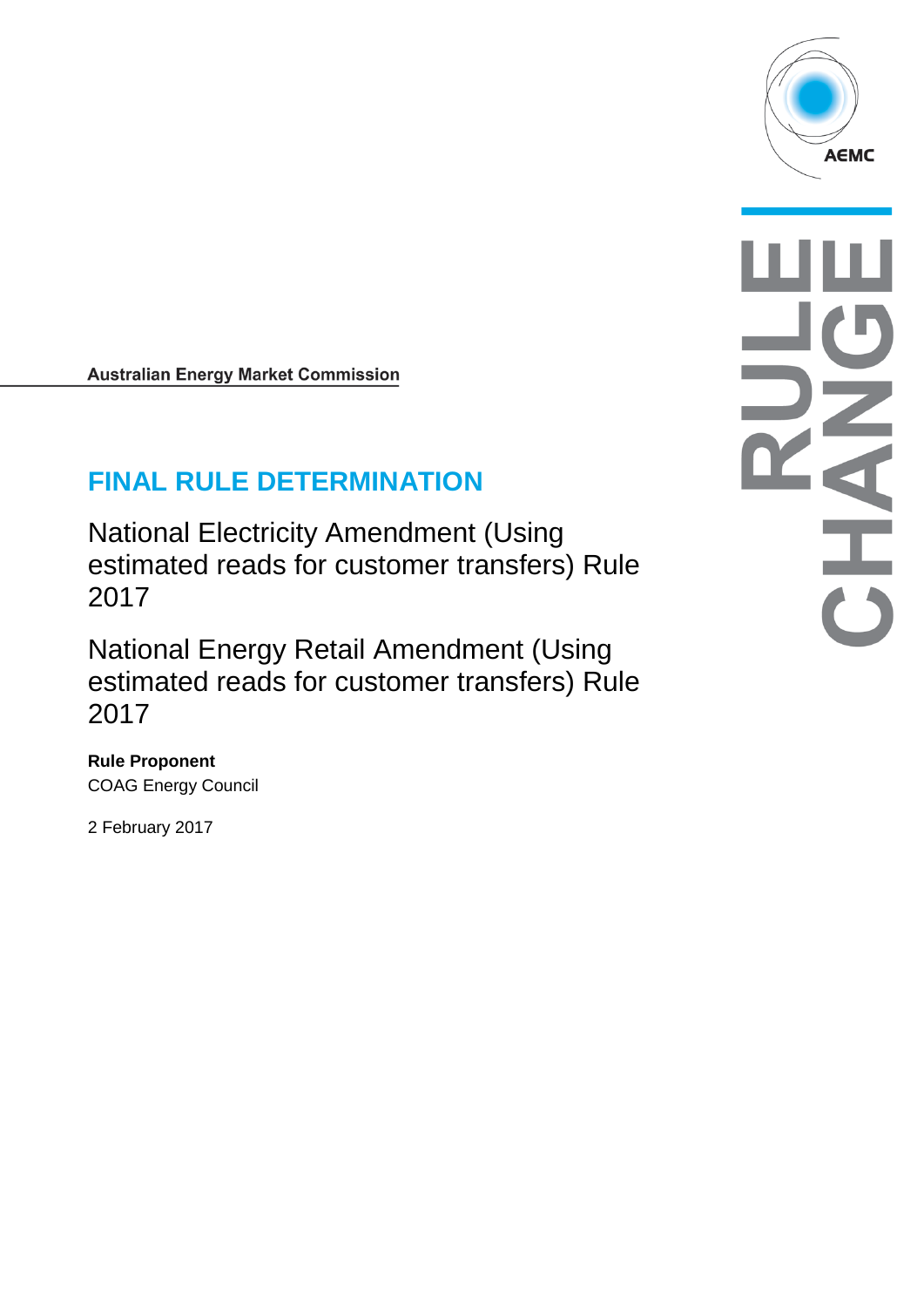#### **Inquiries**

Australian Energy Market Commission PO Box A2449 Sydney South NSW 1235

**E**: aemc@aemc.gov.au **T**: (02) 8296 7800 **F**: (02) 8296 7899

Reference: ERC0196

#### **Citation**

AEMC 2017, Using estimated reads for customer transfers, Final Rule Determination, 2 February 2017, Sydney

#### **About the AEMC**

The AEMC reports to the Council of Australian Governments (COAG) through the COAG Energy Council. We have two functions. We make and amend the national electricity, gas and energy retail rules and conduct independent reviews for the COAG Energy Council.

This work is copyright. The Copyright Act 1968 permits fair dealing for study, research, news reporting, criticism and review. Selected passages, tables or diagrams may be reproduced for such purposes provided acknowledgement of the source is included.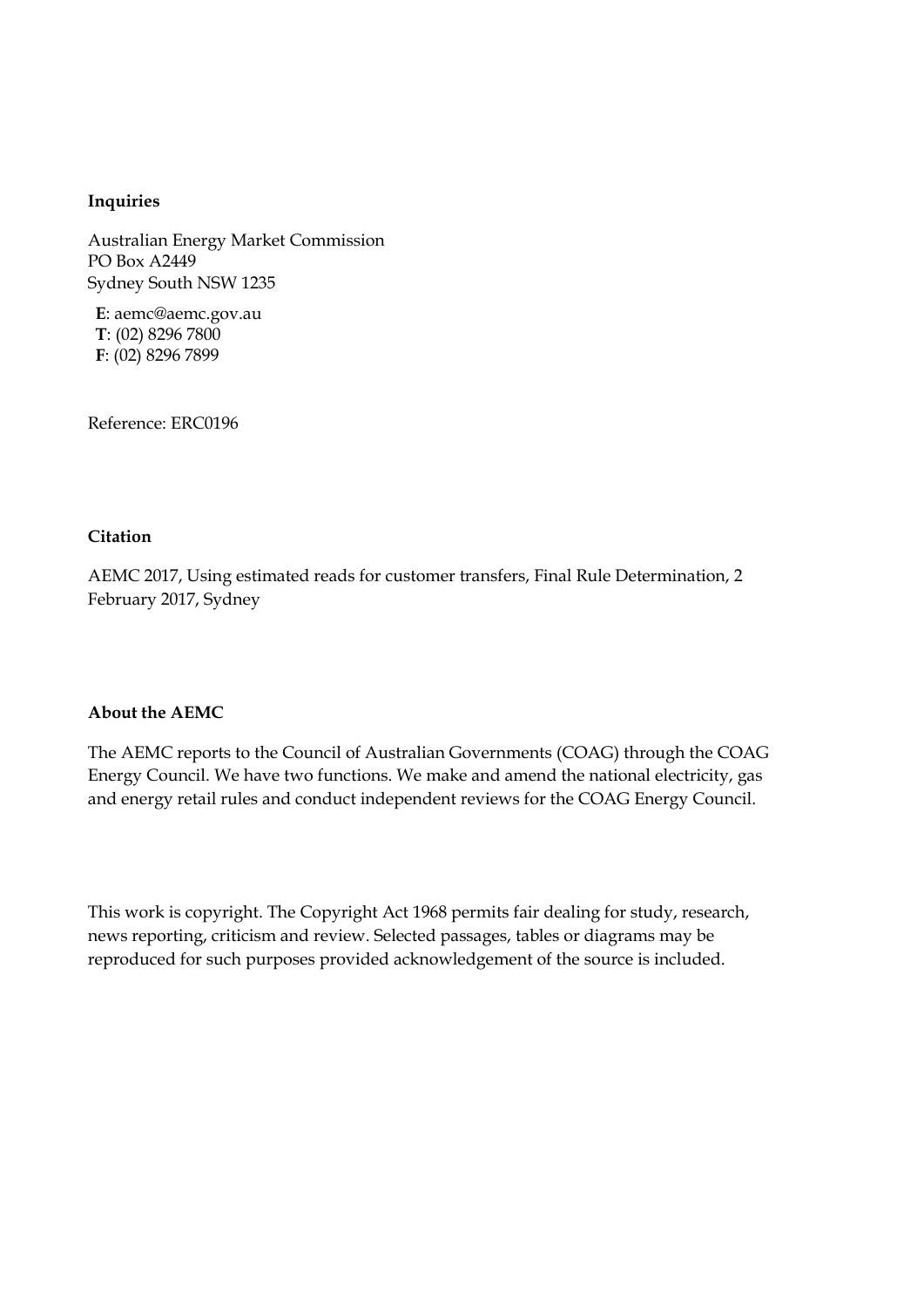# **Summary**

-

Customer participation through switching (or threatening to switch) retailers is one of the key aspects of a competitive retail energy market. Competition is also enhanced by having a customer transfer process that is fast and efficient. Recognising the importance of the customer transfer process, the Australian Energy Market Commission (Commission) conducted the Review of Electricity Customer Switching (Review) in 2014.[1](#page-2-0)

The Review revealed that generally, customer transfers occurred in an efficient manner. However, for some customers the transfer process took longer than 30 calendar days – the period that the Review considered to be a reasonable timeframe. The longer transfer time was due largely to the practice of waiting to transfer until the next meter read date (which could be up to three months away), and to difficulties in accessing meters.

The Review concluded that the use of estimated reads could reduce transfer times when compared to the existing option of transferring on the next scheduled read, for a customer who is transferring to a new retailer while remaining in the same premises (in-situ transfer).

The Review therefore recommended that the Council of Australian Governments (COAG) Energy Council submit a rule change request to allow the use of estimated meter reads for in-situ transfers. This request was submitted to the Commission in November 2015.

The Commission's views on the importance of an efficient customer transfer process and the benefits of improving transfer times remain unchanged from the Review. An efficient transfer process that supports customer choice and promotes confidence in the integrity of the market processes is a critical component of a competitive retail energy market.

However, a number of important changes have occurred in the market since the Review was prepared. Changes such as a reduction in transfer times, improvements in the retail market, and the Commission's 2015 rule change to expand competition in metering are contributing to the goal of improving the efficiency of the transfer process. When the likely cost to consumers for an estimated read and the complexity in implementation are taken into account, the Commission now considers the introduction of an additional transfer option using estimated reads is not likely to be in the long term interest of consumers and will not contribute to the achievement of the national electricity objective. For these reasons, the Commission decided not to make a draft rule on the use of estimated reads for in-situ transfers.

The Commission received a number of submissions to the draft determination, with almost all stakeholders supporting the Commission's decision not make a rule. The

<span id="page-2-0"></span><sup>1</sup> The Review was a recommendation of the Commission's Power of Choice reform program.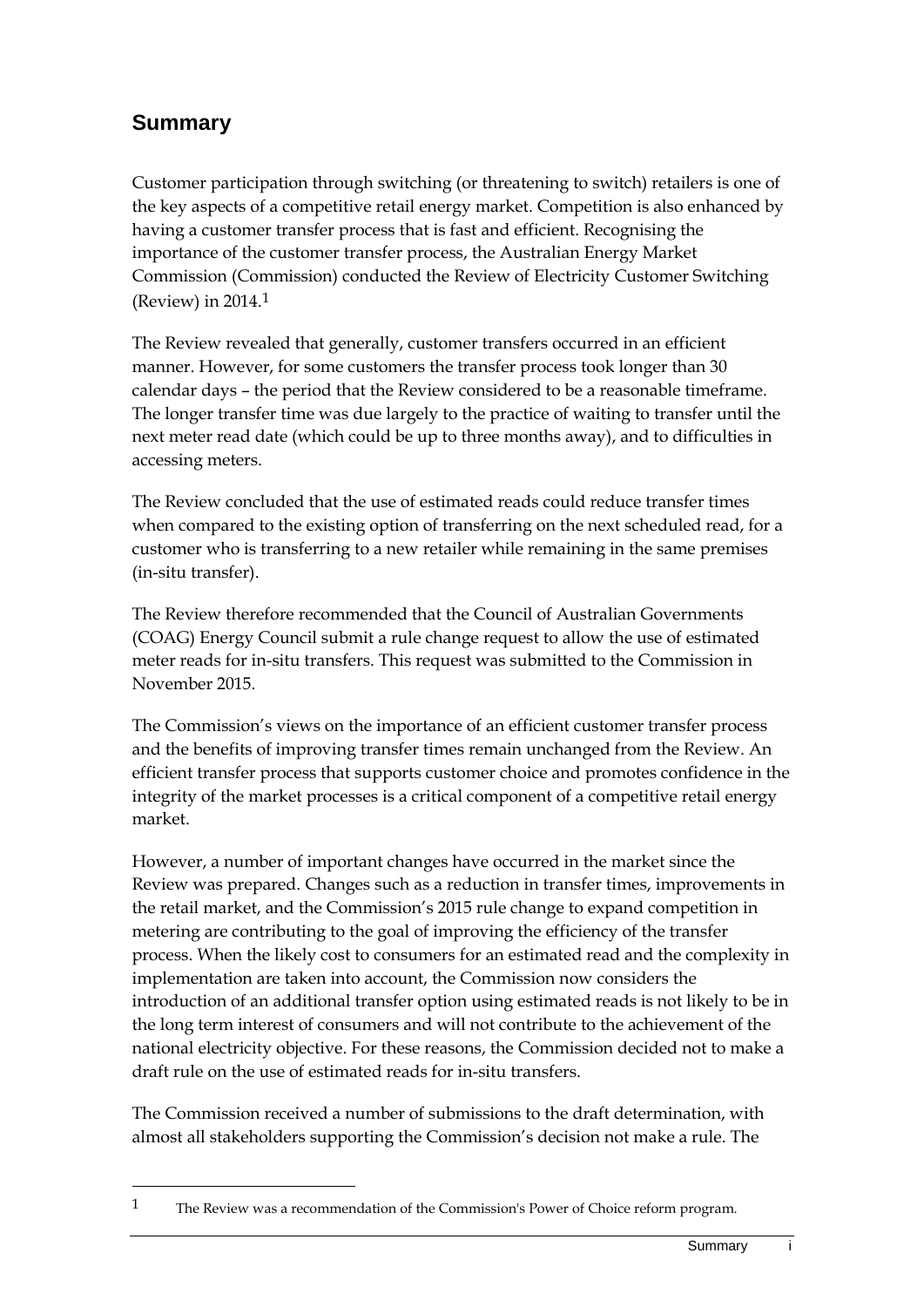Commission has decided to maintain its position in the draft determination and not make a final rule.

### **Factors considered by the Commission for this final determination**

The Commission undertook extensive research and consultation on the issues identified in the Review and the rule change request, and on the proposed solution, and found that key factors have changed and new information has emerged in the three year period since the research for the Review was undertaken.

The key changes and new information that influenced the Commission's decision are:

- **Significant improvement in transfer times.** Transfer times have significantly improved, even when Victoria (with its widespread use of advanced meters) is excluded. The average transfer time has reduced by one week (a 20 per cent improvement), a clear majority of transfers now take place in less than the recommended period of 30 days, and the proportion of transfers taking lengthy periods has decreased.
- **Roll out of advanced meters.** In November 2015, the Commission made a final rule on the competition in metering rule change.<sup>[2](#page-3-0)</sup> This rule requires all new and replacement meters for small customers to be advanced meters and sets out a framework for retailers to offer advanced meters to other consumers. Several retailers have already begun offering advanced meters to consumers on an opt-out basis ahead of the commencement of the new rules, with a significant number of advanced meters having been installed since the new rules were made. The Commission considers the roll out of advanced meters under the new competition in metering rules will have a strong impact on reducing transfer times as well as being the most effective solution in addressing chronic access issues. $3$  The proposed rule on estimated reads would only apply to customers with type 5 and 6 meters and therefore would have only been relevant as an interim measure until advanced meters are rolled out.
- **Estimated reads likely to have costs similar to special read costs.** Some distributors indicated during the consultation process that they would seek to charge a fee, similar to the cost of a special read, for estimates prepared outside of the usual meter reading cycle. One distributor has already received approval from the Australian Energy Regulator for such a fee. In light of this, the Commission considers that customers are likely to choose the certainty of a special read rather than an estimate if they are offered at a similar price.
- **Complexity in implementation.** After spending considerable time researching the best methods to implement the proposed rules, the Commission has concluded that implementation would be unavoidably complex. In order for

<span id="page-3-0"></span><sup>2</sup> Expanding Competition in Metering and Related Services, reference ERC0169, under the Rule Changes: Completed tab in www.aemc.gov.au.

<span id="page-3-1"></span><sup>3</sup> Following the completion of the roll out of advanced meters in Victoria, the average time for an in-situ transfer of a small customer in Victoria fell to 11.9 calendar days in 2015.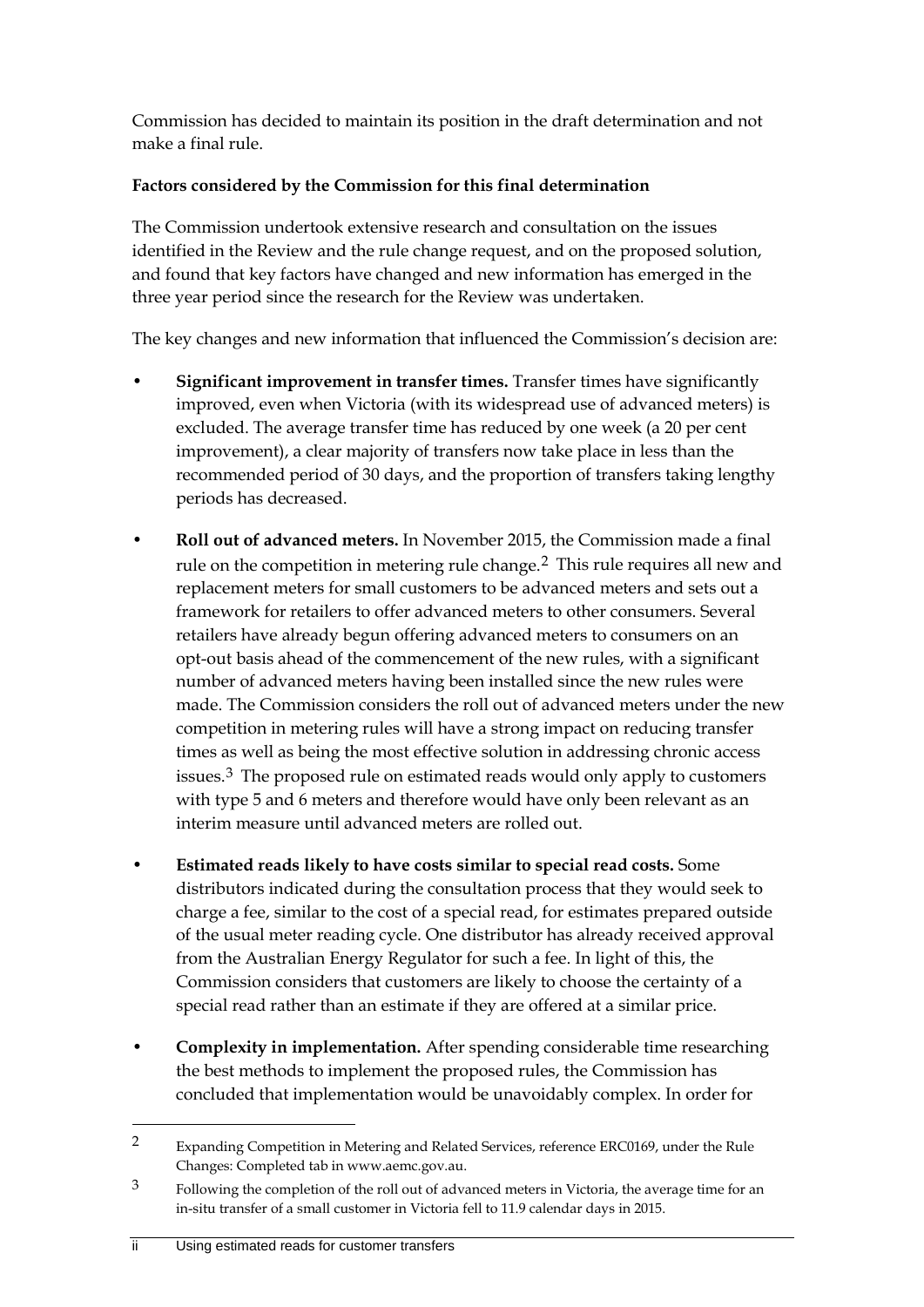customers to make an informed decision, retailers would need to provide more information at the time of transfer, adding complexity to the transfer process and potentially creating confusion for consumers, particularly if there was an additional charge for switching using an estimated read. Retailers, distributors and AEMO would also be required to incur costs and issues could occur in relation to the first bill after a transfer on an estimate (particularly for customers with interval meters). On balance, the rule change could lead to customer confusion and complaints, which could reduce customer confidence in the transfer process.

#### **Related rule change**

-

The Commission also received a related rule change request, also submitted by the COAG Energy Council in response to recommendations made in the Review, to improve the process for addressing erroneous customer transfers.<sup>[4](#page-4-0)</sup> The Commission has decided to make a more preferable final rule in relation to that rule change request, as it considers improvements to the current process for resolving transfers without consent would lead to a better outcome for consumers.

Taken as a package, the final decisions on the two customer transfer related rule changes, together with recent and continuing improvements in transfer times as a result of the competition in metering rule change, will achieve the Commission's intentions to improve the efficiency of the transfer process, support customer choice and promote confidence in the retail market.

<span id="page-4-0"></span><sup>4</sup> Reference ERC0195 under the Rule Changes: Open tab in www.aemc.gov.au.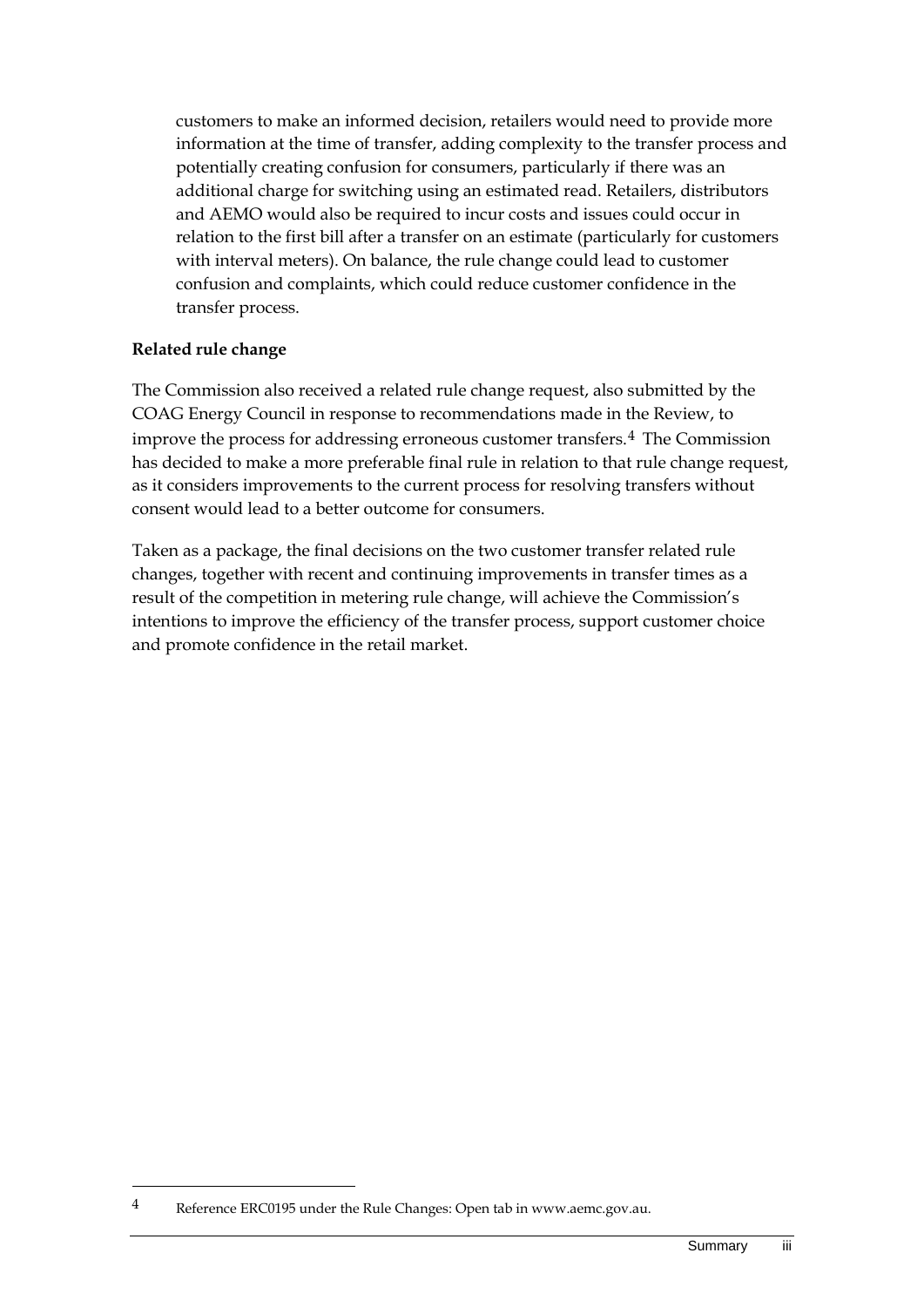# **Contents**

| $\mathbf{1}$            |     |  |  |  |
|-------------------------|-----|--|--|--|
|                         | 1.1 |  |  |  |
|                         | 1.2 |  |  |  |
|                         | 1.3 |  |  |  |
| $\overline{2}$          |     |  |  |  |
|                         | 2.1 |  |  |  |
|                         | 2.2 |  |  |  |
|                         | 2.3 |  |  |  |
|                         | 2.4 |  |  |  |
| 3                       |     |  |  |  |
|                         | 3.1 |  |  |  |
|                         | 3.2 |  |  |  |
|                         | 3.3 |  |  |  |
| $\overline{\mathbf{4}}$ |     |  |  |  |
|                         | 4.1 |  |  |  |
|                         | 4.2 |  |  |  |
|                         | 4.3 |  |  |  |
|                         | 4.4 |  |  |  |
|                         |     |  |  |  |
| 5                       |     |  |  |  |
|                         | 5.1 |  |  |  |
|                         | 5.2 |  |  |  |
|                         | 5.3 |  |  |  |
|                         | 5.4 |  |  |  |
|                         | 5.5 |  |  |  |
|                         |     |  |  |  |
| A                       |     |  |  |  |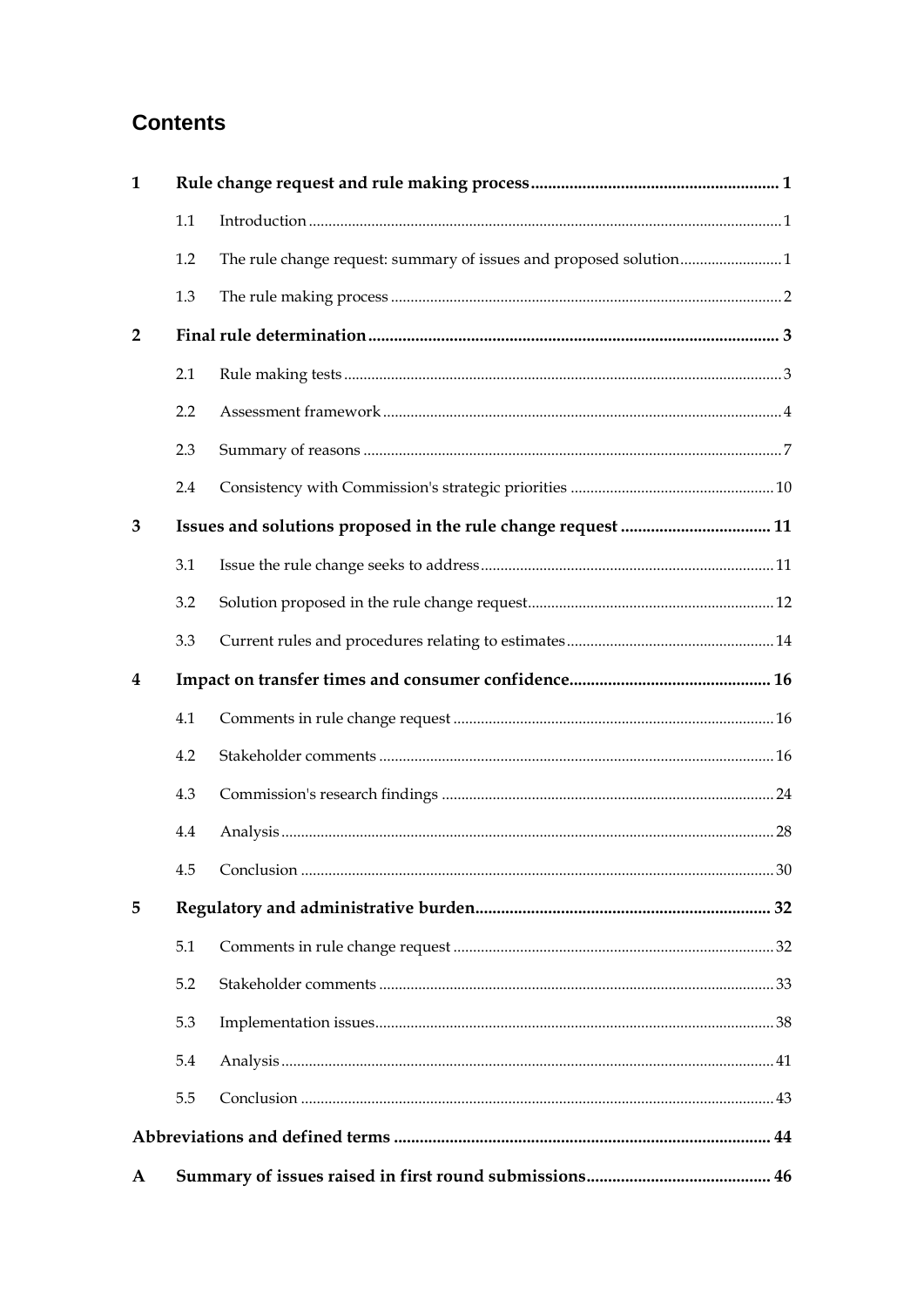| B |  |                                                                     |  |
|---|--|---------------------------------------------------------------------|--|
| C |  | Legal requirements under the Electricity Law and the Retail Law  58 |  |
|   |  |                                                                     |  |
|   |  |                                                                     |  |
|   |  |                                                                     |  |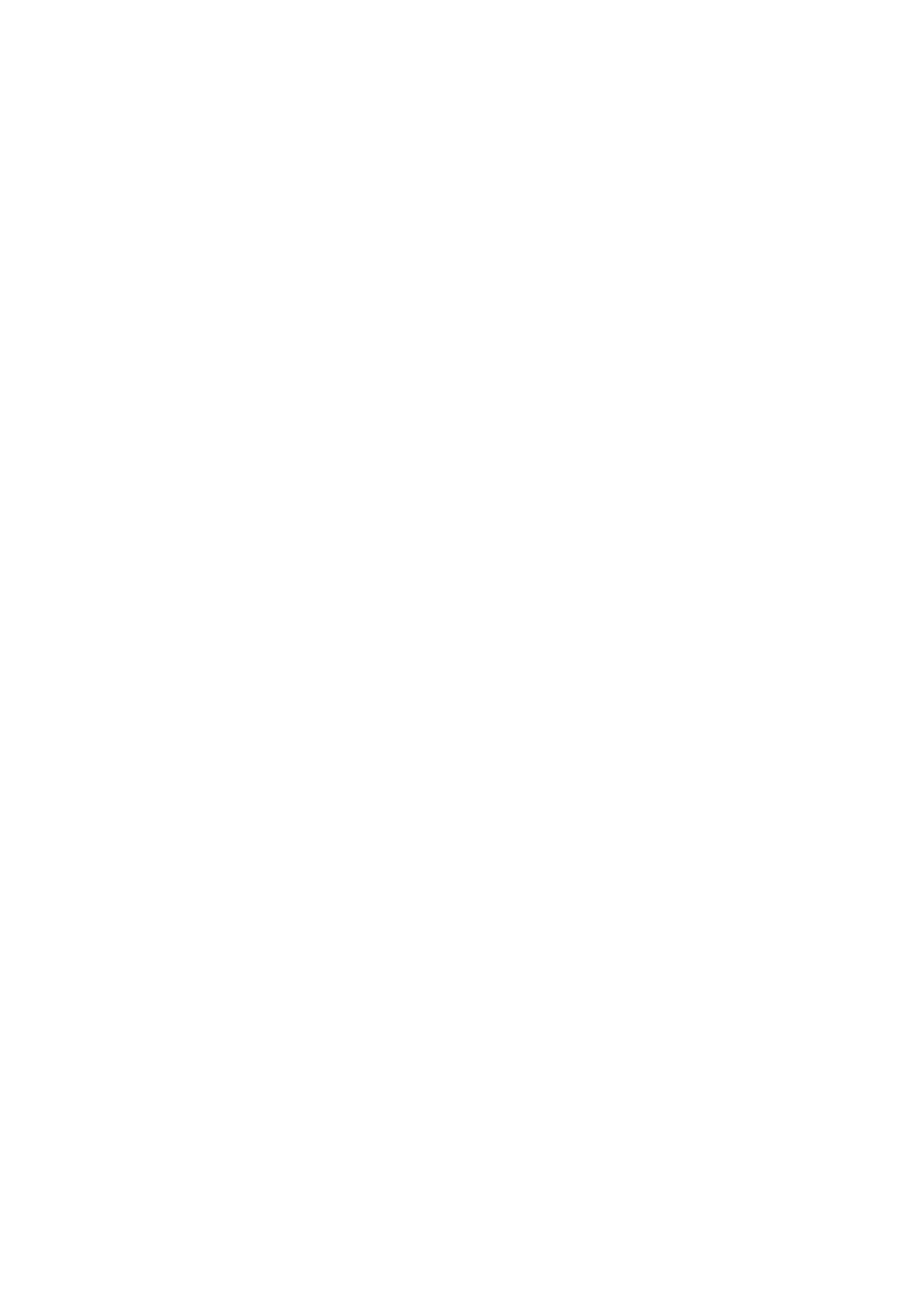# <span id="page-8-0"></span>**1 Rule change request and rule making process**

# <span id="page-8-1"></span>**1.1 Introduction**

On 26 November 2015, the Council of Australian Governments (COAG) Energy Council submitted two rule change requests to the Australian Energy Market Commission (Commission): the transfer accuracy rule change request and the estimated reads rule change request. These rule changes aimed to improve the process by which customers transfer to new retailers, based on recommendations from the Commission's Review of Electricity Customer Switching, published in April 2014 (Review). This final determination relates to the estimated reads rule change request.

A final determination in relation to the transfer accuracy rule change request was published on the same date as this final determination, and is available on the Commission website under the reference ERC0195. In the transfer accuracy final determination, the Commission determined to make a more preferable final rule to improve the process for resolving transfers that occurred without the customer's consent.

### <span id="page-8-2"></span>**1.2 The rule change request: summary of issues and proposed solution**

The estimated reads rule change request proposed to allow small customers with manually read meters to transfer to new retailers on the basis of estimated meter reads. The estimated read option would only be available where the customer is changing retailers while remaining in the same premises (in-situ transfers), not when moving house. The customer's explicit informed consent would be required for the use of estimates in these circumstances. In addition, the customer's previous meter read must have been an actual meter read.

The estimated reads rule change request noted (based on the Review) that some electricity customers experience transfer times over 30 calendar days, with a small number of transfer times extending beyond 60 calendar days. This was found to be due to the usual practice of waiting to transfer on the next actual meter read (which may be up to three months away), and to problems obtaining access to manually-read meters.<sup>[5](#page-8-3)</sup>

The rule change request noted that slow transfers can affect a customer's level of confidence in the transfer process, and as a result the customer may become disenchanted and participate less in the retail market. Overall confidence in the transfer process and in retail markets more broadly could be reduced in consequence.<sup>[6](#page-8-4)</sup>

The aim of the proposed changes was to decrease the time it takes to transfer to a new retailer, as the customer would not have to wait to transfer on the next actual meter

<span id="page-8-3"></span><sup>5</sup> Estimated reads rule change request p9.

<span id="page-8-4"></span> $6$  Estimated reads rule change request p10.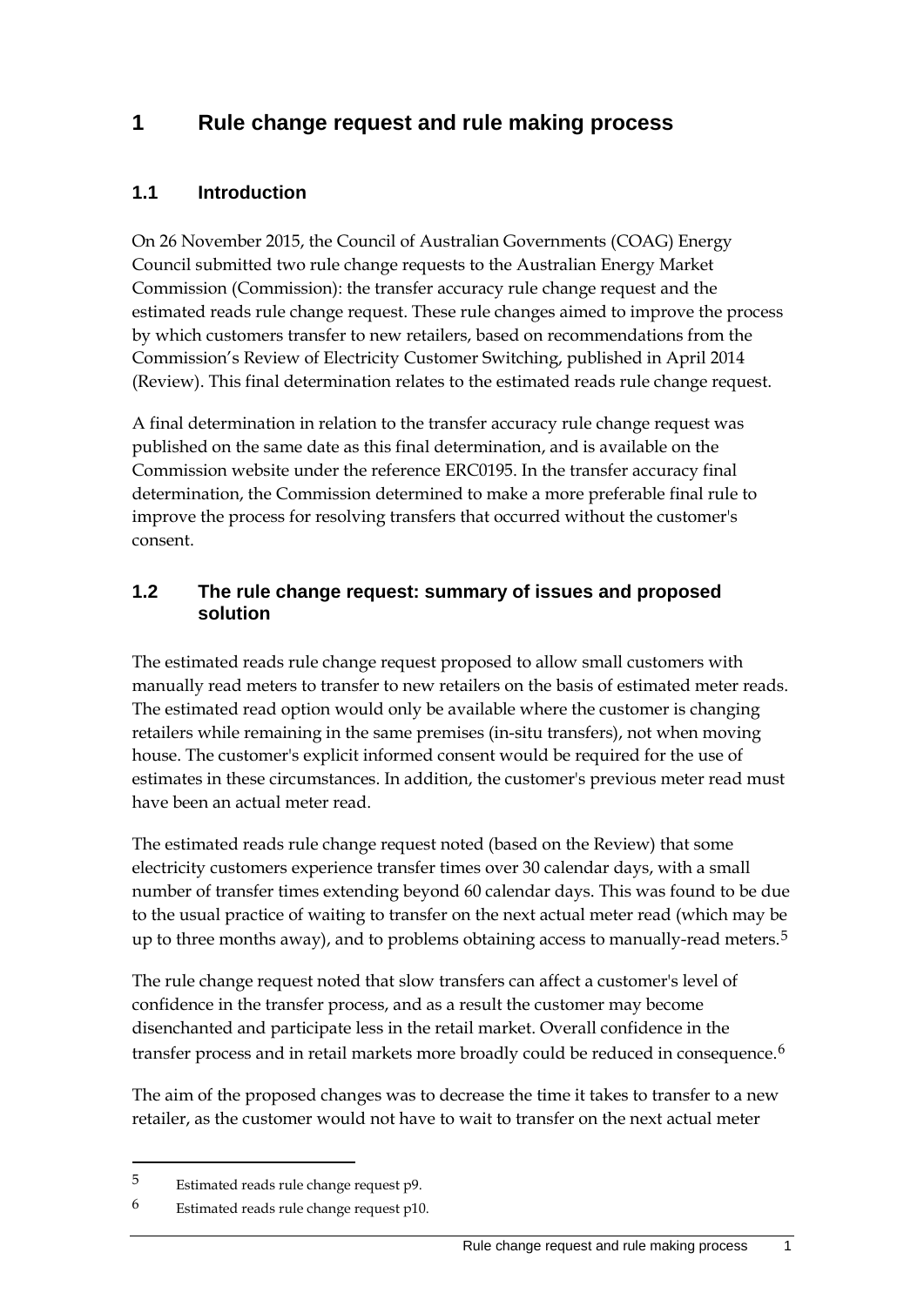read. The rule change request stated that the aim is to improve the ability of customers to switch retailers, allowing for increased engagement in retail energy markets and enhancing retail competition.<sup>[7](#page-9-1)</sup>

# <span id="page-9-0"></span>**1.3 The rule making process**

On 28 April 2016, the Commission published a notice advising of its commencement of the rule making process and the first round of consultation in respect of the rule change request.<sup>[8](#page-9-2)</sup> A consultation paper prepared by the Commission identifying specific issues and questions for consultation was also published with the notice. Submissions closed on 9 June 2016.

The Commission received 19 submissions on the rule change request as part of the first round of consultation. They are available on the Commission website.<sup>[9](#page-9-3)</sup> A summary of the issues raised in submissions but not otherwise addressed in this final rule determination is contained in Appendix A, together with the Commission's response to each issue.

On 24 June 2016, the Commission held a stakeholder workshop to discuss the rule change request and key issues raised in submissions. The agenda and presentations from the workshop are available on the Commission website.

On 28 July 2016 the Commission published a notice advising that the time for making the draft determination had been extended by 10 weeks to 27 October 2016. This extension was required to allow time for further consultation with stakeholders, as the rule change request raised complex issues. The draft determination was published on that date.

The second round of consultation closed on 22 December 2016. The Commission received 17 submissions on the draft determination, and these submissions have been posted on the Commission website. The Commission considered all issues raised by stakeholders in submissions. Key issues raised in submissions are discussed and responded to throughout this final rule determination. A summary of the issues raised in submissions but not otherwise addressed in this final rule determination is contained in Appendix A, together with the Commission's response to each issue.

The rule making process concludes with the publication of this final determination.

<span id="page-9-1"></span><sup>7</sup> Estimated reads rule change request p14.

<span id="page-9-2"></span><sup>8</sup> The notice of commencement was published under section 95 of the National Electricity Law (Electricity Law) and section 251 of the National Energy Retail Law (Retail Law).

<span id="page-9-3"></span><sup>9</sup> www.aemc.gov.au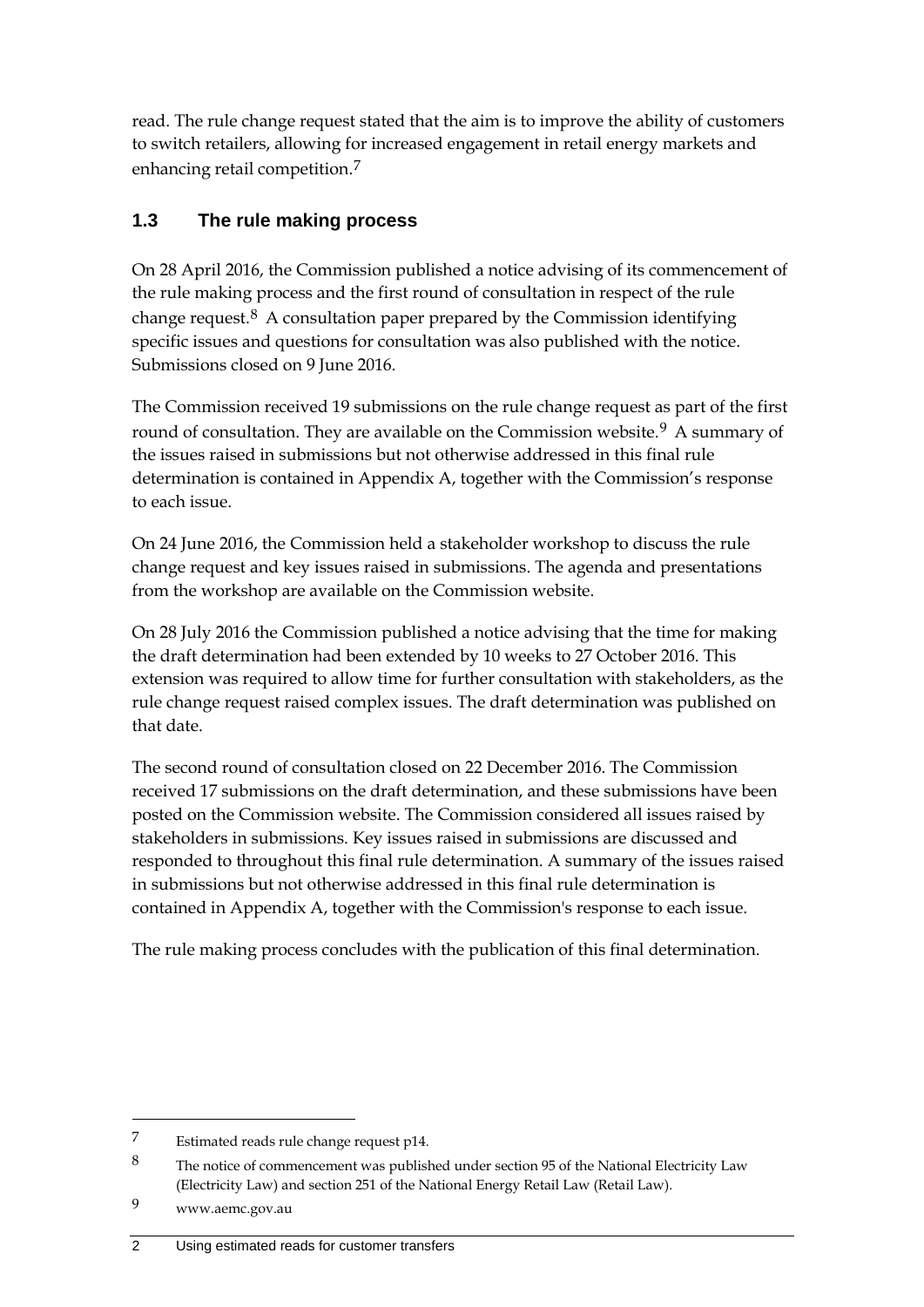# <span id="page-10-0"></span>**2 Final rule determination**

The Commission's final rule determination is not to make the proposed rules regarding the use of estimates for in-situ customer transfers.

This chapter outlines:

- the Commission's rule making tests for changes to the Electricity Rules and the Retail Rules;
- the Commission's assessment framework for considering the rule change request; and
- the Commission's consideration of the proposed rule against the national electricity objective (Electricity Objective) and the national energy retail objective (Retail Objective).

Further information on the legal requirements for making this final rule determination is set out in Appendix [C.](#page-65-0)

## <span id="page-10-1"></span>**2.1 Rule making tests**

### **2.1.1 Electricity Objective and Retail Objective**

Under the Electricity Law, the Commission may only make a change to the Electricity Rules if it is satisfied that the new rule will, or is likely to, contribute to the achievement of the Electricity Objective. Under the Retail Law, the Commission may only make a change to the Retail Rules if it is satisfied that the new rule will, or is likely to, contribute to the achievement of the Retail Objective and meets the consumer protection test. This is the decision making framework that the Commission must apply.

The Electricity Objective is:<sup>[10](#page-10-2)</sup>

"to promote efficient investment in, and efficient operation and use of, electricity services for the long term interests of consumers of electricity with respect to:

- (a) price, quality, safety, reliability and security of supply of electricity; and
- (b) the reliability, safety and security of the national electricity system."

<span id="page-10-2"></span><sup>10</sup> As set out in Electricity Law section 7.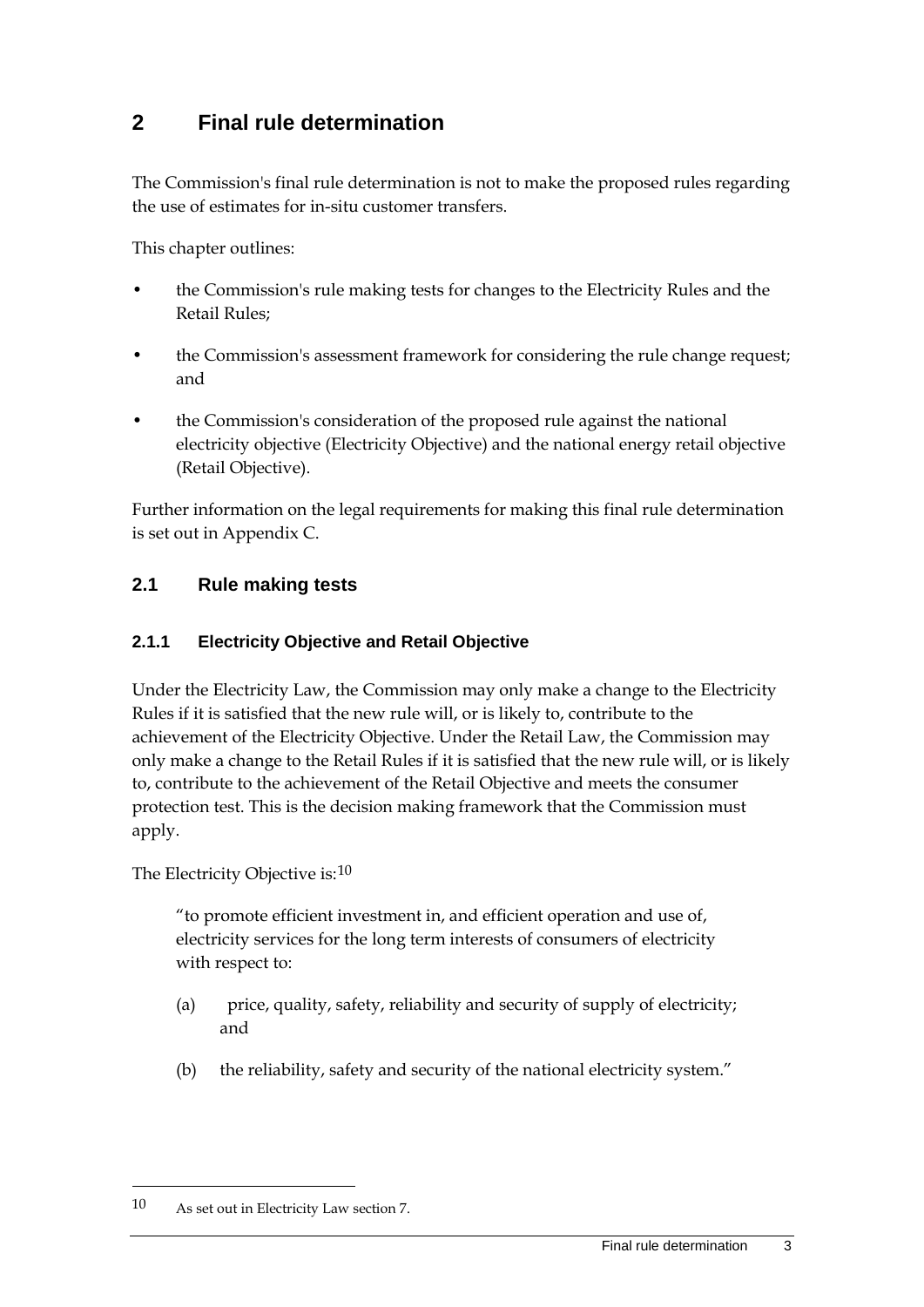The Retail Objective is:<sup>[11](#page-11-1)</sup>

"to promote efficient investment in, and efficient operation and use of, energy services for the long term interests of consumers of energy with respect to price, quality, safety, reliability and security of supply of energy."

In addition, under the Retail Law the Commission must, where relevant,  $12$ 

"satisfy itself that the Rule is compatible with the development and application of consumer protections for small customers, including (but not limited to) protections relating to hardship customers."

This is referred to as the consumer protection test.

The Commission is also required to have regard to any relevant Ministerial Council on Energy (MCE) statements of policy principles, $13$  but there are currently no relevant MCE statements.

### **2.1.2 Additional rule making test - Northern Territory**

From 1 July 2016, the Electricity Rules, as amended from time to time, apply in the Northern Territory, subject to derogations set out in regulations made under the NT legislation adopting the Electricity Law.[14](#page-11-4) Under those regulations, only certain parts of the Electricity Rules have been adopted in the NT.[15](#page-11-5) As the proposed rules relate to the Retail Rules, and to parts of the Electricity Rules that do not currently apply in the Northern Territory, the Commission has not assessed the proposed rules against additional elements required by Northern Territory legislation.<sup>[16](#page-11-6)</sup>

### <span id="page-11-0"></span>**2.2 Assessment framework**

The Commission used the following criteria to assess whether allowing estimated meter reads to be used for the purpose of in-situ customer transfers between retailers promotes the Electricity Objective and the Retail Objective:

Will this change promote competition in the retail electricity market?

<span id="page-11-1"></span><sup>11</sup> As set out in Retail Law section 13.

<span id="page-11-2"></span><sup>12</sup> Retail Law section 236(2)(b).

<span id="page-11-3"></span><sup>13</sup> Electricity Law section 33 and Retail Law section 236(2)(c). The MCE is now known as the COAG Energy Council.

<span id="page-11-4"></span><sup>14</sup> National Electricity (Northern Territory) (National Uniform Legislation) (Modifications) Regulations.

<span id="page-11-5"></span><sup>15</sup> For the version of the Electricity Rules that applies in the Northern Territory, refer to: http://www.aemc.gov.au/Energy-Rules/National-electricity-rules/National-Electricity-Rules-(No rthern-Territory).

<span id="page-11-6"></span><sup>16</sup> National Electricity (Northern Territory) (National Uniform Legislation) Act 2015.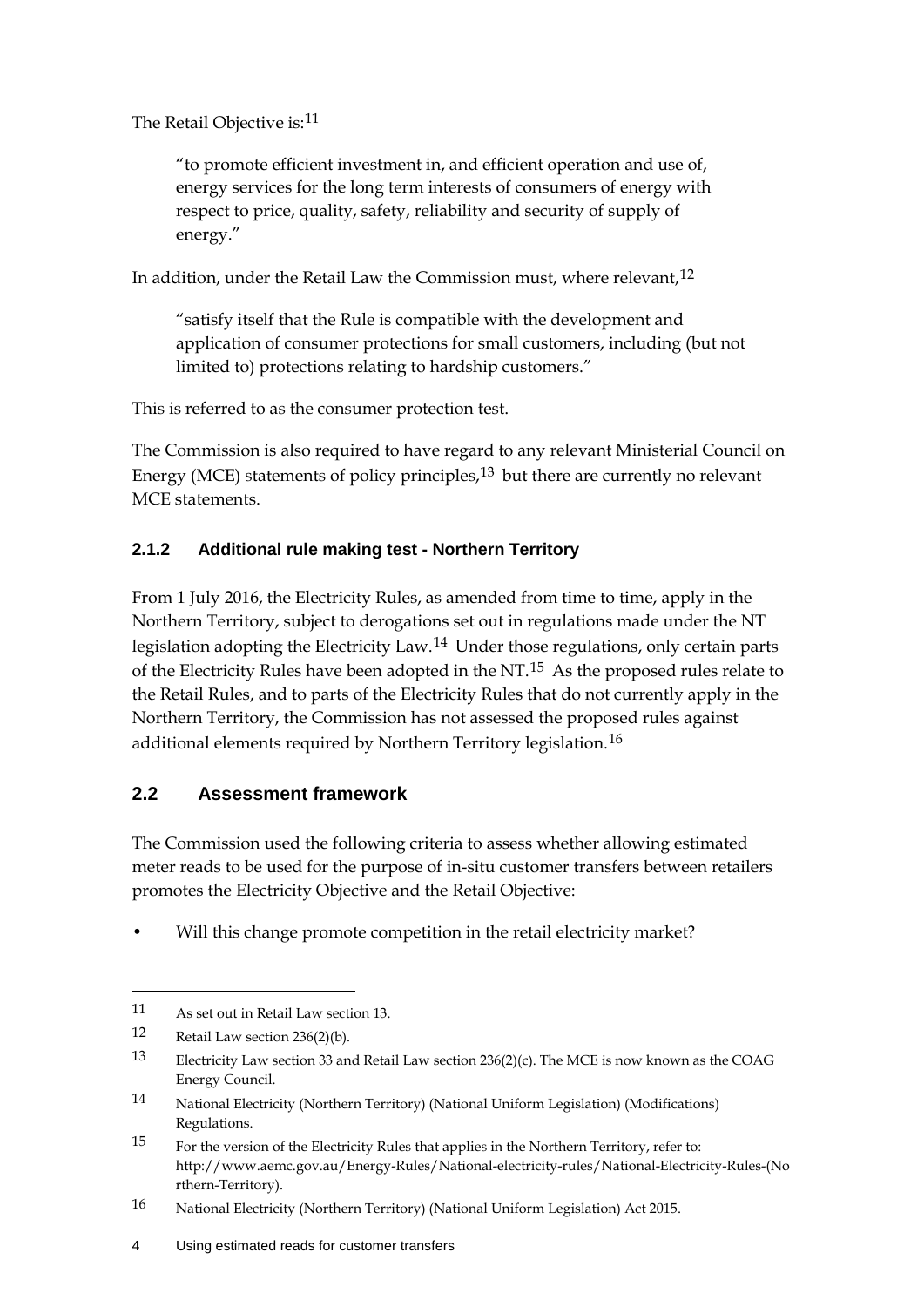- Will this change promote transparency and certainty of supporting legal frameworks?
- Will this change have a disproportionate regulatory and administrative burden?
- If the other criteria are met, is this change compatible with consumer protections?

The following sections provide further explanation of these criteria.

# **2.2.1 Promoting competition**

The Commission considered whether allowing in-situ transfers to be based on an estimated read in certain circumstances, with customer consent, will promote customer confidence in the transfer process and support customers in exercising choice, by reducing the time it takes to transfer to a new retailer. Consumer participation in the market - particularly by changing (or threatening to change) retailers - is a fundamental driver of competition.

Where competition is effective, retailers will have strong incentives to provide products and services that consumers value and set prices that reflect costs. They will also seek out ways to provide products at the best possible price and invest and innovate to meet changing consumer preferences. Retailers that do not effectively compete in this way risk losing profits and being forced to exit the market. Given the importance of competition in driving efficient outcomes in markets, and hence in promoting the long-term interests of consumers under the Electricity Objective and the Retail Objective, a key consideration of the Commission in assessing this rule change request is the degree to which the proposed rule is likely to promote competition between retailers.

# **2.2.2 Transparency and certainty of legal frameworks**

The legal framework relating to transferring to a new retailer should be clear and understandable for all participants. Such transparency is integral to consumer confidence and engagement in the market.<sup>[17](#page-12-0)</sup>

Although in-situ transfers to a new retailer on the basis of an estimated read are not prohibited under the current rules, the current requirement for a retailer to correct for any overcharging that arises from the estimation, in the bill following the next actual meter read,[18](#page-12-1) would create an awkward billing situation where the retailer has changed. The proposed rule aims to avoid this situation, but the Commission considered whether the proposed rule would introduce any new complexities and difficulties for retailers and customers to navigate. It is important for all parties that it

<span id="page-12-0"></span><sup>17</sup> As discussed above, consumer participation in the market promotes retail competition and hence efficiency, which is the principal consideration in the Electricity Objective and the Retail Objective when determining what is in the long-term interests of consumers.

<span id="page-12-1"></span><sup>18</sup> Retail Rule 21(4).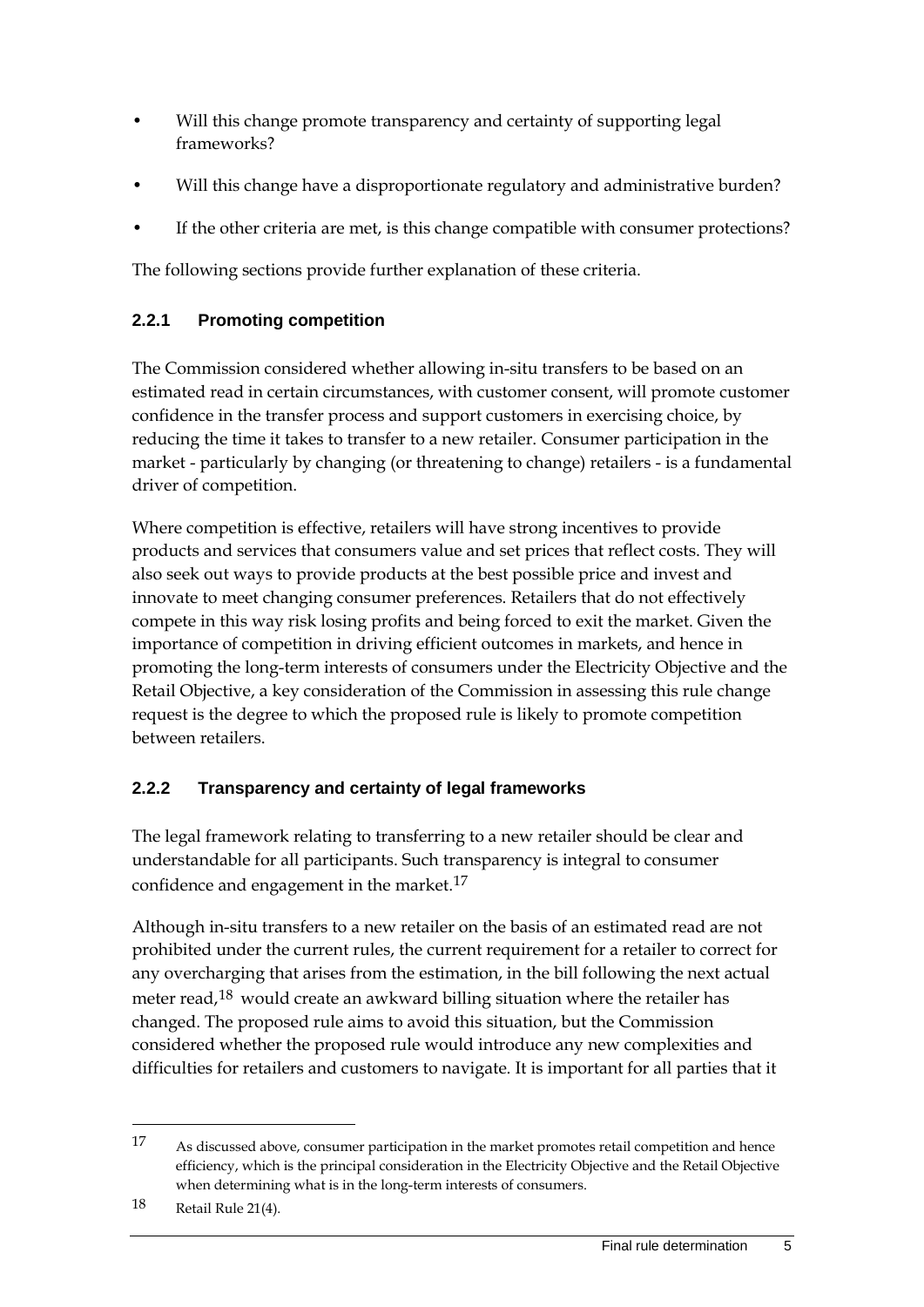is clear how a new rule on estimated reads would operate in the circumstances of a change of retailers.

The Commission also considered how to ensure consumers will have sufficient relevant information to inform the decision as to whether to transfer on the basis of an estimated read (rather than waiting for the next actual read or requesting a special read).

# **2.2.3 Regulatory and administrative burden**

Would the implementation or operation of the proposed rules result in a disproportionate regulatory or administrative burden on market participants, compared to the benefits of the proposed rules? Any new provisions should be simple and practicable from a consumer's perspective. From the perspective of businesses, the new rules should be simple and should be the minimum necessary to achieve their intended objectives. If regulation is excessive or complex, it increases costs for businesses, which are likely to be passed through to consumers in the form of higher prices.

# **2.2.4 Compatibility with consumer protections**

In simple terms, the consumer protection test can be interpreted as: Can the proposed rule be made without causing problems for, or conflicting with, the development and application of consumer protections for small customers?

The "application" of consumer protections relates to consumer protections as they currently exist and as they are presently applied, both within and outside the energy rules. More specifically, would the proposed changes allowing the use of estimated reads impede currently applicable consumer protections, such as those relating to the accuracy of customer bills, or are they consistent with such protections?

Considering the "development" of consumer protections requires a forward-looking assessment. Is the proposed rule likely to be compatible with the future legislative development of consumer protections, and with consumer protections that may be developed through other regulatory avenues, such as judicial decisions?

If the proposed changes to the Retail Rules meet the first part of the Retail Objective (as set out in section 2.1.1 above), after being assessed in accordance with the three criteria above, the next step is to consider whether the proposed new rules are compatible with the development and application of:

- relevant consumer protections within the Retail Law and Retail Rules;
- consumer protections under the general law, including the Australian Consumer Law;
- consumer protections under retail energy laws and regulations of jurisdictions participating in the National Energy Customer Framework (NECF); and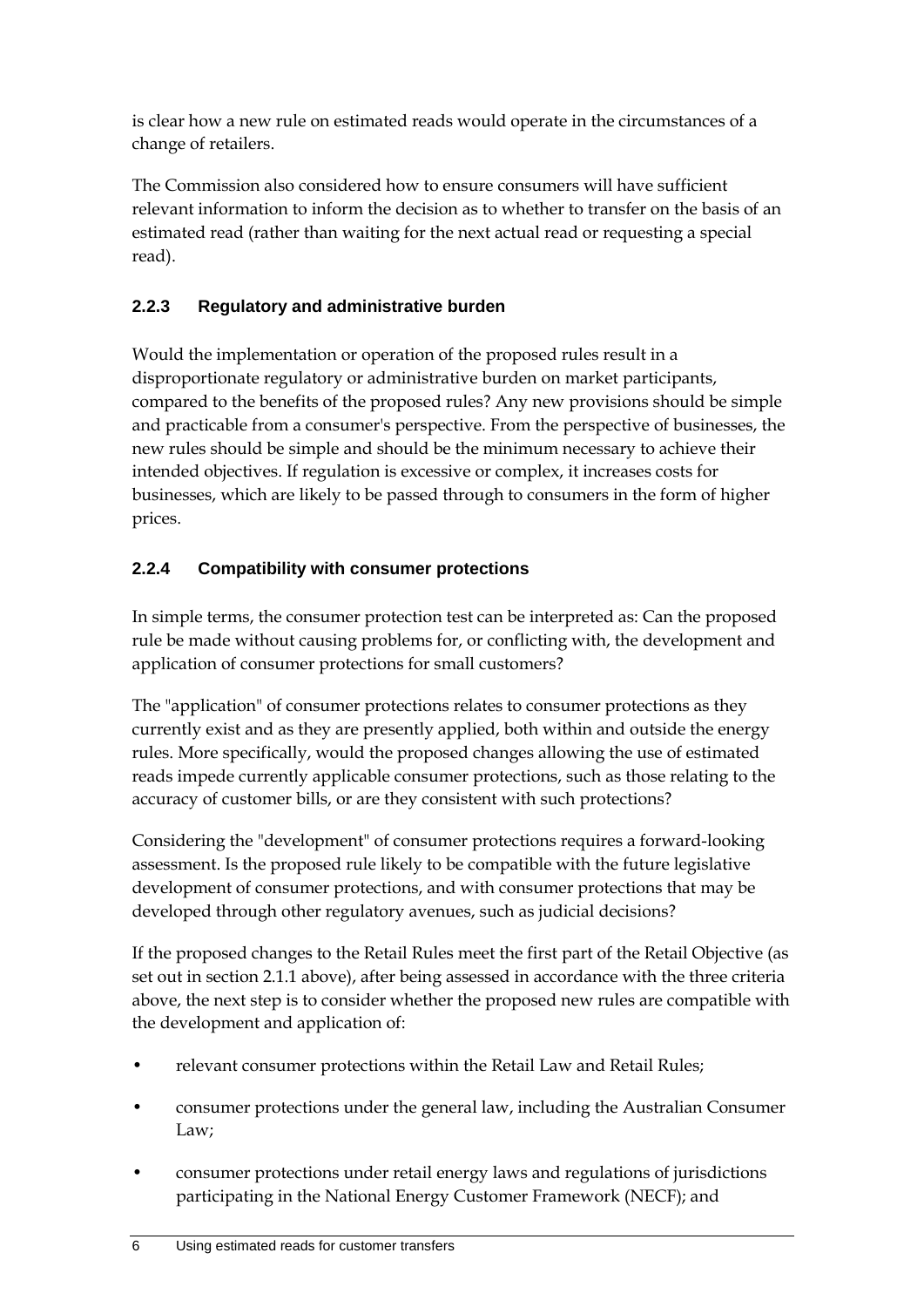relevant consumer protections under energy laws and regulations of Victoria.<sup>[19](#page-14-1)</sup>

# <span id="page-14-0"></span>**2.3 Summary of reasons**

Having considered the rule change request against the assessment criteria set out in section [2.2,](#page-11-0) the Commission has decided not to make a final rule on estimated reads. The Commission is not satisfied that the proposed rules will, or are likely to, contribute to the achievement of the Electricity Objective and the Retail Objective for the reasons set out below.

### **2.3.1 Promoting competition**

-

In 2014, the Review recommended that the rules clarify that estimated reads can be used on transfer as it was considered that the use of estimates would facilitate quicker customer transfers, and that this would increase consumer confidence and competition. The Commission's views on the importance of an efficient customer transfer process and the benefits of improving transfer times remain unchanged from the Review.

However, after undertaking extensive further research and consultation with stakeholders in the course of investigating this rule change request, the Commission considers that:

- transfer times have already improved considerably since the Review;
- transfer times will improve further with the roll out of advanced meters under the Commission's competition in metering rule change; and
- it is unlikely that the proposed rules will further reduce transfer times and increase consumer confidence in the transfer process.[20](#page-14-2)

A summary of the reasons for this conclusion is set out below and more details can be found in chapters 4 and 5.

• **Transfer times are already improving and will continue to improve:** Data from AEMO shows that small customer transfer times have already reduced significantly between 2013 (when the research for the Review was conducted) and 2015 (when the rule change request was submitted). Average times for in-situ transfers across the NEM have decreased by approximately one week in this period, and this improvement holds even when Victoria (with its remotely-read meters) is excluded. The proportion of transfers that took less than

<span id="page-14-1"></span><sup>19</sup> The Commission is not required to take into account the consumer protections specific to non-NECF jurisdictions (that is, Victoria), as the proposed changes to the Retail Rules would only apply in those jurisdictions that have implemented the NECF. However, Victorian consumer protections may have some relevance insofar as they indicate potential directions for the development of consumer protections in NECF jurisdictions.

<span id="page-14-2"></span><sup>&</sup>lt;sup>20</sup> The Commission has also considered potential changes to the proposed rules to improve their efficacy, but concluded that such changes are likely to introduce their own problems. See section 5.3.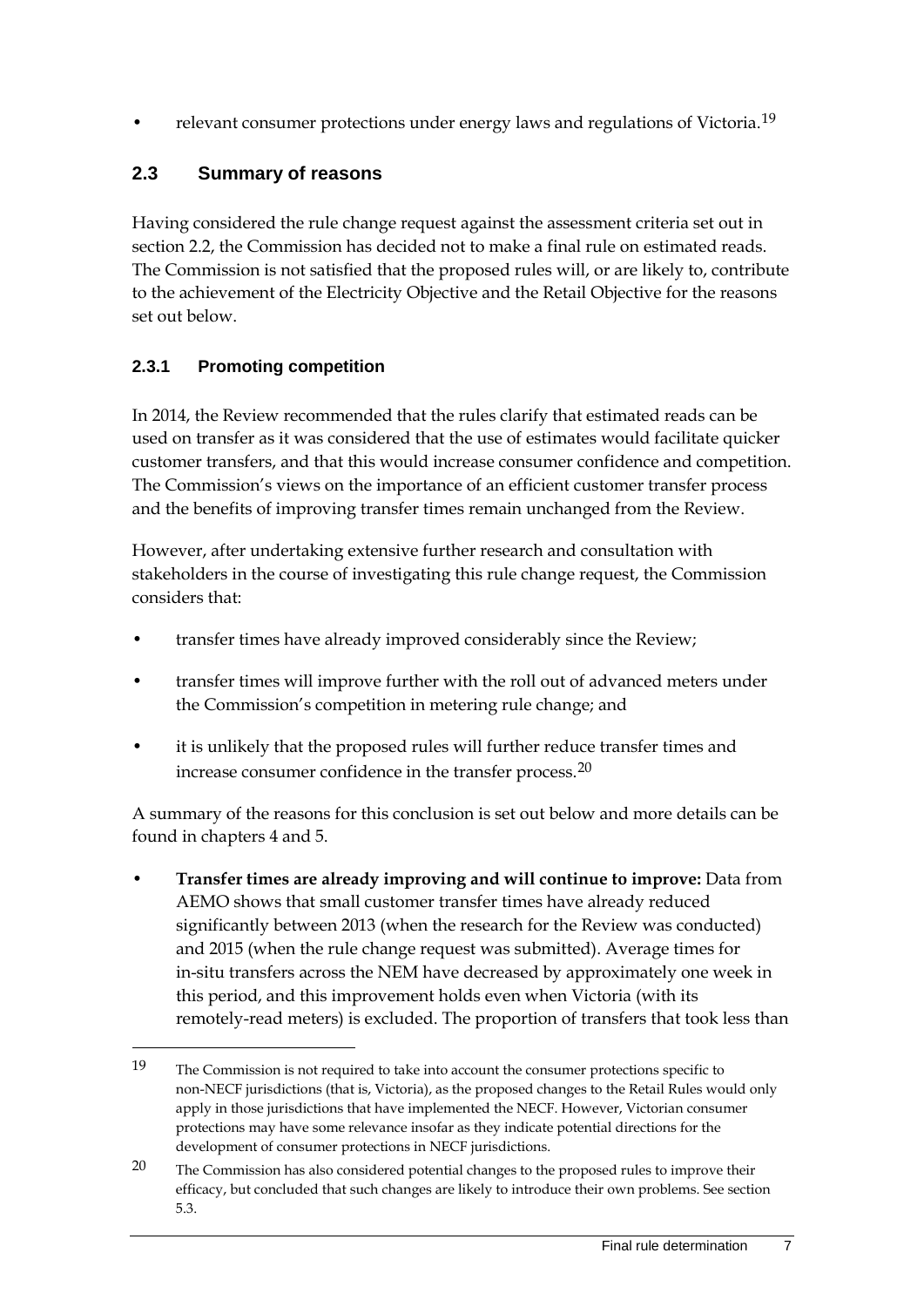30 days to complete has significantly increased, and the proportions that took longer periods have significantly decreased, between 2013 and 2015.<sup>[21](#page-15-0)</sup> Retailers commented that this may be due in part to system and process upgrades. It is clear from this evidence that transfer times are already following a downward trend without an additional mechanism for faster transfers. This trend is expected to accelerate over the next decade as more advanced meters are installed.

- **Unlikely to significantly reduce transfer times:** The impact of the proposed rules on overall transfer times is likely to be low, due to low uptake as a result of the following factors:
	- Customers who wish to transfer quickly are likely to prefer the simpler existing option of a transfer on a special read.[22](#page-15-1) Data shows that transfers on special reads are quick, and comments from consumer groups and others indicate that customers would have greater confidence in a special read than an estimate. While a fee is charged for a special read, some distributors noted that they would seek to charge a similar amount for an estimate prepared for a transfer. Given these factors, it seems likely that customer uptake of the option for an estimated read would be low.
	- There is a limited pool of customers who meet the criteria for an estimated read under the proposed rule: in-situ transfer, manually read meter, previous read an actual read. For example, most customers in Victoria would not be eligible as they have remotely-read meters. Most customers with chronic meter access problems would be ineligible as their previous meter read is likely to have been an estimate. The rollout of advanced meters will continually reduce the pool of eligible customers.<sup>[23](#page-15-2)</sup>
- **Unlikely to improve customer confidence:** If the proposed rule does not improve transfer times compared to the status quo, there will be no improvement to customer confidence in the market as a result. Furthermore, if customers experience issues with the use of estimated reads for in-situ transfers then complaints are likely to increase, and confidence in the market may decrease rather than increase
- **Confidence in transfer process is high and has increased:** Findings from independent research<sup>[24](#page-15-3)</sup> indicate that consumer confidence in the transfer process is high and has increased in recent years. In 2016, 78 per cent of residential consumers who were surveyed across the NEM reported being satisfied with the

<span id="page-15-0"></span><sup>21</sup> Data is set out in section 4.3.1.

<span id="page-15-1"></span><sup>22</sup> A special meter read is a meter reading undertaken outside of the normal meter reading cycle on request by a retailer.

<span id="page-15-2"></span><sup>23</sup> These issues are discussed in more detail in Chapter 4.

<span id="page-15-3"></span><sup>24</sup> Newgate Research conducted research into consumer confidence in the transfer process for the Commission's Retail Competition Reviews. Newgate Research, Consumer Research for Nationwide Review of Competition in Retail Energy Markets, June 2014 and June 2016. Reports are available on the Commission website, www.aemc.gov.au, under Market Reviews & Advice.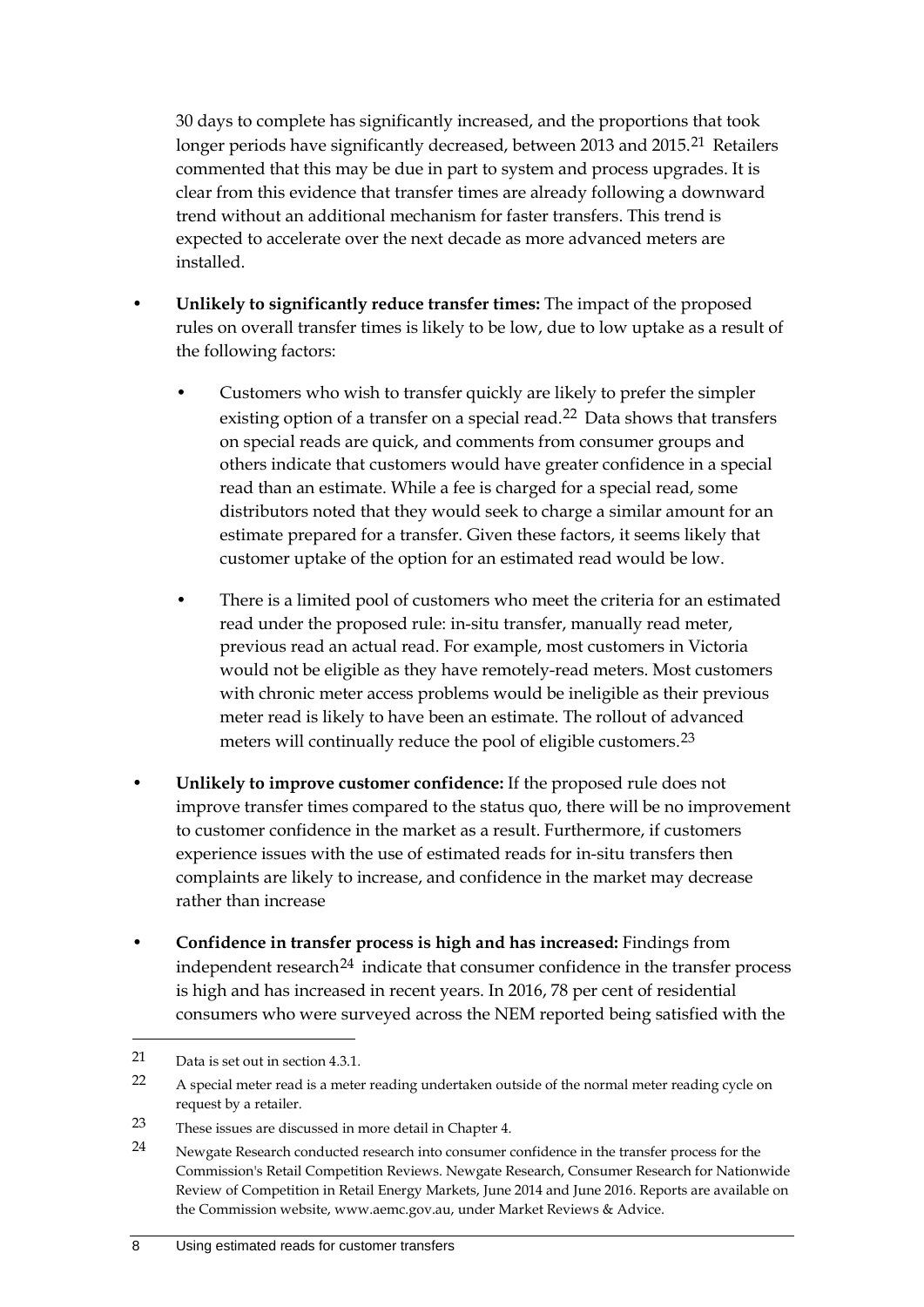switching process (with Victorian satisfaction levels slightly lower than average at 74 per cent, despite the quicker transfer times resulting from remotely-read meters). The level of satisfaction with the transfer process increased in every relevant jurisdiction between 2014 and 2016, other than in Victoria. Slow transfer times are rarely raised as an issue by consumers.

### **2.3.2 Transparency and certainty of legal frameworks**

Taking into account comments from stakeholders, the Commission considers that the proposed rule would not increase - and could in fact reduce - the transparency and certainty of the legal frameworks relating to the customer transfer process.

The proposed rule would remove the requirement for the outgoing retailer to correct the estimated bill, which is a current source of uncertainty regarding the use of estimated reads on transfer.<sup>[25](#page-16-0)</sup> However, the proposed rule would be quite complex in implementation and operation (as discussed below). While the rule could be designed so that customers transferring on an estimate do not pay for more energy than they consume between the last actual meter read before transfer and the first actual meter read after transfer, it would be difficult to make the operation of this provision clear to customers.[26](#page-16-1)

The proposed restrictions on eligibility for transferring using an estimated read and the likelihood that distributors will charge for estimated reads also pose challenges for the transparency of the framework and would make the transfer process more complex for consumers. The transfer process will need to include additional steps to check if a consumer is eligible to switch using an estimated read, disclose any additional charges to the consumer and obtain the consumer's explicit informed consent. In order to give fully informed consent, the consumer is likely to need to understand the various options that are available. A retailer would need to convey, for example: "We can switch you at no cost but you will have to wait X days. Alternatively, you can switch in Y days using an estimated read but it will cost an extra \$A or you can switch in Z days using a special read but it will cost \$B".

The operation of the estimated reads option would be less transparent and certain to customers, and to retailers, than the existing alternative: a special meter read.

### **2.3.3 Regulatory and administrative burden**

The Commission consulted extensively on ways in which the proposed rule on estimated reads could be implemented effectively and with the least disruption. The Commission concluded that certain difficulties could not be avoided, and that a number of changes would be needed to implement the proposed rule.

<span id="page-16-0"></span><sup>25</sup> Estimated reads rule change request p18.

<span id="page-16-1"></span><sup>26</sup> See section 5.3.4 regarding the provision of information to customers.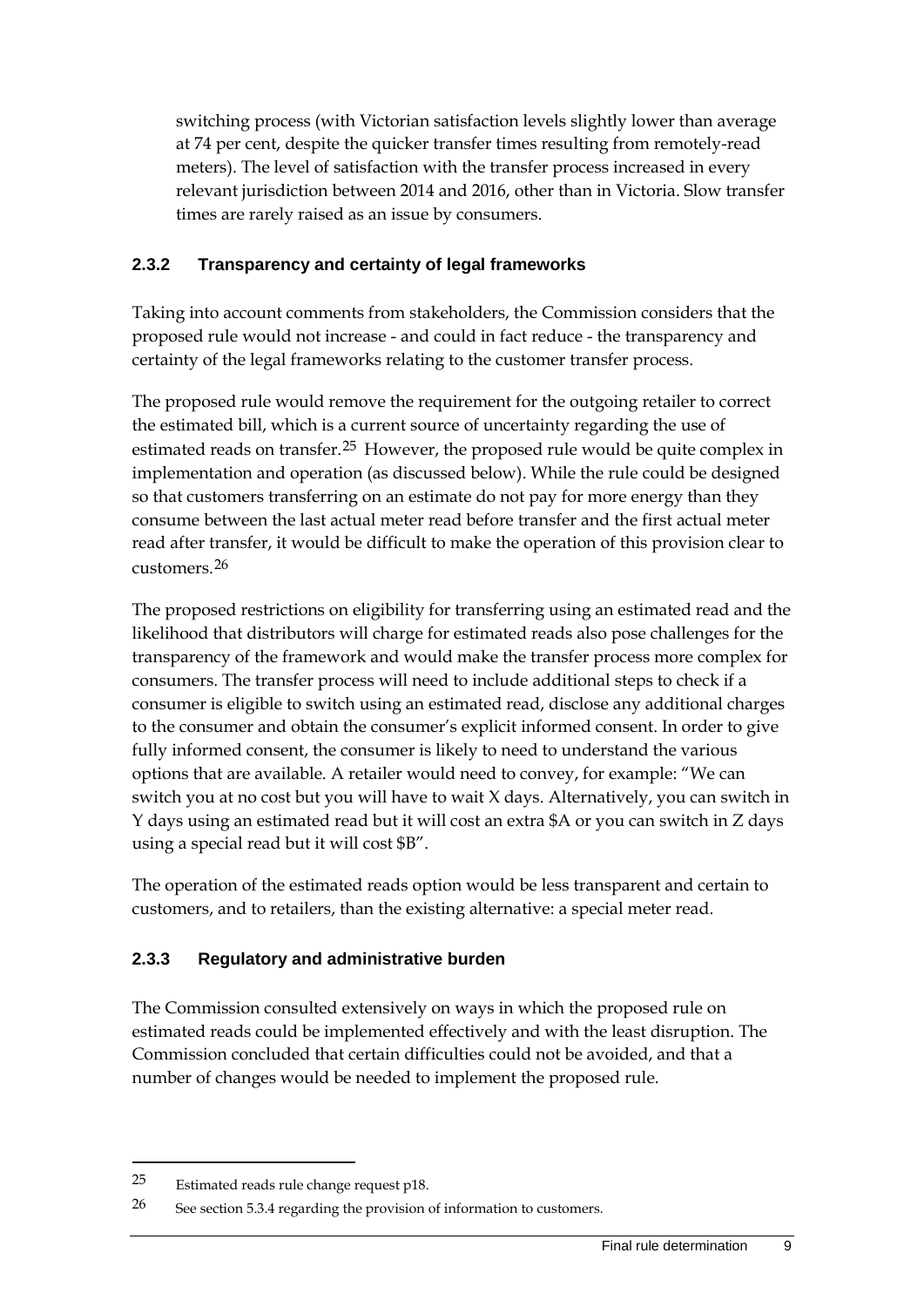Most submissions from retailers and distributors, as well as AEMO, advised that changing procedures, systems and processes to implement the proposed rule would be difficult and would impose some costs. For example, the new retailer would need to know whether the customer's previous meter read was an actual read before offering the estimated read option. Currently this information is not provided in the initial stage of NMI discovery, and distributors do not even provide this information to AEMO for a large proportion of customers - those with Tier 1 retailers<sup>[27](#page-17-1)</sup> who have manually read accumulation meters - so changes to MSATS and to distributor obligations would be required.

As another example, retailers would need to change their billing systems, or prepare bills manually, to correctly prepare the first bill for a customer with a manually read interval meter after a transfer on an estimate. If the estimate was higher than the next meter read (a situation likely to be rare, but possible), the first bill would need to be a credit, and this would present further difficulties for retailer billing systems.

In addition to upfront costs of system changes, some retailers considered there would be some ongoing costs, and some distributors indicated they would charge for each estimate - a cost which would likely be passed on to customers (as with the cost of special reads).

Further to this, advances in technologies such as remotely-read meters will mean that this proposed rule change would have diminishing relevance in the longer term.

Given these factors, the Commission considers that the costs and burdens associated with the proposed rule are likely to outweigh the benefits of any reduction in transfer times the rule would provide.

Having made this finding, it is not necessary for the Commission to consider whether the proposed rules are consistent with consumer protections.<sup>[28](#page-17-2)</sup>

# <span id="page-17-0"></span>**2.4 Consistency with Commission's strategic priorities**

This rule change request relates to the Commission's strategic priority relating to consumers, which has a focus on consumer protection, engagement and participation.[29](#page-17-3) The rule change was intended to facilitate competition in the market by improving consumer confidence and participation in the transfer process. However, given the issues outlined above, the Commission does not consider that the proposed rules would further the consumer priority, as the use of estimated reads is unlikely to improve consumer confidence.

<span id="page-17-1"></span><sup>27</sup> Local retailers, who were initially required to offer to supply electricity in the relevant customer's area.

<span id="page-17-2"></span><sup>28</sup> However, certain consumer protection issues are addressed section 5.3.4, specifically the provision of information on estimated reads to consumers.

<span id="page-17-3"></span><sup>29</sup> Commission, Strategic Priorities for Energy Market Development, Final Priorities, 26 November 2015, pp15-17.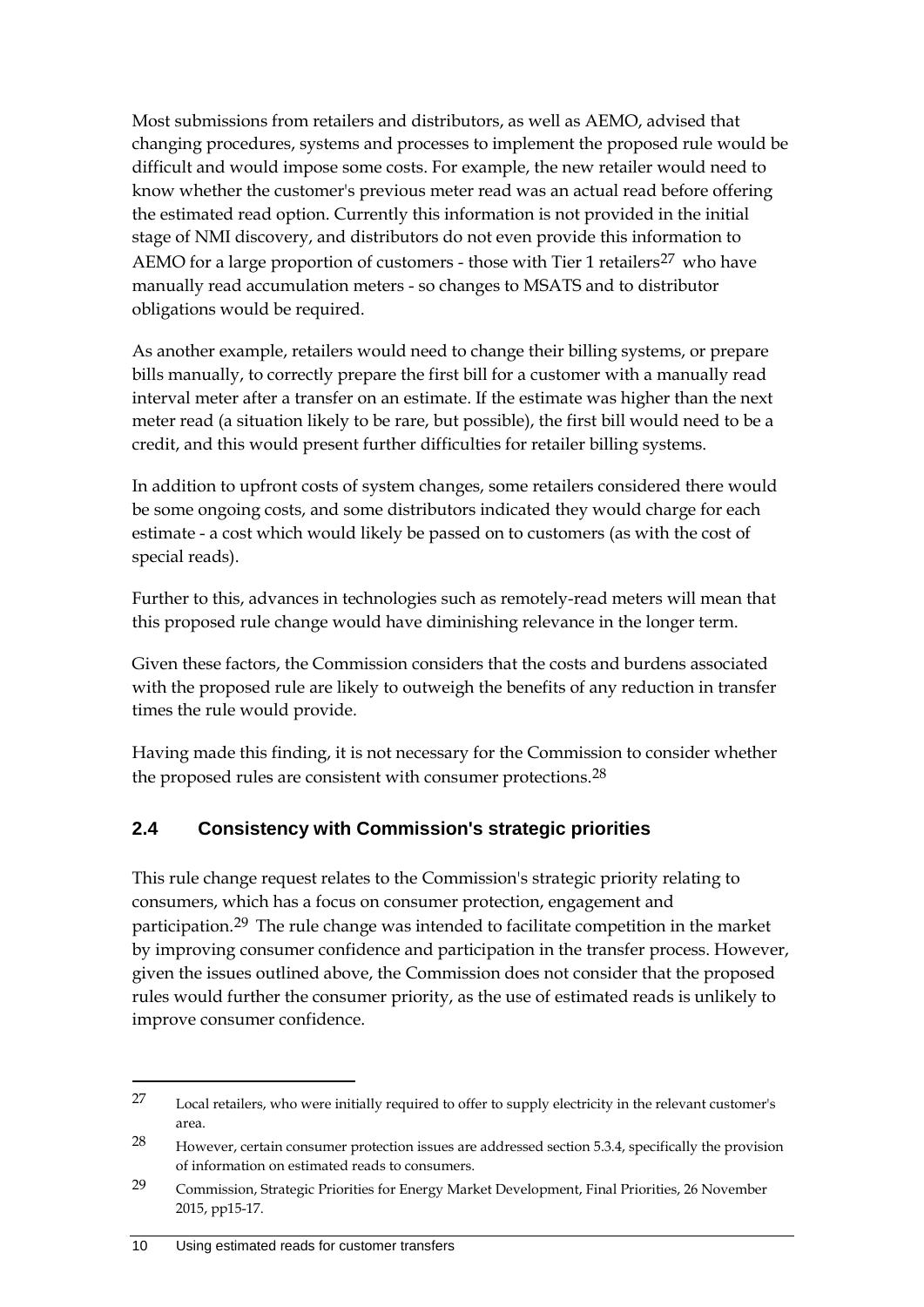# <span id="page-18-0"></span>**3 Issues and solutions proposed in the rule change request**

This chapter sets out:

- the issue the rule change seeks to address;
- the changes to the Retail Rules and the Electricity Rules proposed in the rule change request to address the issue; and
- as background, current rules and procedures relating to the use of estimated meter reads.

### <span id="page-18-1"></span>**3.1 Issue the rule change seeks to address**

In the rule change request the COAG Energy Council sought to provide customers an option for a quicker transfer between retailers. The rule change request notes the Review's conclusions that 30 calendar days is a reasonable timeframe for customer transfers to complete.<sup>[30](#page-18-2)</sup> Although a majority of transfers in the NEM are completed within 30 days, the rule change request cites findings presented in the Review that a substantial proportion of customer transfers took 30 or more calendar days to be completed, with 10 per cent taking over 60 days.<sup>[31](#page-18-3)</sup>

The rule change request puts forward several factors that tend to lengthen transfer times for customers with manually read meters: [32](#page-18-4)

- waiting to transfer based on the next scheduled meter read, which could be months away given the standard quarterly meter reading cycle;
- a reluctance by the customer or retailer to pay for a special meter read instead of waiting for the next scheduled meter read; and
- meter access issues at the property (this is a common issue).

The rule change request stated that long customer transfer times can impose costs on the customer, the retailer and the broader market.<sup>[33](#page-18-5)</sup> Affected customers have reduced confidence in the transfer process and in the retail market generally. This can lead to reduced participation in the retail market by other customers (through customers' word of mouth and media reporting of negative experiences with the transfer process).

Retailers would incur increased administrative costs in responding to queries and complaints from customers regarding transfer delays (including complaints to

<span id="page-18-2"></span><sup>30</sup> Estimated reads rule change request p8. It notes that this timeframe is consistent with transfer times in other countries similar to Australia.

<span id="page-18-3"></span><sup>31</sup> Estimated reads rule change request pp8-9.

<span id="page-18-4"></span><sup>32</sup> Estimated reads rule change request pp9-10.

<span id="page-18-5"></span><sup>33</sup> Estimated reads rule change request p10, citing the Review.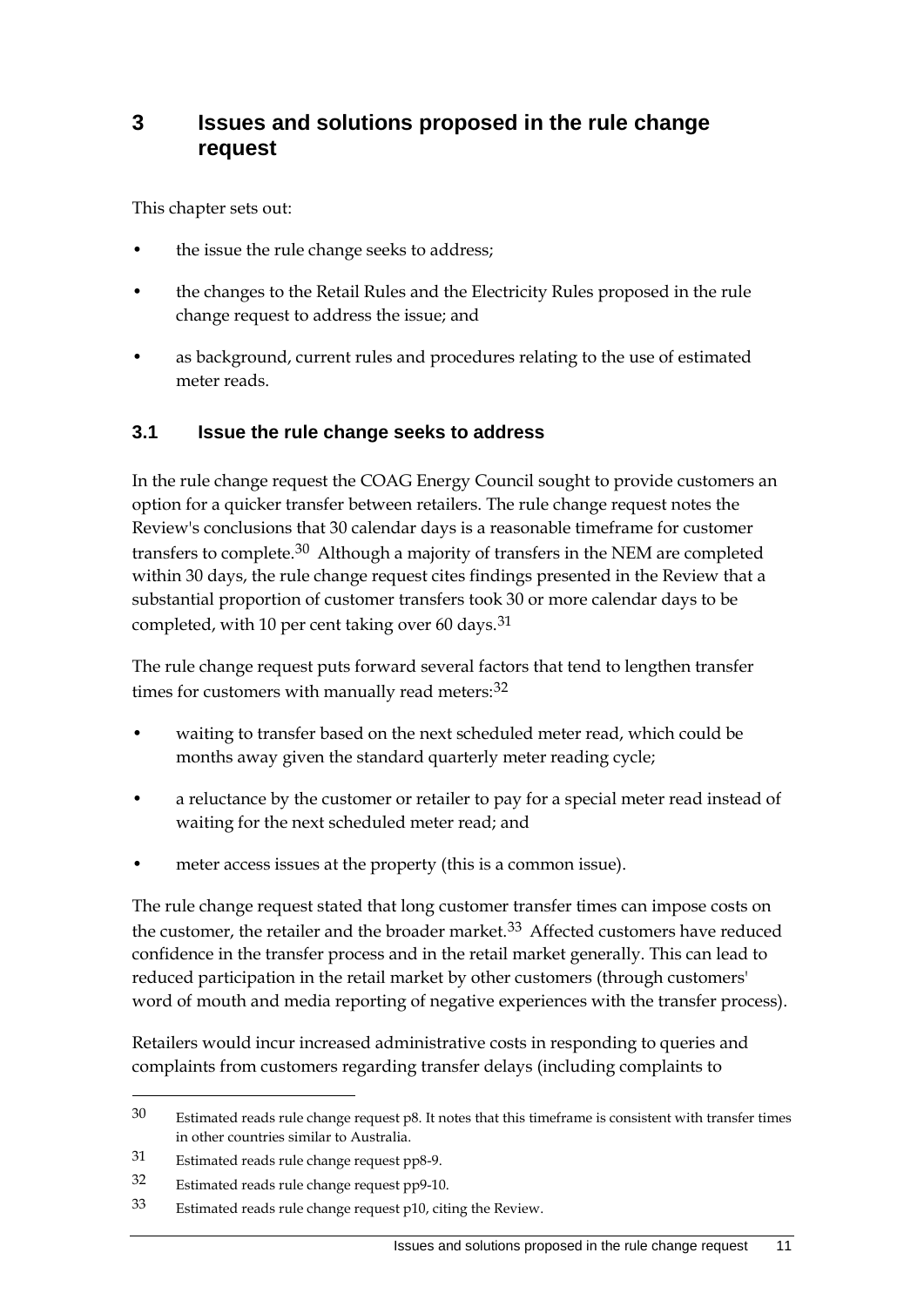ombudsmen), and to 'no access' objections raised in the MSATS transfer process when a meter read cannot be completed due to access issues. The retailer is required to contact both the customer and the metering data provider to coordinate a new time when access to the meter can be provided. The retailer is also required to notify the customer if a transfer has not occurred on the expected date.[34](#page-19-1) Increased administrative costs to secure new customers could undermine retail competition and the entry of new retailers into the market.

# <span id="page-19-0"></span>**3.2 Solution proposed in the rule change request**

The COAG Energy Council seeks to resolve the issues discussed above by proposing new provisions clarifying when and how estimated reads can be used for customer transfers. This would involve changes to the Retail Rules and the Electricity Rules. The proposed changes are described in the following two sections.

## **3.2.1 Proposed changes to Retail Rules**

The current regulatory framework does not prohibit small customer transfers taking place based on estimated reads. However, there is confusion as to whether transfers on estimates are allowed and how estimates would work in the context of a transfer.[35](#page-19-2)

The rule change request suggests an amendment to rule 21 of the Retail Rules ("Estimation as a basis for bills"), and the inclusion of a new rule headed "Final bill for transferring small customer may be based on estimation," to make explicit that a small customer can transfer on the basis of an estimated read.

However, the proposed rule limits the circumstances in which this can take place. A transfer on an estimate could occur where all of the following conditions are met:  $36$ 

- the transfer is in-situ (does not involve a move of address);
- the customer provides explicit informed consent to the transfer being based on an estimated read;
- the meter at the customer's property is a manually read meter;<sup>[37](#page-19-4)</sup> and
- the immediately prior meter reading was an actual meter reading.

<span id="page-19-1"></span><sup>34</sup> Retail Rule 59.

<span id="page-19-2"></span><sup>35</sup> Estimated reads rule change request p11, citing the Review. Confusion may occur in part because, although estimates are currently permitted, Retail Rule 21(4) provides for corrections on the next meter read (with adjustments in the bill for overcharging or undercharging) and it is not clear how this would take place if the customer has transferred to a new retailer. The proposed rule change seeks to address this.

<span id="page-19-3"></span><sup>36</sup> Estimated reads rule change request p3, p19.

<span id="page-19-4"></span><sup>37</sup> This would cover type 5 (interval) and type 6 (accumulation) meters.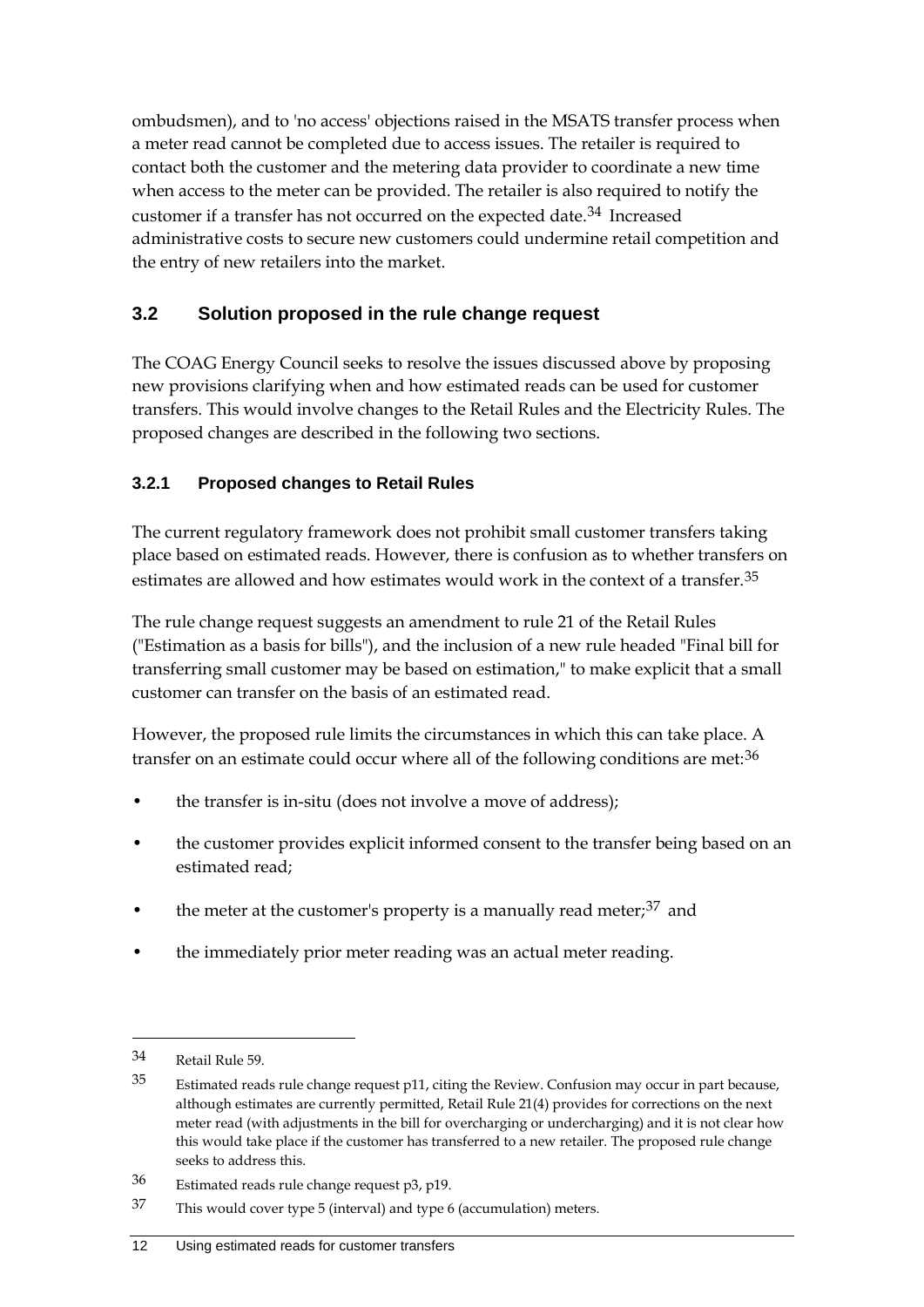Under the proposed rule, if the final read for an outgoing retailer is an estimated read, the outgoing retailer would not be required to repay any overcharged amount or receive any undercharged amount from the customer.<sup>[38](#page-20-0)</sup> But the customer would pay only for the amount of energy they actually consume between the last actual meter read before transfer and the first actual meter read after transfer. An overestimate of energy use at the time of transfer would be reflected in a lower first bill from the new retailer (and vice versa for underestimates).[39](#page-20-1)

The proposed changes would affect the process of customer transfer. If the customer consents to a bill being issued based on estimated data, the customer's original retailer must issue a final bill based on estimated data relying on evidence of customer consent provided by the new retailer to whom the customer is transferring. For final and ongoing billing, both of these retailers must use the same estimated meter reading, to be determined using methodology set out in AEMO's metrology procedure and CATS Procedure.[40](#page-20-2)

There are also proposed changes to the model terms and conditions for standard retail contracts, to provide that a final bill can be based on an estimate and the customer will not be repaid any overcharged amount by the outgoing retailer or be required to repay to the outgoing retailer any underpaid amount when the new retailer obtains the next actual read for the premises.<sup>[41](#page-20-3)</sup>

### **3.2.2 Proposed changes to Electricity Rules**

The rule change request also proposes changes to the Electricity Rules in relation to the use of estimated reads for customer transfers.

AEMO would be required to amend the Metrology Procedures to ensure they support the use of estimated reads for customer transfers. These changes would cover:<sup>[42](#page-20-4)</sup>

- establishing a new procedure for the estimation of metering data for the purposes of a final bill for a transferring customer; and
- establishing a dispute resolution process for disputes between a retailer and a metering data provider arising from the use of an estimate for a final bill.

<span id="page-20-0"></span><sup>&</sup>lt;sup>38</sup> The estimated reads rule change request proposes (p18) that Retail Rule 21(4) will not apply where a final bill is based on an estimated read.

<span id="page-20-1"></span><sup>&</sup>lt;sup>39</sup> This could be done through changes to the Metrology Procedures that set out how the incoming retailer's first bill to the new customer (based on an actual read) would be calculated, for type 5 (interval) and type 6 (accumulation) meters, taking into account the new actual read, the estimated figure used on transfer, and the previous actual read. Implementing this is likely to require changes to retailers' billing systems.

<span id="page-20-2"></span><sup>40</sup> Estimated reads rule change request p3, p19.

<span id="page-20-3"></span><sup>41</sup> Estimated reads rule change request p20.

<span id="page-20-4"></span><sup>42</sup> Estimated reads rule change request p22.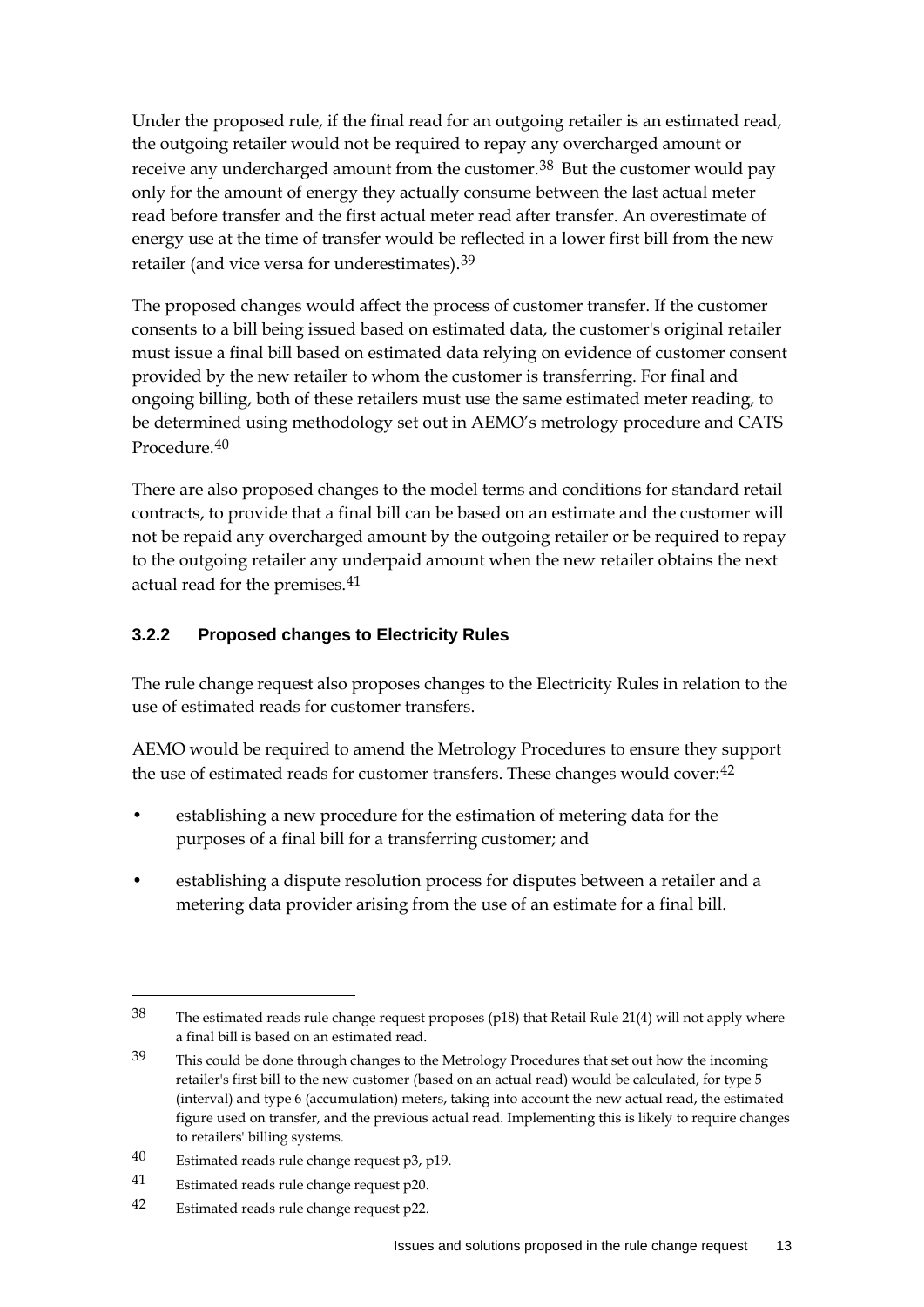AEMO would also be required to consider, develop and publish any consequential amendments to the CATS Procedure necessary as a result of all the other changes described in this section.<sup>[43](#page-21-1)</sup>

# <span id="page-21-0"></span>**3.3 Current rules and procedures relating to estimates**

## **3.3.1 Current rules relating to the use of estimates**

Rule 21 in the Retail Rules provides for the use of estimated reads for the purposes of small customers' bills. Bills may be based on estimates if:<sup>[44](#page-21-2)</sup>

- the customer consents; or
- the retailer is not able to reasonably or reliably base the bill on an actual meter reading; or
- metering data is not provided to the retailer by the responsible person.

An estimate may be based on: [45](#page-21-3)

- the customer's own read;
- the customer's historical metering data; or
- the average use of energy by a comparable customer over the corresponding period, if no historical metering data is available for the customer.

The retailer is also required to inform the customer that the bill is based on an estimate.<sup>[46](#page-21-4)</sup> A retailer who issues a bill based on an estimate and subsequently issues a bill based on actual meter data must:[47](#page-21-5)

- include an adjustment on the later bill to take account of any overcharging that has occurred; and
- generally, if requested by the customer, offer the customer time to pay any undercharged amount in agreed instalments.

### **3.3.2 Current procedures relating to the use of estimates**

AEMO has an important role in establishing estimation methodologies and procedures for their use, as AEMO is responsible for the Metrology Procedures.<sup>[48](#page-21-6)</sup> The Electricity

-

<span id="page-21-6"></span>48 Electricity Rule 7.14.1.

<span id="page-21-1"></span><sup>43</sup> Estimated reads rule change request p23.

<span id="page-21-2"></span><sup>44</sup> Retail Rule 21(1).

<span id="page-21-3"></span><sup>45</sup> Retail Rule 21(2).

<span id="page-21-4"></span><sup>46</sup> Retail Rule 21(3).

<span id="page-21-5"></span><sup>47</sup> Retail Rule 21(4).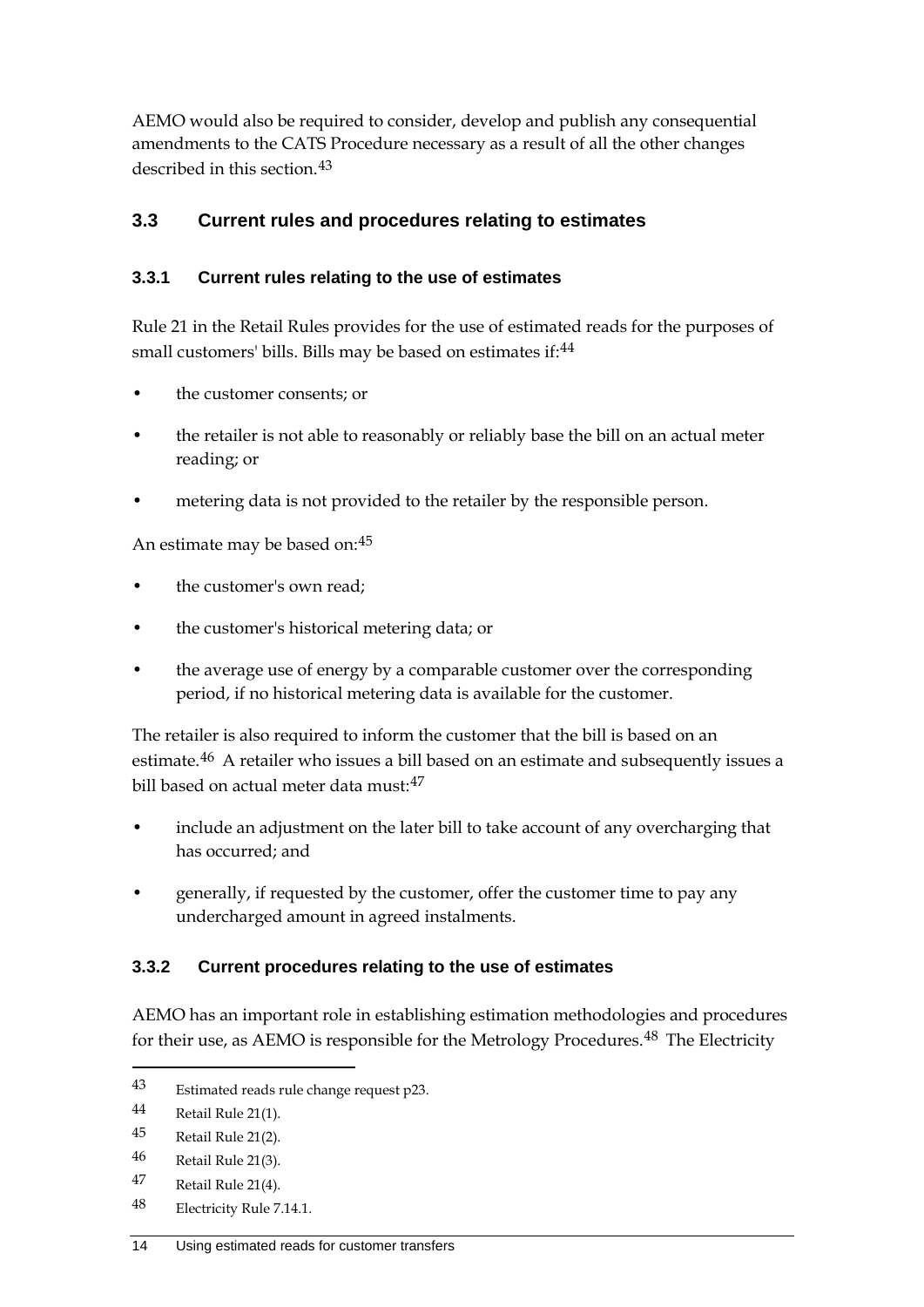Rules stipulate that the Metrology Procedures must include procedures on the validation and substitution of metering data and the estimation of metering data.[49](#page-22-0) The types of estimation methodologies relevant to this rule change request - those applying to manually read interval (type 5) and accumulation (type 6) meters - are detailed in clauses 3 and 4 of Part B of the Metrology Procedures.[50](#page-22-1)

<span id="page-22-0"></span><sup>49</sup> Electricity Rules 7.14.1(c)(6)(i) and (ii).

<span id="page-22-1"></span><sup>50</sup> The full name is "Metrology Procedure: Part B: Metering data validation, substitution and estimation procedure for metering types 1-7," 15 May 2015. It is available on the AEMO website, www.aemo.com.au.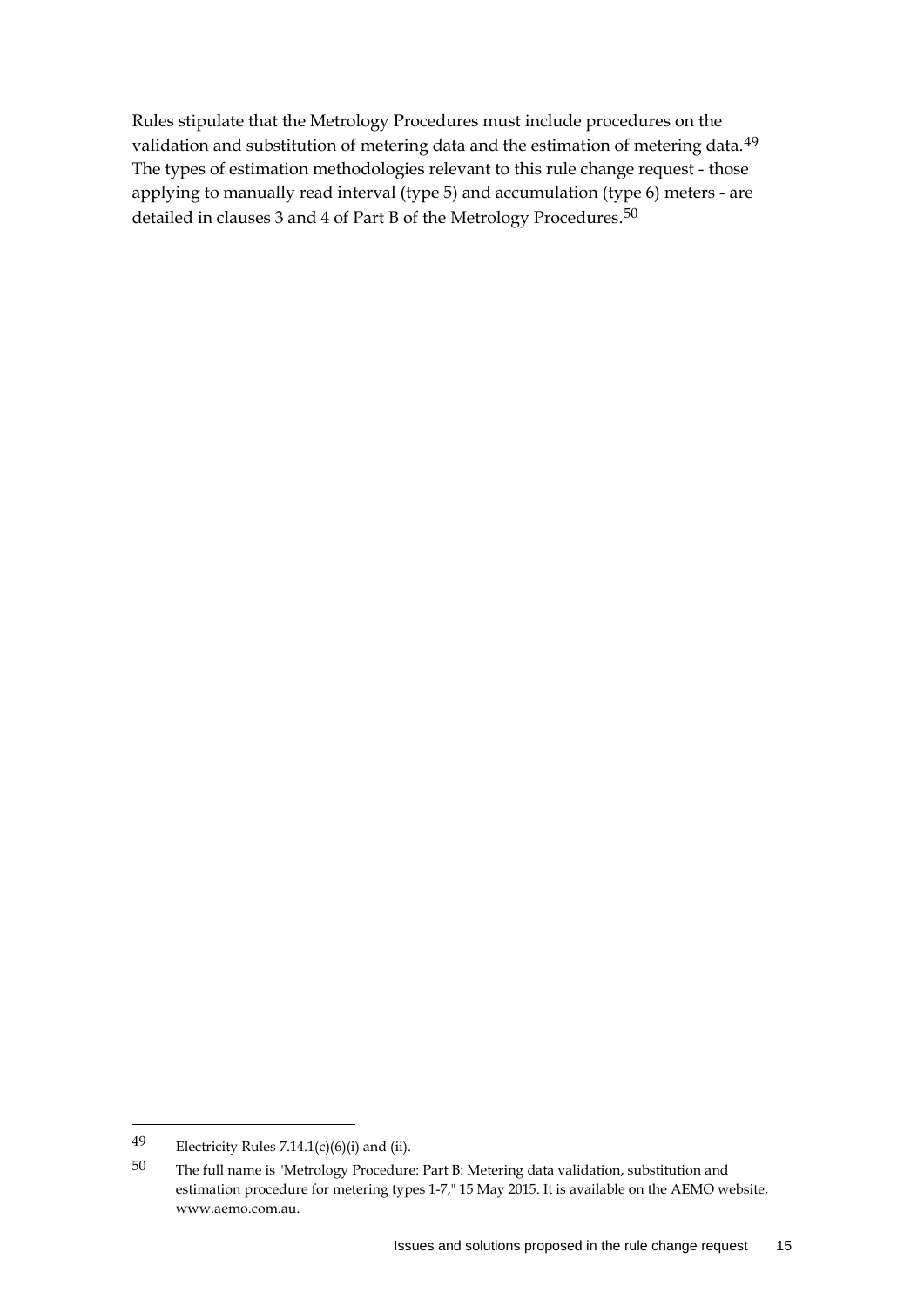# <span id="page-23-0"></span>**4 Impact on transfer times and consumer confidence**

This chapter addresses issues relating to the effectiveness of the proposed rules in reducing transfer times and improving consumer confidence in the transfer process and the market as a whole. It covers:

- comments on these issues in the rule change request;
- comments by stakeholders on these issues;
- research findings in relation to transfer times, customer complaints to ombudsmen about transfer delays, and customer confidence in the transfer process; and
- analysis and conclusions regarding the likely effectiveness of the proposed rules.

# <span id="page-23-1"></span>**4.1 Comments in rule change request**

The rule change request made the following comments in relation to the impact of the proposed rules on transfer times and consumer confidence:[51](#page-23-3)

- Customers would have the option of moving to their new retail offer much sooner than having to wait to transfer on their next scheduled meter read or pay for a special read. This would, therefore, reduce transaction costs for those customers who opt to switch on estimated reads, since transfers would occur more quickly and potentially more cheaply.
- This option provides an alternative means of obtaining a meter read, which circumvents the problems of meter access that have been widely cited as being one of the main constraints on giving effect to faster transfers.
- The availability of quicker transfers to a new retailer may make transfers more attractive to consumers, which may lead to an increase in competition, which is in the long term interests of consumers.

# <span id="page-23-2"></span>**4.2 Stakeholder comments**

Stakeholder comments relating to the impact of estimated reads on transfer times and consumer confidence are set out below, organised by stakeholder type (consumer groups and ombudsmen, retailers, distributors) and by issue. Most of the comments are drawn from submissions to the consultation paper and the draft determination (available on the Commission website under project code ERC0196), but some comments are drawn from informal bilateral consultations undertaken by the Commission throughout the rule change assessment process.

-

#### 16 Using estimated reads for customer transfers

<span id="page-23-3"></span><sup>51</sup> Estimated reads rule change request p16.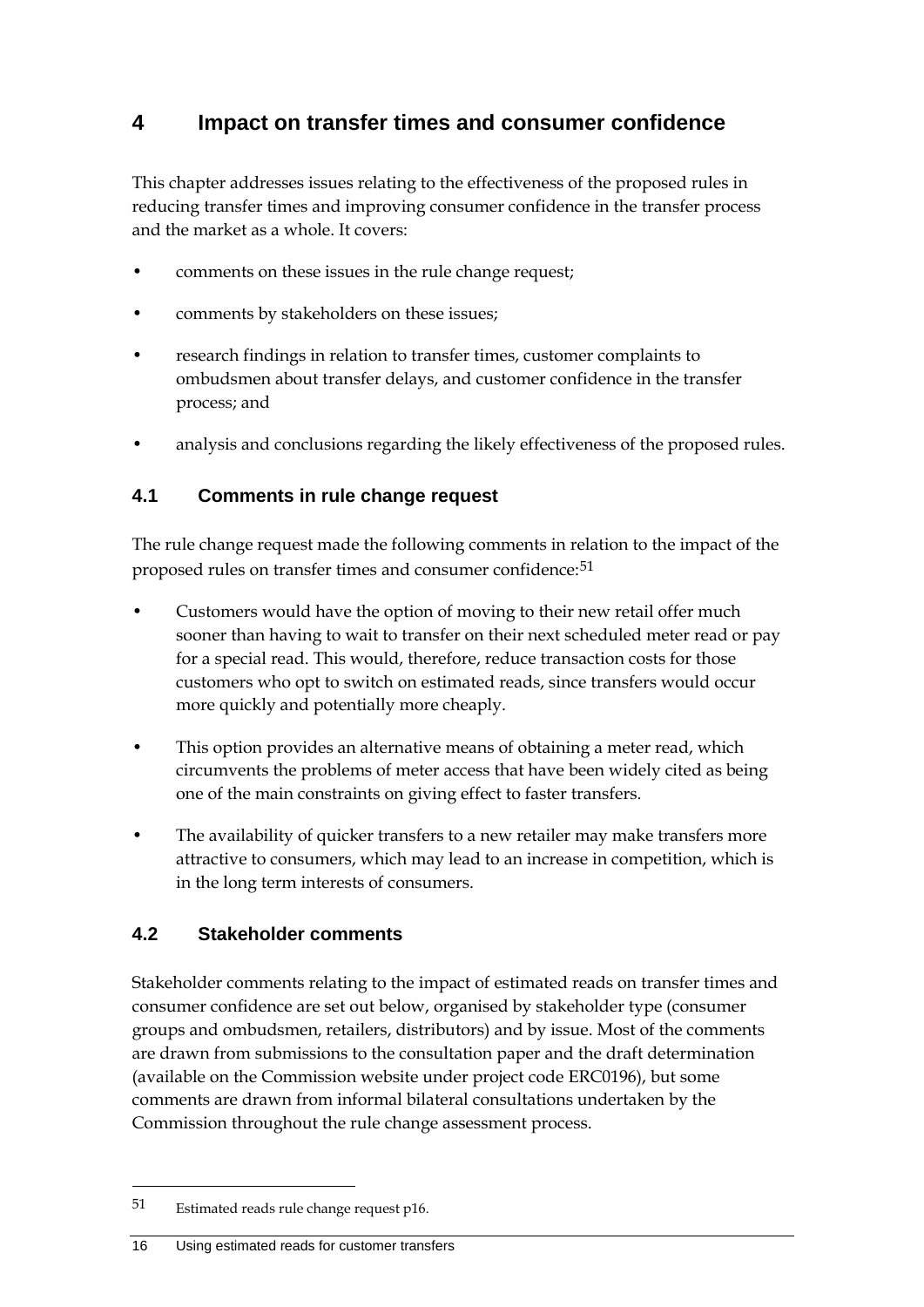### **4.2.1 Consumer groups and ombudsmen**

The Energy and Water Ombudsman of South Australia (EWOSA) initially considered that the proposed rules would reduce the average time it takes to transfer customers between retailers and result in more transfers occurring within the preferred timeframe of 30 days.<sup>[52](#page-24-0)</sup> However, in its submission on the draft determination EWOSA agreed that the decision not to make a draft rule was appropriate, for the reasons set out in the draft determination. EWOSA also noted that the number of complaints it receives regarding transfer delays has been falling.<sup>[53](#page-24-1)</sup>

EWOSA and the Energy and Water Ombudsman of NSW (EWON) considered that the proposed rules would reduce complaints regarding transfer delays.[54](#page-24-2)

EWOSA noted that the need for estimated meter reads should fall as advanced meters are adopted by a greater proportion of small customers.<sup>[55](#page-24-3)</sup>

The Public Interest Advocacy Centre (PIAC) supported the use of estimated reads in facilitating a more timely customer transfer process. It considered that the proposed rules address the issue of lengthy delays in in-situ transfers while providing adequate consumer protections regarding consent and accurate billing.[56](#page-24-4) However, after hearing that distributors may charge for estimated reads,<sup>[57](#page-24-5)</sup> PIAC noted that this cost, combined with customer distrust of estimates generally, may reduce customer uptake of estimated reads on transfer.[58](#page-24-6)

The Consumer Utilities Advocacy Centre (CUAC) was circumspect, stating that for some customers, an estimated read may be an effective process to speed up transfer, but that relying on an estimated read may result in poor outcomes for consumers in particular circumstances. CUAC noted the potential for bill shock, and noted that this problem can have the same effect as a delayed transfer - reduced consumer confidence, trust and engagement in retail energy markets. CUAC considered that obtaining a reading close to transfer provides a preferable outcome for consumers by ensuring that settlement is as accurate as possible.<sup>[59](#page-24-7)</sup>

<span id="page-24-0"></span><sup>52</sup> EWOSA submission to consultation paper p2.

<span id="page-24-1"></span><sup>53</sup> EWOSA submission to draft determination p1. Further data on complaints to ombudsmen is set out in section 4.3.2 below.

<span id="page-24-2"></span><sup>54</sup> EWON submission to consultation paper, p1. EWOSA submission to consultation paper, p2.

<span id="page-24-3"></span><sup>55</sup> EWOSA submission to consultation paper, p2.

<span id="page-24-4"></span><sup>56</sup> PIAC submission to consultation paper, p3.

<span id="page-24-5"></span><sup>57</sup> See section 4.2.3 on fees for estimated reads.

<span id="page-24-6"></span><sup>58</sup> PIAC meeting with Commission, 22 August 2016.

<span id="page-24-7"></span><sup>59</sup> CUAC submission to consultation paper, p1, p2.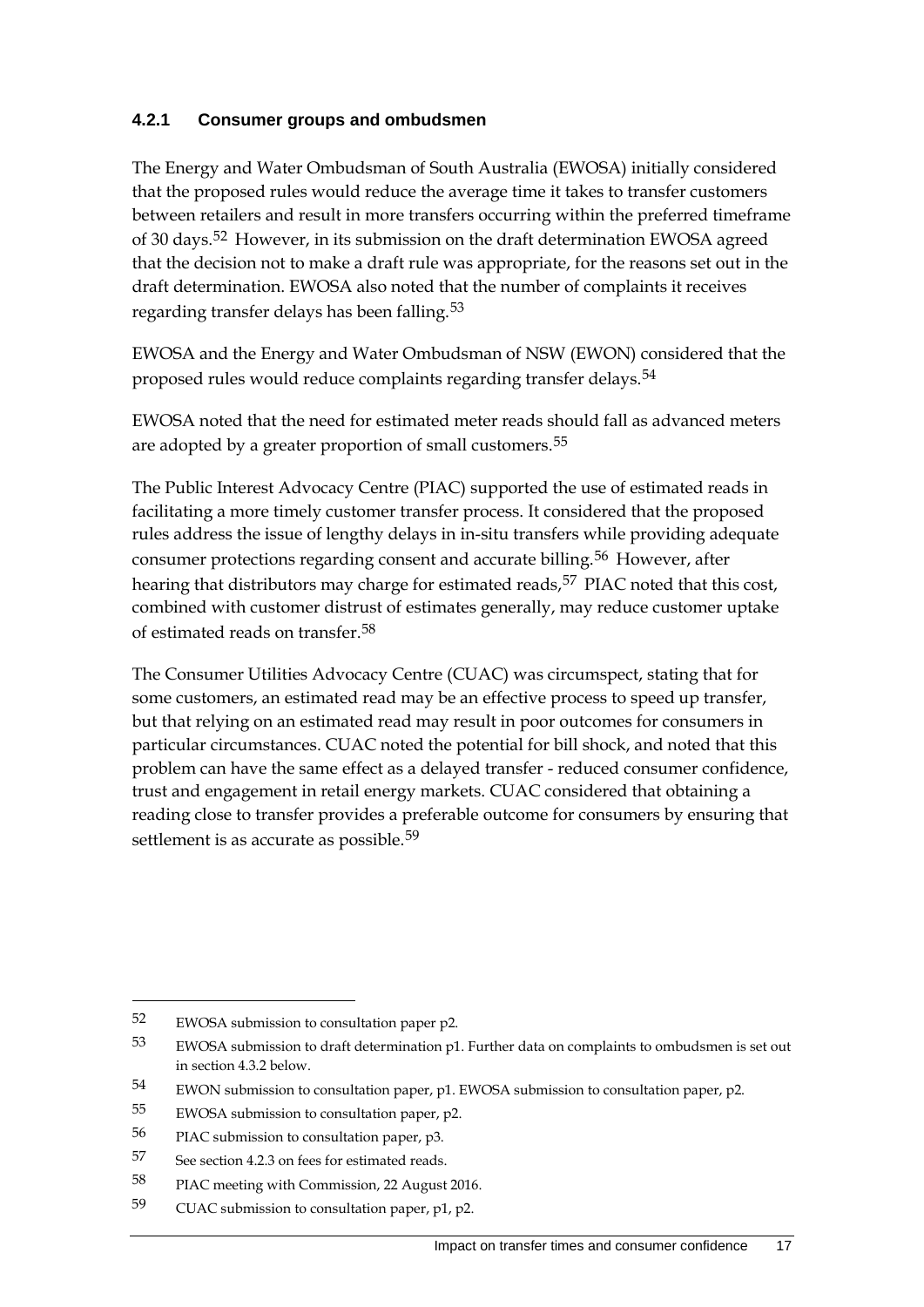Submissions by consumer groups and ombudsmen, as well as retailers, in relation to the Meter Read and Billing Frequency rule change indicated that customers generally dislike estimated reads and that estimated reads often lead to billing disputes. $60$ 

# **4.2.2 Retailers**

Almost all retailers that made submissions on the consultation paper opposed the proposed rules, and all retailer submissions on the draft determination supported the Commission's decision not to make a draft rule. Most retailers did not consider the proposed rules would be effective in reducing transfer times and increasing customer confidence, compared to actions that are currently taking place and will continue in the future (for example the existing option of a special read and the introduction of advanced meters). They did not consider that the proposed rules would address chronic access issues, and suggested that uptake of a new estimated read option may be low. Comments on these issues are set out below.

### **Comments in support**

-

While some retailers made general statements that improved transfer times would be beneficial,<sup>[61](#page-25-1)</sup> only Origin supported the proposed rules specifically, in its initial submission. Origin considered that in the interim period before advanced meters are widely deployed, the proposed rule change would improve customers' experience of the market and support competitive outcomes.[62](#page-25-2) However, in its submission on the draft determination Origin supported the decision not to make a rule, for the reasons set out in the draft determination.<sup>[63](#page-25-3)</sup>

### **Existing options: special read and previous read**

- Red/Lumo: The special read process remains an easy and relatively cost-effective means of ensuring a timely retail transfer should the customer or retailer determine an early switch is in their best interests.[64](#page-25-4) Some retailers are likely to offer special reads to customers free of charge in a competitive market.<sup>[65](#page-25-5)</sup>
- Simply Energy: Before remotely-read meters are rolled out, special reads are a preferable basis for customer transfers.<sup>[66](#page-25-6)</sup>

<span id="page-25-0"></span> $60$  These submissions are available on the Commission website, www.aemc.gov.au, under reference RRC0006. These views are discussed in section 3.5 ("Consumer views on the use of estimates") of the draft rule determination for this rule change, published on 31 March 2016.

<span id="page-25-1"></span> $61$  For example, ERM Business Energy submission to consultation paper, p1; EnergyAustralia letter to Commission 26 August 2016, attachment p3.

<span id="page-25-2"></span><sup>62</sup> Origin Energy submission to consultation paper, p1.

<span id="page-25-3"></span><sup>63</sup> Origin Energy submission to draft determination, p1.

<span id="page-25-4"></span> $64$  Red/Lumo submission to consultation paper, p4.

<span id="page-25-5"></span> $65$  Red/Lumo submission to draft determination, p1.

<span id="page-25-6"></span><sup>66</sup> Simply Energy submission to consultation paper, p1.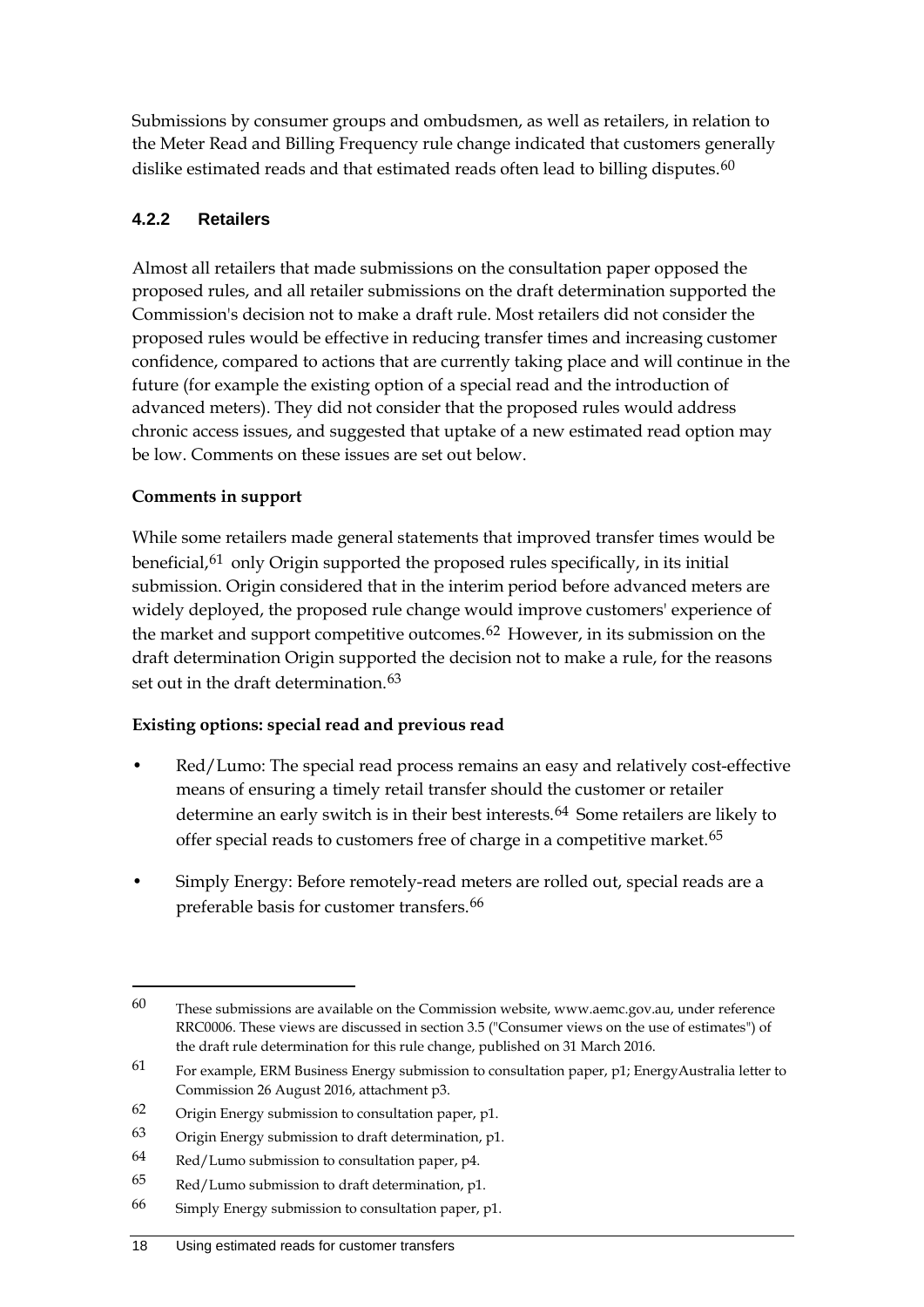- ERM: Often special meter reads are a feasible option to an anticipated transfer delay and will be considered by the customer in a trade-off between the special read cost and the benefits of moving quickly to a new retailer with potentially cheaper rates. However, they may be inconvenient to some customers as the appointment windows are up to four hours. Reducing this window would make special reads more attractive, and could be a solution without requiring estimation.[67](#page-26-0)
- AGL: Retailers have been using special reads to speed up the transfer process. AGL has used special reads for a number of years across the NEM. Some retailers bear the cost of special reads.[68](#page-26-1)
- Pacific Hydro Retail: Customers and retailers have the option, under existing transfer rules, to request a special meter read to avoid any transfer delays. This allows the cost of an accelerated transfer to be allocated to the party most likely to receive the benefit and avoids further costs to all consumers from implementing the proposed rules.<sup>[69](#page-26-2)</sup>
- AGL and EnergyAustralia also noted that if a transfer is requested soon after an actual meter read, the retailers can agree to use that meter read for transfer purposes.[70](#page-26-3)

#### **Introduction of remotely-read meters**

- Red/Lumo: Delayed transfers cease to be an issue when remotely read meters are in place. With the implementation of the Competition in Metering rule change<sup>[71](#page-26-4)</sup> the market will provide a solution to mitigate any concerns with transfer times in the short to medium term. Implementing this complex rule when there is a clear and foreseeable limit for its usefulness does not meet the Electricity Objective or the Retail Objective.[72](#page-26-5)
- EnergyAustralia: While reducing transfer times would be valuable for customers, any benefits of this rule change will be short-lived and will accrue to a diminishing number of customers, due to the increasing base of remotely-read meters.[73](#page-26-6)
- Simply Energy and ERM: This issue will be removed once remotely-read meters are installed across all jurisdictions.[74](#page-26-7)

<span id="page-26-0"></span><sup>67</sup> ERM Business Energy submission to consultation paper, p2.

<span id="page-26-1"></span><sup>68</sup> AGL submission to consultation paper, p2.

<span id="page-26-2"></span><sup>69</sup> Pacific Hydro letter to Commission 15 July 2016, p2.

<span id="page-26-3"></span><sup>70</sup> AGL and EnergyAustralia, discussions with Commission staff, June and July 2016.

<span id="page-26-4"></span><sup>71</sup> See section 4.3.4 below.

<span id="page-26-5"></span><sup>72</sup> Red/Lumo submission to consultation paper, p1.

<span id="page-26-6"></span><sup>73</sup> EnergyAustralia submission to consultation paper, p1, p3.

<span id="page-26-7"></span><sup>74</sup> Simply Energy submission to consultation paper, p1. ERM Business Energy submission to consultation paper, p2.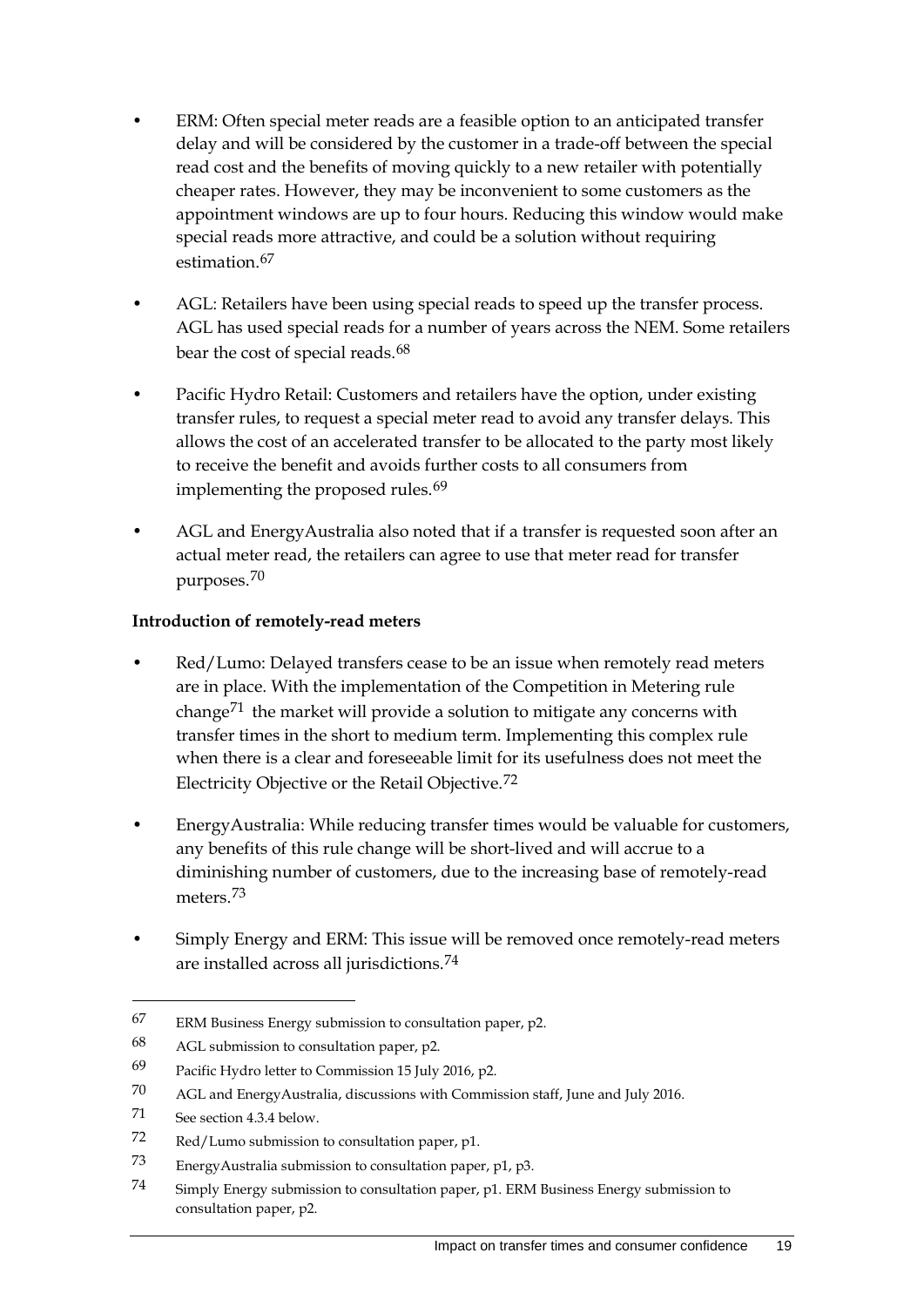- Origin: The long-term solution lies in the deployment of advanced meters.[75](#page-27-0)
- AGL: Remotely-read meters have been a key driver of lower complaints regarding transfer delays in Victoria. The Competition in Metering rule change will exponentially increase the penetration of remotely-read meters, and therefore the improvements in transfer speed and decline in complaints for transfer delays observed in Victoria will be mirrored across the NEM.[76](#page-27-1)

#### **Access issues**

Red/Lumo stated that the proposed rules would not resolve issues relating to access to the meter (one of the drivers of transfer delays). The vast majority of access issues are not once-off, so if access is an issue for a customer the previous meter read is likely to have been an estimate and so the customer would be ineligible to transfer on an estimate.[77](#page-27-2) (The proposed rules would restrict transfers on estimates to scenarios in which the immediately prior meter read was an actual read.) ERM and AGL made similar comments.[78](#page-27-3)

#### **Extent of impact**

- ERM: Only a proportion of transfer delays will be resolved through this proposal.[79](#page-27-4)
- EnergyAustralia: The population of eligible customers will be further limited to those who understand the process and are prepared to transfer on an estimate. There is no certainty as to how many eligible customers are likely to elect to transfer on an estimate. $80$  Faster transfers are not a top priority for customers, given the relatively low level of complaints to ombudsmen regarding transfer delays.[81](#page-27-6)
- Red/Lumo: The proposed rules may reduce the time required to transfer retailers for some small customers. However, the vast majority of customers will not see a significant enough benefit from the proposed rules to encourage a vastly different perception amongst consumers of the ease of transferring retailers.[82](#page-27-7)
- Powershop foresees no increase in consumer confidence, as using an estimated read to transfer more quickly could immediately undermine any renewed

<span id="page-27-0"></span><sup>75</sup> Origin Energy submission to consultation paper, p1.

<span id="page-27-1"></span><sup>76</sup> AGL submission to consultation paper, p2, p3.

<span id="page-27-2"></span><sup>77</sup> Red/Lumo submission to consultation paper, p3.

<span id="page-27-3"></span><sup>78</sup> ERM Business Energy submission to consultation paper, p2. AGL submission to consultation paper, p4.

<span id="page-27-4"></span><sup>79</sup> ERM Business Energy submission to consultation paper, p5.

<span id="page-27-5"></span><sup>80</sup> EnergyAustralia submission to consultation paper, p2, p3.

<span id="page-27-6"></span><sup>81</sup> EnergyAustralia letter to Commission 26 August 2016, attachment p3.

<span id="page-27-7"></span><sup>82</sup> Red/Lumo submission to consultation paper, p1, p4.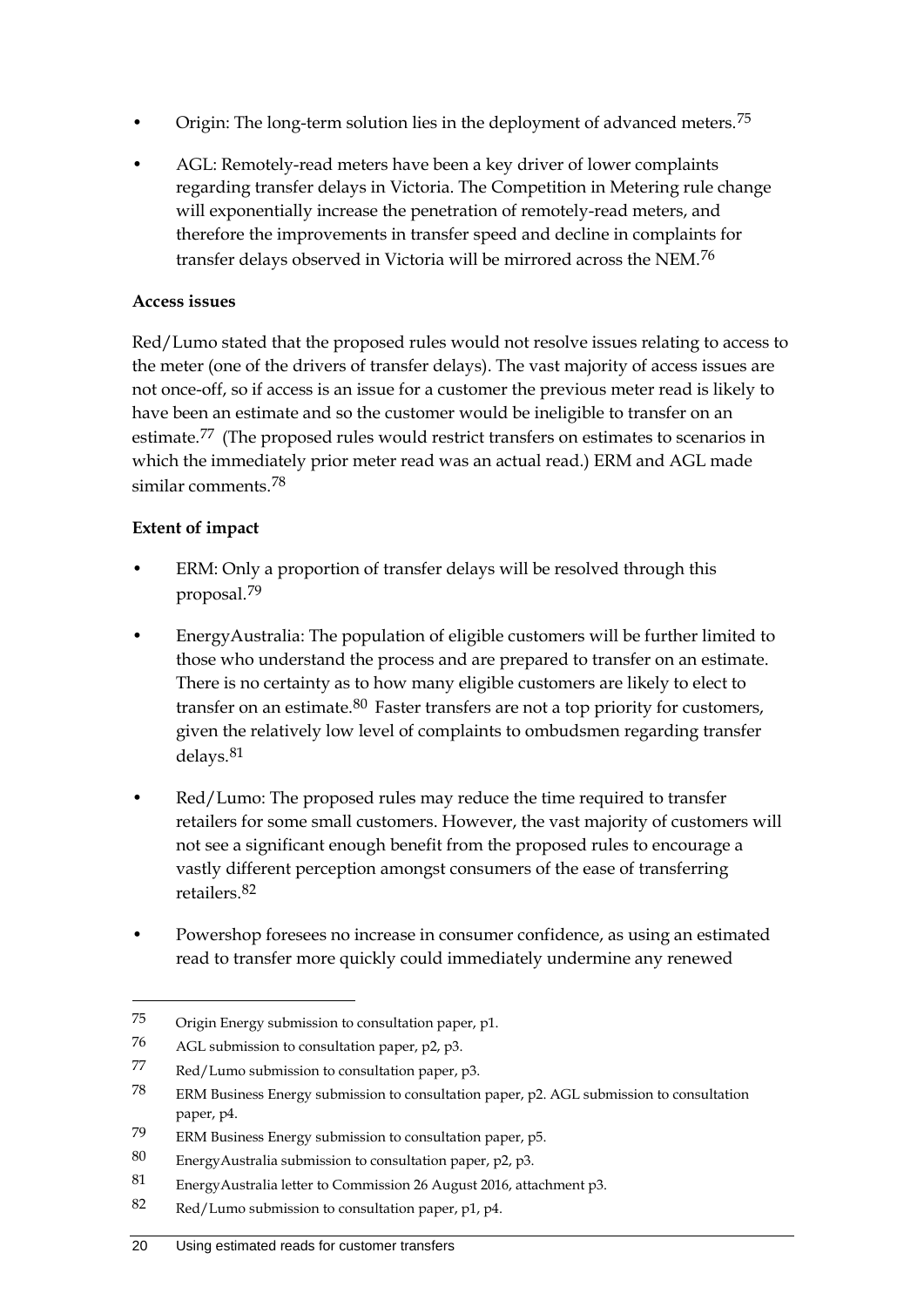confidence due to lack of accuracy and customers' existing dislike of using an estimated read for billing.[83](#page-28-0)

#### **Other issues**

- Some retailers indicated that take-up of a new estimated read option could be low as retailers may not offer this option to customers (unless the rule required them to do so), due to concerns about potential complaints.<sup>[84](#page-28-1)</sup>
- AGL: It is likely that ongoing competition, innovation in new services, improvements in retailers' IT and metering capabilities and better reporting of meter reading performance is driving, and can further drive, significant improvements in the speed of transfers at lower cost than the proposed rules.<sup>[85](#page-28-2)</sup>

### **4.2.3 Distributors as metering data providers**

In the first round of consultation most distributor submissions opposed the proposed rules, and in the second round of consultation all distributor submissions supported the decision not to make a draft rule, for many of the same reasons as retailers. In addition, some distributors noted that they would seek to impose a charge for an estimated read (similar to the charges for special reads), and that customers would be likely to choose a special read in preference to an estimated read given the similar costs.

#### **Existing options**

-

Ergon Energy stated that current processes for special reads on transfer, funded by customers or retailers, allow early transfer at a minimal cost.[86](#page-28-3) Energex agreed, noting that a special read (for which it currently charges \$8.40) is a low-cost option for expediting transfer, and is also more reliable than an estimated read, reducing the potential for a poor transfer experience.<sup>[87](#page-28-4)</sup> Endeavour Energy stated that another option that is currently available is to transfer using the previous actual meter read, if it was obtained within a reasonable amount of time (e.g. 15 days) prior to the date the transfer was requested.[88](#page-28-5)

#### **Introduction of remotely-read meters**

United Energy noted that it will only be a matter of years before all customers nationally have an advanced meter and this rule change becomes superfluous.<sup>[89](#page-28-6)</sup> Ausgrid anticipates that by 2024 a 'significant number' of customers in its supply area

<span id="page-28-0"></span><sup>83</sup> Powershop letter to Commission 26 August 2016, p2.

<span id="page-28-1"></span><sup>84</sup> Discussions between retailers and Commission staff, June-August 2016.

<span id="page-28-2"></span><sup>85</sup> AGL submission to consultation paper, pp4-5.

<span id="page-28-3"></span><sup>86</sup> Ergon Energy submission to consultation paper, p1.

<span id="page-28-4"></span><sup>87</sup> Energex submission to consultation paper, p1.

<span id="page-28-5"></span><sup>88</sup> Email from Endeavour Energy to Commission staff 26 August 2016.

<span id="page-28-6"></span><sup>89</sup> United Energy submission to consultation paper, p2.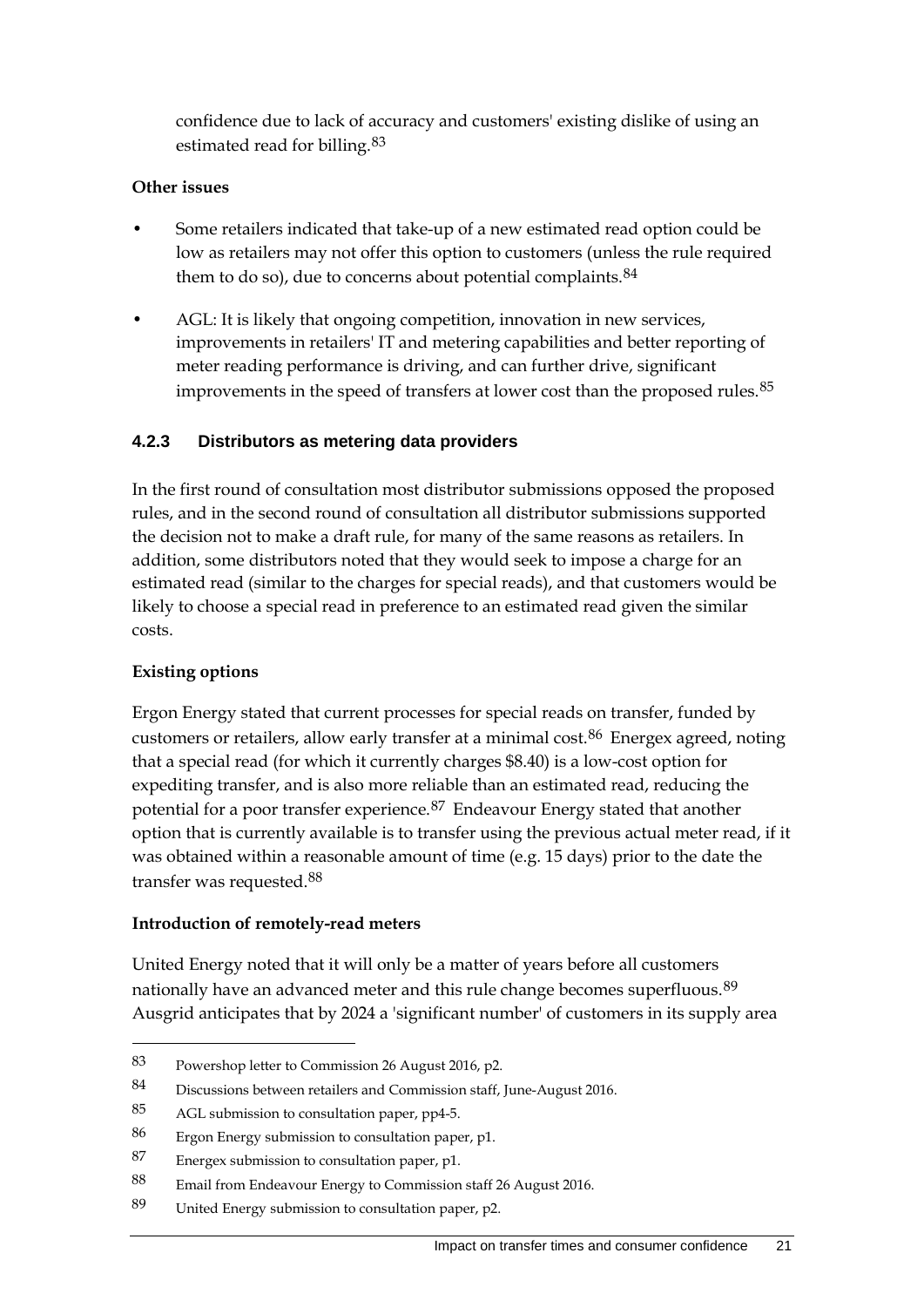will have an advanced meter.<sup>[90](#page-29-0)</sup> Energex and ENA expressed similar views, stating that it is not in the long-term interests of consumers to undertake costly system changes to facilitate what will effectively be an interim measure.<sup>[91](#page-29-1)</sup>

### **Access issues**

Energex noted that the proposed rules, allowing estimated reads on transfer only when the previous read was an actual read, will not assist in situations where there are ongoing access issues.[92](#page-29-2)

### **Fee for estimated read**

Some distributors stated that they would envisage charging a fee for each estimate on transfer, to account for the additional administrative cost of providing the service, and that this fee would be similar to the charge for a special read. Energex included an estimated read fee in its annual pricing proposal for 2016-2017, and this fee was approved by the Australian Energy Regulator (AER) on 3 June 2016. The approved charge for the 2016-2017 period is \$7.88 plus GST (slightly higher than Energex's special read charge).<sup>[93](#page-29-3)</sup> When presented with a choice between an estimate and a special read, with similar costs, Energex considered that most customers (and retailers) would elect to expedite a transfer based on a special read rather than on an estimate.<sup>[94](#page-29-4)</sup> ENA made a similar statement.[95](#page-29-5)

# **4.2.4 AEMO**

AEMO's submission in response to the draft determination supported the use of estimated reads on transfer. Key comments in this submission and the Commission's responses are set out below.

### **Transfer times**

-

AEMO's submission acknowledged that allowing transfers on estimates would be unlikely to reduce the timing of customer transfers in the short term. Nevertheless, AEMO supported the proposed rules, arguing that transfer times in comparable markets (New Zealand electricity market and the mobile phone market) are currently much quicker than energy transfers in the NEM, and these other markets have moved the goal posts in terms of customer expectations on transfer times. Allowing retailers to

<span id="page-29-0"></span><sup>90</sup> Ausgrid submission to draft determination, p1.

<span id="page-29-1"></span><sup>91</sup> Energex submission to consultation paper, p2. Energy Networks Association submission to consultation paper, p2.

<span id="page-29-2"></span><sup>92</sup> Energex submission to consultation paper p2.

<span id="page-29-3"></span><sup>93</sup> See the AER-approved Energex Annual Pricing Proposal, 1 July 2016 to 30 June 2017, page 89, available at: https://www.aer.gov.au/system/files/AER%20approved%20-%20Energex%202016-17%20Annual %20Pricing%20Proposal%20-%203%20June%202016.pdf.

<span id="page-29-4"></span><sup>94</sup> Energex submission to consultation paper, p2.

<span id="page-29-5"></span><sup>95</sup> Energy Networks Association submission to consultation paper, p2. Submissions to the draft determination from EWOSA and Origin indicated agreement with this as well.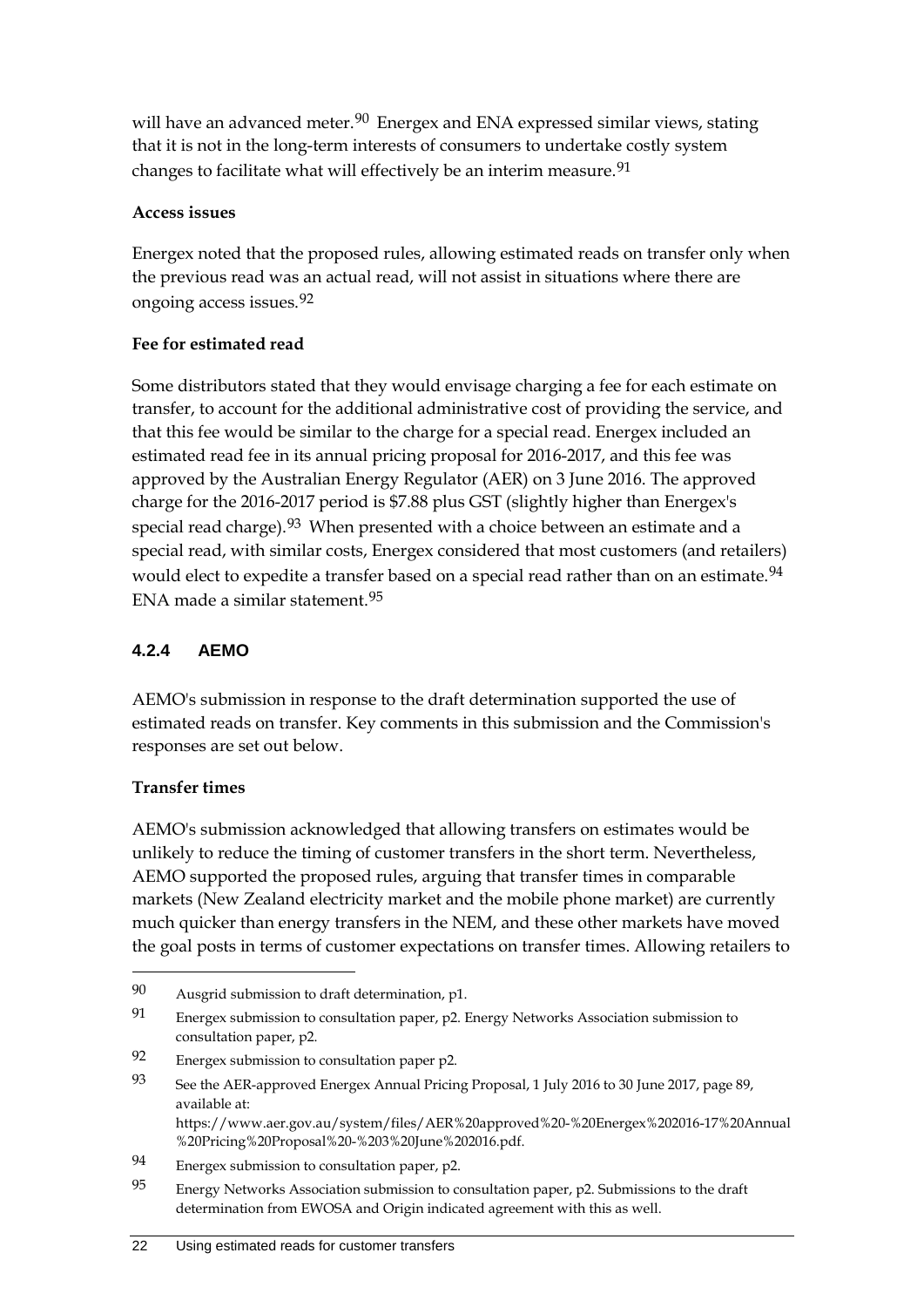transfer on an estimated meter read would avoid a meter reader visit, which by its nature adds a delay into the transfer process.[96](#page-30-0)

The Commission notes that there are differences between those markets and the electricity and gas retail markets in Australia. For example, the electricity customer transfer rules and system in New Zealand differ substantially from those in the NEM. The New Zealand rules have strict requirements on the losing retailer to arrange a transfer date no more than 10 business days after being notified of the transfer request, and the transfer may be made on an estimate without seeking customer consent (unlike the proposed rule).<sup>[97](#page-30-1)</sup> Furthermore there is already a high penetration of advanced meters in New Zealand, enabling quicker reads without the use of estimates.

The Commission considers that the proposed rule on estimated reads, if made, would not ensure that average transfer times were similar to transfer times in New Zealand or for mobile phone transfers. Nor would it improve the minimum transfer time, as transfers on special reads or remote reads are very rapid. The rollout of advanced meters, rather than estimated reads, will have the most impact as the remote read capability has parallels to the technology used in mobile phone transfers.

#### **Introduction of remotely-read meters**

AEMO agreed that the introduction of advanced meters with remote read capabilities will assist in lowering transfer times for customers with those meters, and for those customers, a rule on estimated reads would be moot. Over time, advanced metering deployment will reduce the number of customers who would benefit from such a rule. However, AEMO noted that for some customers, advanced metering may not be proactively deployed by retailers for many years, and deployment may favour certain regions or customer types. Therefore AEMO does not consider that advanced metering deployment resolves the need to consider the use of estimates for customer transfers.<sup>[98](#page-30-2)</sup>

The Commission notes that other stakeholders have reported that advanced meters are already being deployed rapidly.<sup>[99](#page-30-3)</sup> While deployment may not be uniform, a customer without an advanced meter who wishes to transfer quickly can request a special read. Data shows transfers on special reads are completed very quickly.<sup>[100](#page-30-4)</sup>

#### **Fee for estimated read**

AEMO considered that existing processes could be leveraged to facilitate the provision of estimated reads, such as the "Provide Meter Data" and "Verify Meter Data" service requests. No unit fees are charged for these services. Metering data providers already provide estimates when providing actual or substituted readings for manually read

<span id="page-30-0"></span><sup>96</sup> AEMO submission to draft determination, pp2-3.

<span id="page-30-1"></span><sup>97</sup> New Zealand Electricity Industry Participation Code 2010, Schedule 11.3, clauses 4-5 and associated definitions.

<span id="page-30-2"></span><sup>98</sup> AEMO submission to draft determination, p3.

<span id="page-30-3"></span><sup>99</sup> See section 4.2.3.

<span id="page-30-4"></span><sup>100</sup> See section 4.4.2.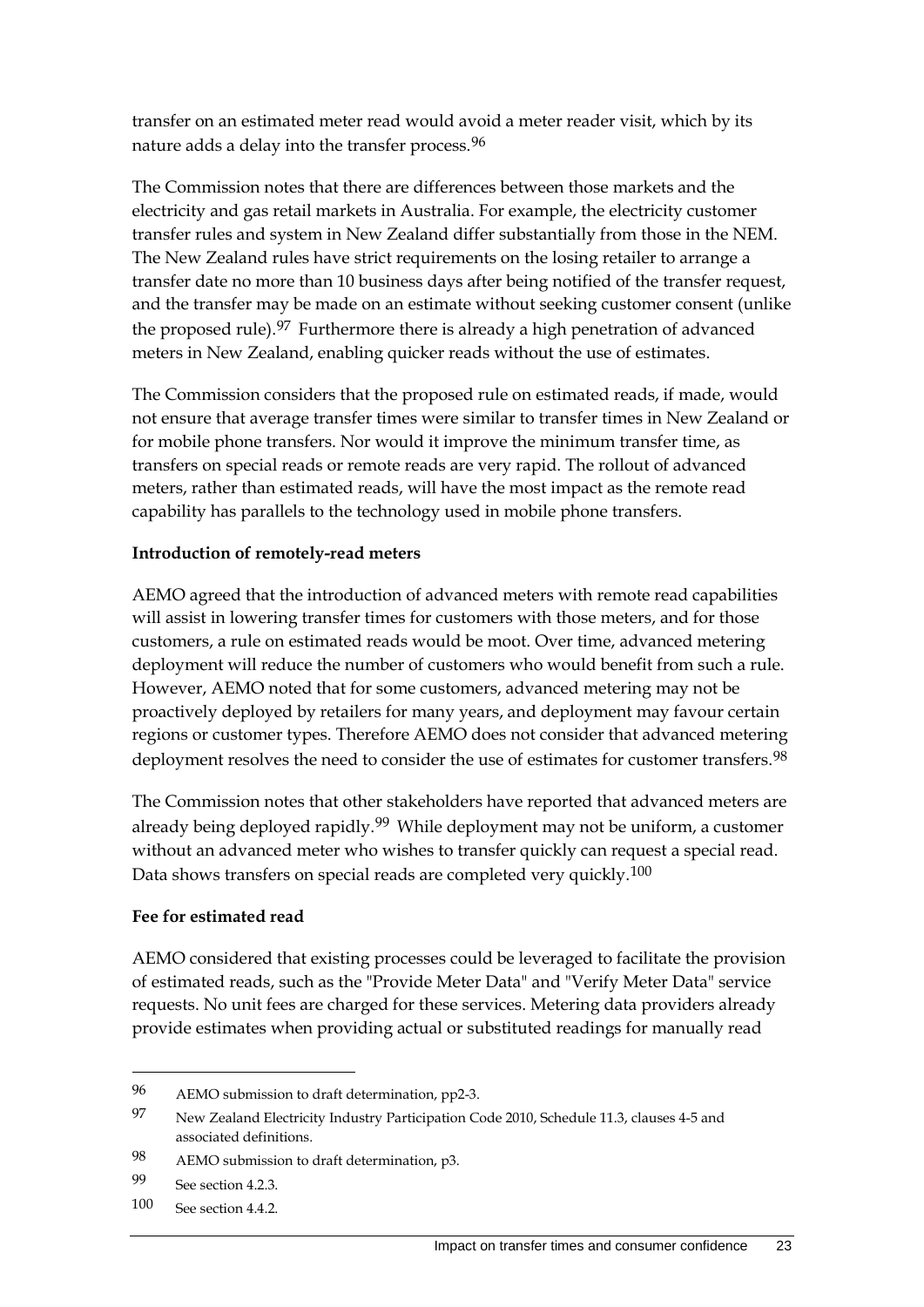metering installations. For these reasons AEMO considered that it was hard to justify a transactional fee for providing an estimated read, and in particular that any fee would be equivalent to the cost of sending a meter reader to take a special read.<sup>[101](#page-31-1)</sup>

The Commission understands that the "Provide Meter Data" and "Verify Meter Data" processes are partly or fully automated and use pre-existing data rather than requiring new data to be created, and are therefore different from the process of preparing an estimated read for a non-scheduled date. As a non-scheduled estimated read would require some degree of manual handling to process the request for the selected site for the selected date, the AER has classed this activity as an alternative control service, for which a unit fee can be charged.<sup>[102](#page-31-2)</sup>

# <span id="page-31-0"></span>**4.3 Commission's research findings**

### **4.3.1 Improvements in transfer times since 2013**

AEMO data on in-situ transfer times for small electricity customers shows a clear improvement in transfer times across the NEM (excluding Victoria) between 2013, when the research for the Review was conducted, and 2015, as set out in the table below.[103](#page-31-3) Average transfer times have fallen by approximately 20 per cent, or seven days, and the proportion of transfers taking long periods to complete has also dropped. Notably, a far greater proportion of transfers - a clear majority - are now completed in less than 30 days, the period which was considered reasonable in the Review.[104](#page-31-4)

### **Table 4.1 Transfer times in the NEM (excluding Victoria)[105](#page-31-5)**

| <b>Statistic</b>                         | 2013  | 2015  |
|------------------------------------------|-------|-------|
| Average transfer time in calendar days   | 37.36 | 30.06 |
| Per cent completed in less than 30 days  | 46.1% | 62.5% |
| Per cent completed in 30 to 60 days      | 31.5% | 19.8% |
| Per cent completed in 60 to 69 days      | 8.3%  | 6.2%  |
| Per cent completed in 70 to 79 days      | 8.0%  | 6.3%  |
| Per cent completed in 80 days or greater | 6.6%  | 5.6%  |

<span id="page-31-1"></span><sup>101</sup> AEMO submission to draft determination, p4.

<span id="page-31-2"></span><sup>102</sup> See notes to section 4.4.2.

<span id="page-31-3"></span><sup>103</sup> Victoria has been excluded from the data as this rule change (even if adopted in Victoria) would apply to very few customers in that state, given that only customers with manually-read meters would be eligible.

<span id="page-31-4"></span><sup>104</sup> Review p18.

<span id="page-31-5"></span><sup>105</sup> This data is calculated using calendar days.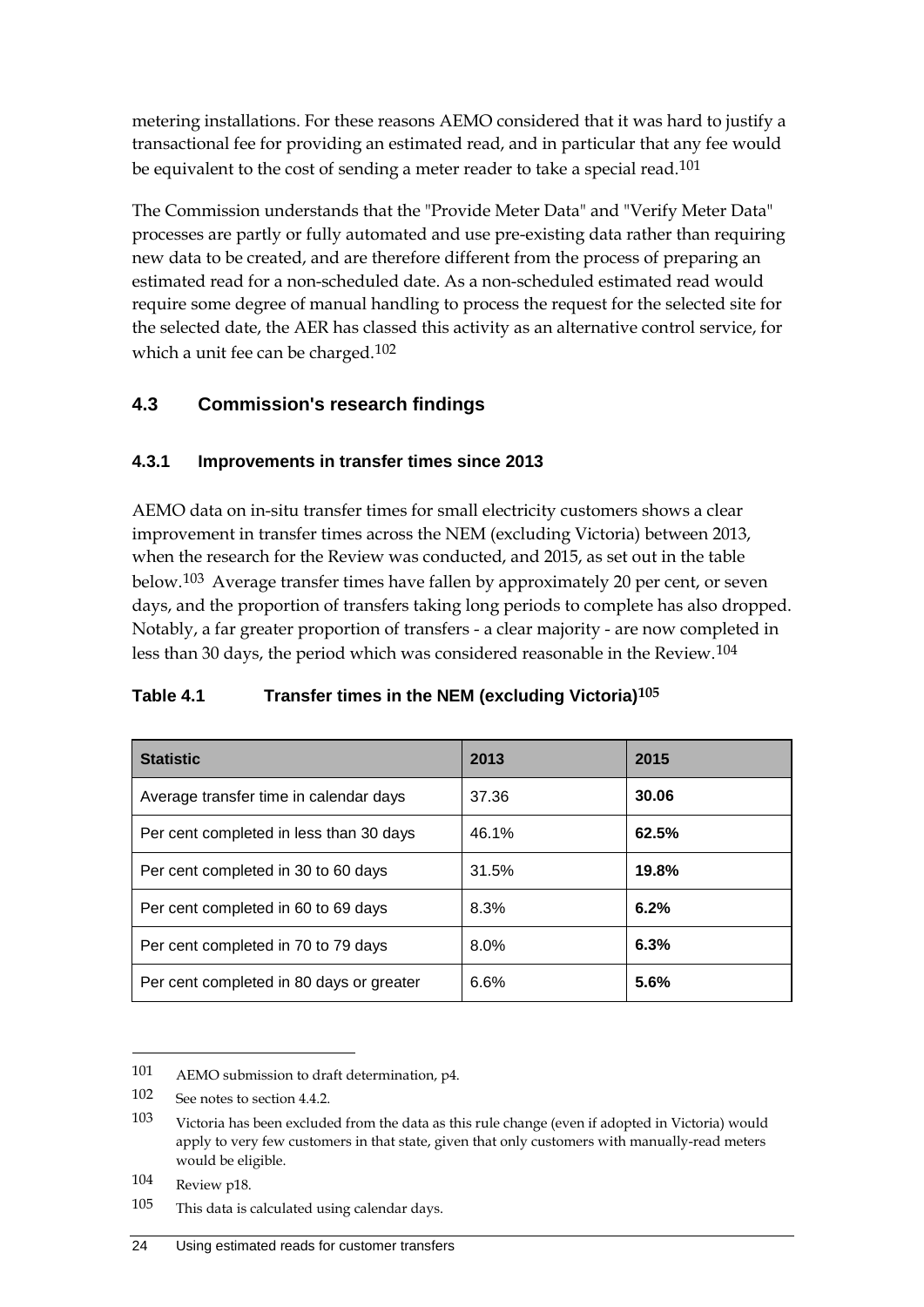The increasing speed of transfers across the NEM between 2013 and 2015, even when Victoria is excluded, is also represented graphically in the following figure.



**Figure 4.1 Cumulative distribution of small customer transfer times in the NEM (excluding Victoria)**

#### **4.3.2 Customer complaints to ombudsmen on transfer delays and estimated bills**

Energy and water ombudsmen report data on consumer complaints regarding energy issues, including in relation to transfer delays and estimated bills. In NSW, South Australia, Queensland and Victoria, the number of complaints regarding transfer delays has decreased significantly in recent years. Complaints regarding estimated reads have declined somewhat in South Australia and Queensland (but to a smaller extent than the decrease in complaints on transfer delays), while complaints in NSW increased significantly. In Victoria, there has been a significant reduction in complaints regarding estimates which is consistent with the installation of advanced meters that reduce the need for estimated reads. The figures are shown in the following table.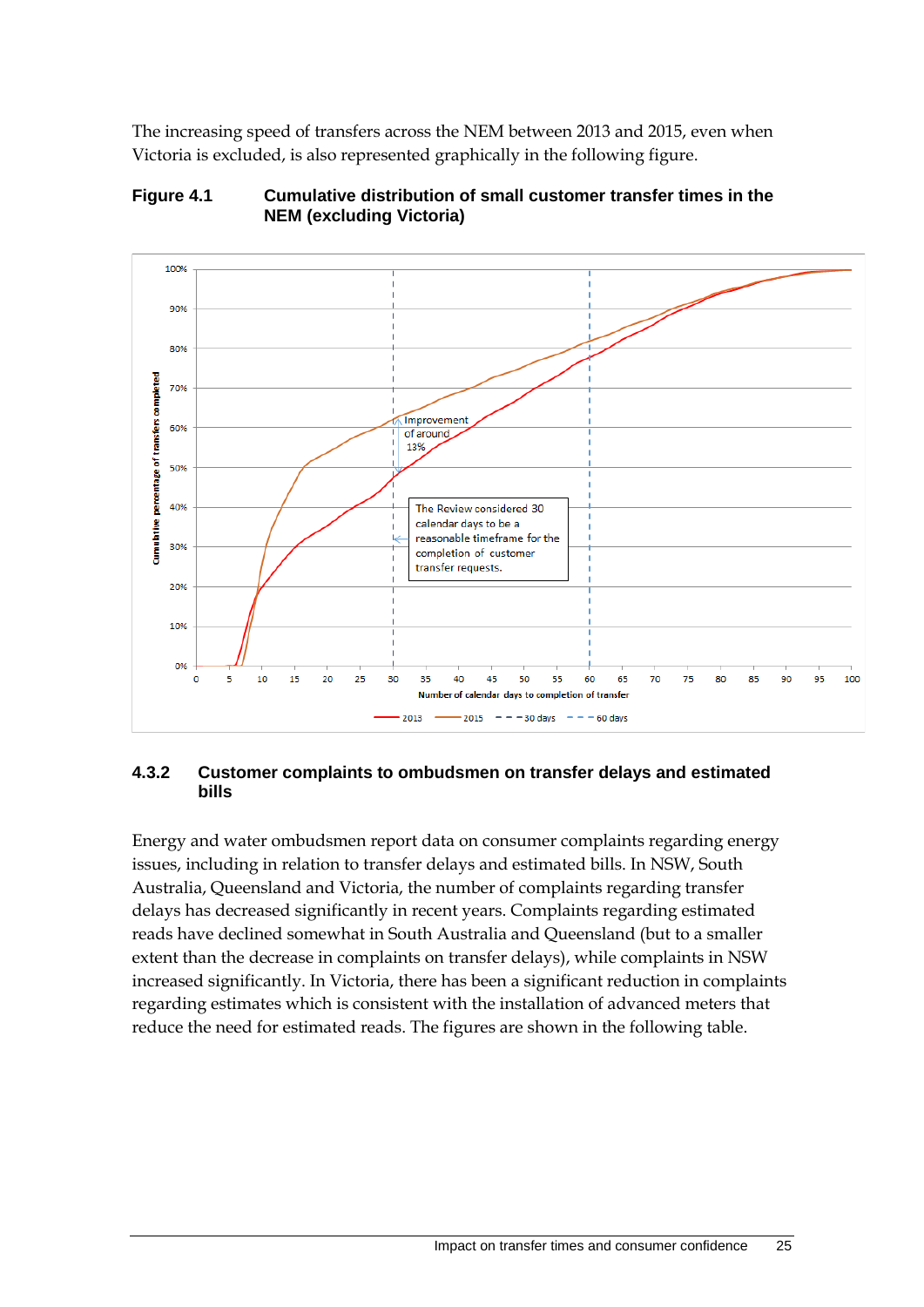| Table 4.2 | Ombudsmen data on complaints regarding transfer delays and |
|-----------|------------------------------------------------------------|
|           | estimated bills <sup>106</sup>                             |

| <b>State</b>              | <b>Type of</b><br>complaint | No. in 2013-14 | No. in 2015-16 | Change<br>between years |
|---------------------------|-----------------------------|----------------|----------------|-------------------------|
| <b>NSW</b> <sup>107</sup> | Transfer delays             | 1,010          | 410            | 59% decrease            |
|                           | Estimated bills             | 1,757          | 2,820          | 60% increase            |
| $SA^{108}$                | Transfer delays             | 450            | 209            | 54% decrease            |
|                           | <b>Estimated bills</b>      | 295            | 219            | 26% decrease            |
| QLD <sup>109</sup>        | Transfer delays             | 43             | 6              | 86% decrease            |
|                           | <b>Estimated bills</b>      | 56             | 41             | 27% decrease            |
| VIC <sup>110</sup>        | Transfer delays             | 1,320          | 388            | 71% decrease            |
|                           | <b>Estimated bills</b>      | 2,080          | 476            | 77% decrease            |

Note that the total number of complaints to ombudsmen (for all reasons) has fallen since 2013-2014 across the NEM, driven in part by better resolution of complaints at the retailer level.[111](#page-33-5)

#### **4.3.3 Customer confidence in transfer process**

Research undertaken by independent consultants for the Commission's Retail Competition Reviews indicates that customer satisfaction with the transfer process is high, and has improved between 2014 and 2016 in all states for which data is available, other than Victoria. The following table sets out the percentage of survey respondents, in the residential electricity category, who were satisfied with the process of switching retailers.[112](#page-33-6)

<span id="page-33-0"></span><sup>106</sup> Figures for NSW and South Australia cover electricity, gas and water. Figures for Victoria and Queensland are for electricity only.

<span id="page-33-1"></span><sup>107</sup> Information available on EWON website, www.ewon.com.au.

<span id="page-33-2"></span><sup>108</sup> Information from annual reports, available on EWOSA website, www.ewosa.com.au.

<span id="page-33-3"></span><sup>109</sup> Information from annual reports, available on EWOQ website, www.ewoq.com.au.

<span id="page-33-4"></span><sup>110</sup> Information from annual reports, available on EWOV website, www.ewov.com.au.

<span id="page-33-5"></span><sup>111</sup> See the discussion of complaints to energy ombudsmen in section 8.3 (pp86-88) of the Commission's 2016 Retail Competition Review, available on the Commission website, www.aemc.gov.au. EWOV provides similar comments in its submission on the consultation paper, p4.

<span id="page-33-6"></span><sup>112</sup> Newgate Research, *Consumer Research for Nationwide Review of Competition in Retail Energy Markets*, June 2014 and June 2016. Reports available on Commission website, www.aemc.gov.au, under references RPR0002 and RPR0004. Note that the questions were slightly different in 2014 and 2016. The 2014 results include respondents who indicated that, last time they switched electricity company or plan, they were somewhat satisfied or very satisfied with the overall switching process. The 2016 results include respondents who had switched and somewhat agreed or strongly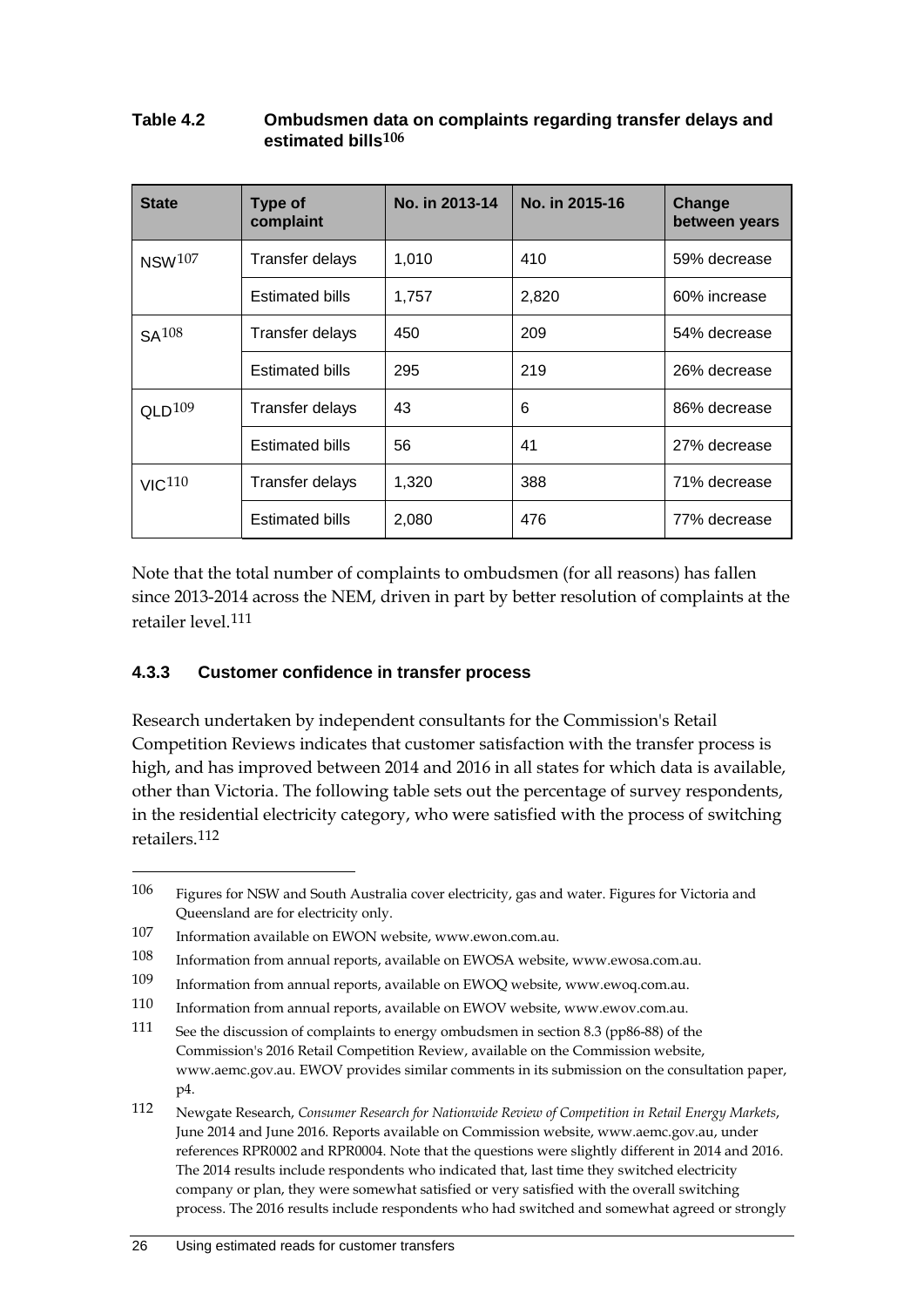#### **Table 4.3 Percentage of residential customers satisfied with electricity retailer transfer process**

| <b>Jurisdiction</b> | 2014 (%) | 2016 (%) |
|---------------------|----------|----------|
| <b>NEM</b>          | n/a      | 78       |
| SE QLD              | 74       | 81       |
| <b>NSW</b>          | 77       | 81       |
| <b>ACT</b>          | n/a      | 70       |
| <b>VIC</b>          | 75       | 74       |
| <b>SA</b>           | 73       | 77       |

Another notable finding is that, for those customers who were happy with their decision to switch electricity company or plan, an increasing proportion stated that one of the main reasons they were happy with this decision is because the switching process was smooth or easy.[113](#page-34-0) The following table sets out the percentage of survey respondents, in the residential electricity category, who gave this response in 2015 and in 2016 (an equivalent question was not asked in 2014).<sup>[114](#page-34-1)</sup>

#### **Table 4.4 Percentage of residential customers happy with switching due to ease of process**

| <b>Jurisdiction</b> | 2015 (%) | 2016 (%) |
|---------------------|----------|----------|
| SE QLD              | 4        | 23       |
| <b>NSW</b>          | 8        | 15       |
| <b>ACT</b>          | 11       | 16       |
| <b>VIC</b>          | 8        | 16       |
| <b>SA</b>           | 7        | 20       |

agreed with the statement "I was satisfied with the process involved in switching." An equivalent question was not asked in 2015.

<span id="page-34-0"></span>113 Note that this was an open-ended question; respondents did not choose from a pre-selected list of reasons. Other reasons given included cheaper prices, discounts, better customer service with the new retailer, etc.

-

<span id="page-34-1"></span>114 Newgate Research, *Consumer Research for 2016 Nationwide Review of Competition in Retail Energy Markets*, June 2016. Report available on Commission website, www.aemc.gov.au, under reference RPR0004.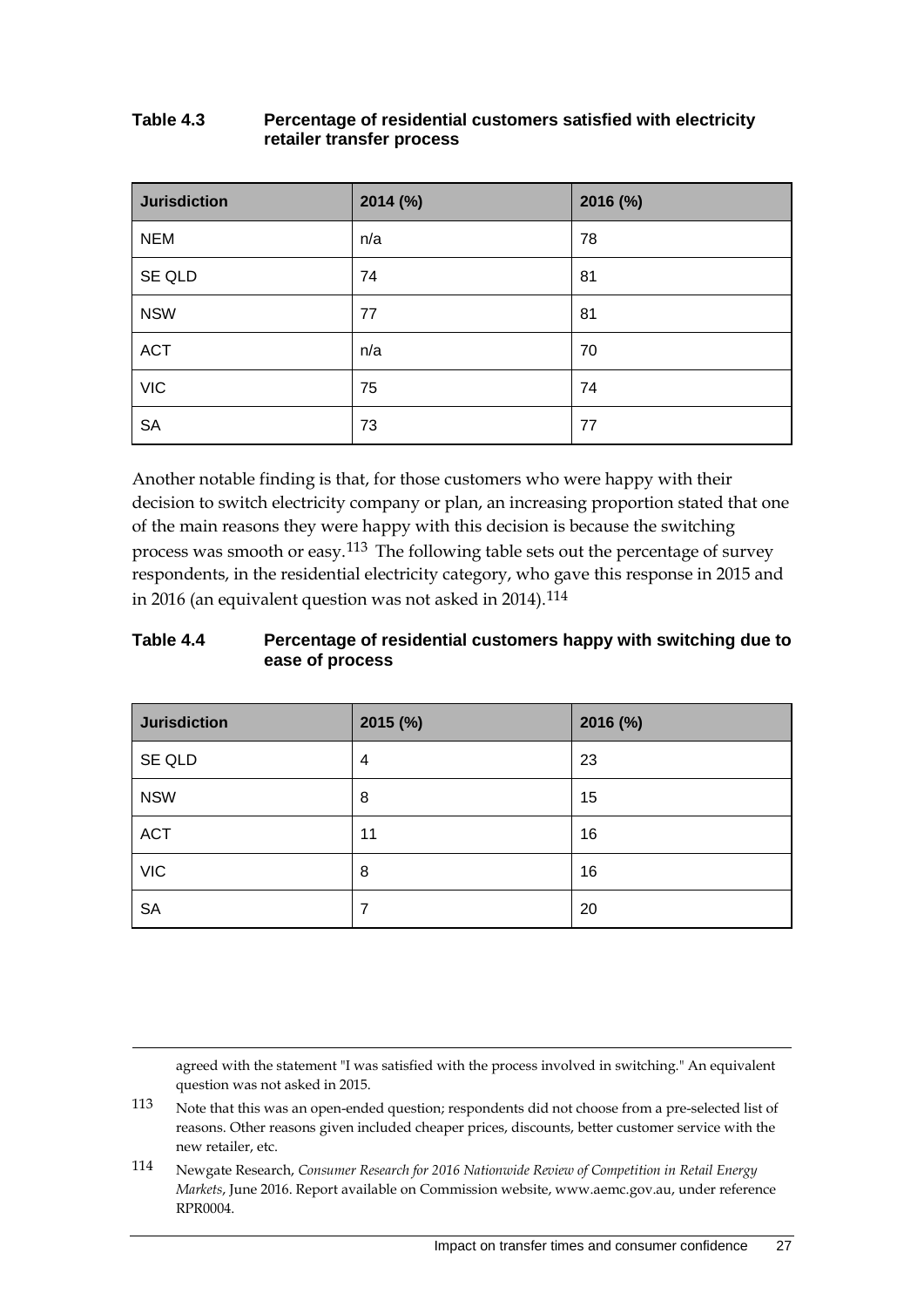## **4.3.4 Rollout of advanced meters**

On 26 November 2015 the Commission published the Expanding Competition in Metering and Related Services final rule. This rule will facilitate a market-led approach to the deployment of advanced meters.

All new and replacement meters installed for small customers after 1 December 2017, the date the rule change takes full effect, must be remotely-read advanced meters. On average, the rate of meter replacement for faults and maintenance issues stands at approximately five per cent per year, which indicates the minimum rate for the deployment of advanced meters under the new metering rules.<sup>[115](#page-35-1)</sup>

The new rules also establish a framework for retailers to offer advanced meters to other consumers on an opt-out basis, and a retailer-led rollout of advanced meters to a large proportion of customers is expected in addition to the minimum requirements for new and replacement meters. Several retailers have already commenced installing advanced meters in advance of the commencement of the new rules, with a significant number of advanced meters having been installed during 2016. While no detailed figures on the speed of advanced meter deployment are available, comments from retailers and distributors indicate a reasonably rapid deployment, particularly after 1 December 2017.

By removing the need to physically access the meter to read it, advanced meters with remote read capabilities allow for faster transfers as the meter can be read virtually on demand. This removes the need to wait to transfer on the next scheduled meter read date and avoids any access issues. AEMO data indicates that transfer times in Victoria have improved dramatically in recent years as the mandated rollout of advanced meters took place.<sup>[116](#page-35-2)</sup>

# <span id="page-35-0"></span>**4.4 Analysis**

-

### **4.4.1 Recent improvements**

It is clear from the research undertaken for this rule change request that key circumstances have changed in the period since research was undertaken for the Review:

<span id="page-35-1"></span><sup>115</sup> Expanding Competition in Metering and Related Services, reference ERC0169, under the Rule Changes: Completed tab in www.aemc.gov.au.

<span id="page-35-2"></span><sup>116</sup> The average time for an in-situ transfer of a small customer in Victoria was 17.9 calendar days in 2013, when the rollout had already started, and was 11.9 calendar days in 2015, when the rollout was nearly complete.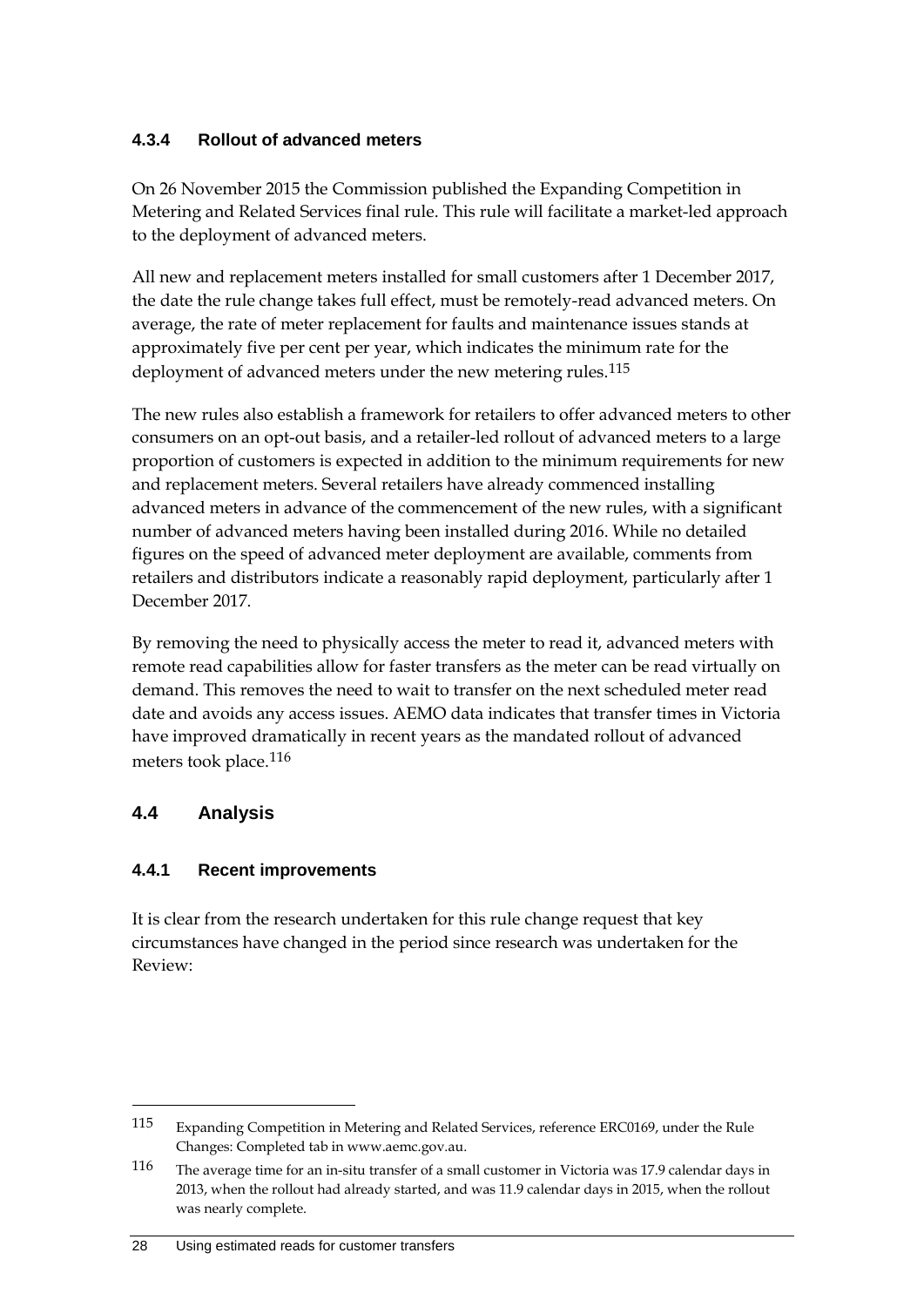- Transfer times have significantly improved. A clear majority of transfers now take place in less than the Review's recommended period of 30 days, and the proportion of transfers taking lengthy periods has decreased.[117](#page-36-0)
- The Competition in Metering rule change has been made. It will lead to significant numbers of advanced meters being installed. Transfer times will continue to improve as more advanced meters are installed.<sup>[118](#page-36-1)</sup>
- Consumer satisfaction with the transfer process has increased, and is at a high level overall,<sup>[119](#page-36-2)</sup> and consumer complaints to ombudsmen regarding transfer delays have decreased significantly.[120](#page-36-3)

## **4.4.2 Existing options**

As the rule change request acknowledged, special reads constitute an existing method by which customers may transfer to new retailers without having to wait for the next scheduled meter read.<sup>[121](#page-36-4)</sup> The rule change request considered that estimated reads would have advantages over special reads because physical access to the meter is not required for estimated reads, and a fee is charged for special reads.[122](#page-36-5)

However, it is likely that neither of these factors would make a material difference in practice.

- As the proposed rules only allow an estimate to be used on transfer if the previous read was an actual read, access would remain an issue and customers with chronic access problems would be unlikely to be eligible to transfer on an estimate.<sup>[123](#page-36-6)</sup> In any case, transfers on a special read are generally very rapid and do not appear to suffer from delays caused by access issues.[124](#page-36-7)
- Distributors may charge a fee for an estimated read on transfer (outside the usual meter reading cycle) that is similar to the fee for special reads.<sup>[125](#page-36-8)</sup> If choosing

<span id="page-36-0"></span><sup>117</sup> See section 4.3.1.

<span id="page-36-1"></span><sup>118</sup> See section 4.3.4 and comments on introduction of remotely-read meters: retailers, section 4.2.2; distributors, section 4.2.3.

<span id="page-36-2"></span><sup>119</sup> See section 4.3.3. This data does not support AEMO's contention that customers are expecting faster energy transfer times because other markets have fast transfer times (see section 4.2.4).

<span id="page-36-3"></span><sup>120</sup> See section 4.3.2.

<span id="page-36-4"></span><sup>121</sup> Data from AEMO indicates that transfers on special reads are completed very rapidly: more than 90 per cent are completed within 15 calendar days. See Figure 2.1 in the consultation paper.

<span id="page-36-5"></span><sup>122</sup> Estimated reads rule change request p9.

<span id="page-36-6"></span><sup>123</sup> The Commission considered whether removing the requirement for the previous read to be an actual read would be appropriate, but determined that this requirement should be retained. See section 5.3.2.

<span id="page-36-7"></span><sup>124</sup> As shown in the consultation paper (Figure 2.1, p8), almost all transfers on a special read were completed within 15 days.

<span id="page-36-8"></span><sup>125</sup> See comments by retailers on existing options and access issues, section 4.2.2, and comments by distributors on existing options, access issues and fee for estimated read, section 4.2.3. The AER, the market institution that regulates the prices that may be charged or the revenues that may be earned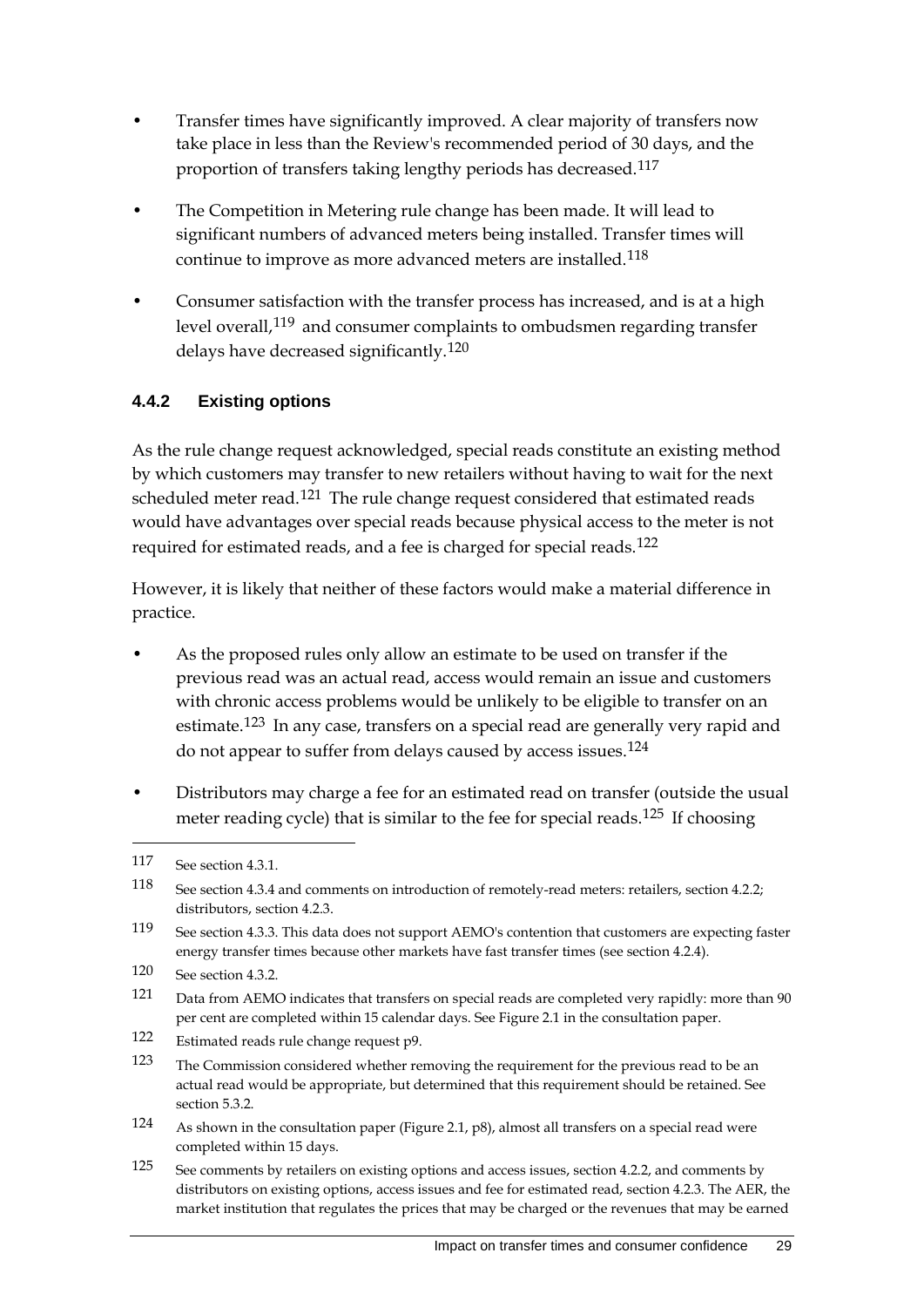between these options at a similar price, several consumer groups, retailers and distributors agreed that customers are likely to prefer the straightforward certainty of a special read to the less-well-understood and less-trusted option of an estimate.[126](#page-37-1)

There is a second existing method by which customers may transfer to new retailers without having to wait for the next scheduled meter read: use the previous meter read (if it was obtained relatively recently). There is no fee for this option but the previous retailer's agreement is required.[127](#page-37-2)

### **4.4.3 Low impact**

The take-up of a new option to transfer on an estimated read is likely to be low for the following reasons:

- The pool of customers who are eligible to transfer on an estimated read is limited (for example, most customers with chronic access issues and most customers in Victoria will be ineligible), and will continue to shrink over time as more remotely-read meters are installed.[128](#page-37-3)
- Even if the customer is eligible and aware of the option to transfer on an estimate, a customer may choose not to do so because the customer does not like estimated bills, because the customer could have a quick and accurate special read for a similar price, or because the customer is not interested in paying a fee to transfer more quickly.<sup>[129](#page-37-4)</sup>

If the take-up of the estimated read option is low, the impact of this rule change on transfer times, and hence on consumer confidence and retail competition, is also likely to be low.

# <span id="page-37-0"></span>**4.5 Conclusion**

-

Bearing in mind the recent improvements in transfer times, the forthcoming further improvements in transfer times due to greater penetration of advanced meters, and the

by distributors for distribution services, has determined (in approving Energex's Annual Pricing Proposal for 2016-2017) that a non-scheduled estimated meter read is an alternative control service, for which a unit fee can be charged. The AER approved a fee of \$7.88 plus GST for this service by Energex. AER staff noted that this fee was approved on the basis of the administrative/processing time required to respond to a request for an estimated read (teleconference with AER representative, 22 December 2016).

<span id="page-37-1"></span><sup>126</sup> See comments in sections 4.2.1-4.2.3.

<span id="page-37-2"></span><sup>127</sup> See comments on existing options: retailers, section 4.2.2; distributors, section 4.2.3.

<span id="page-37-3"></span><sup>128</sup> See section 4.3.4 and comments on introduction of remotely-read meters: retailers, section 4.2.2; distributors, section 4.2.3.

<span id="page-37-4"></span><sup>129</sup> See comments on extent of impact by PIAC, section 4.2.1, and by retailers, section 4.2.2. See comments on fee for estimated read by distributors, section 4.2.3. See also comments regarding customers' dislike of estimated reads, and preference for accurate bills, submitted in response to the consultation paper on the Meter Read and Billing Frequency rule change request, RRC0006.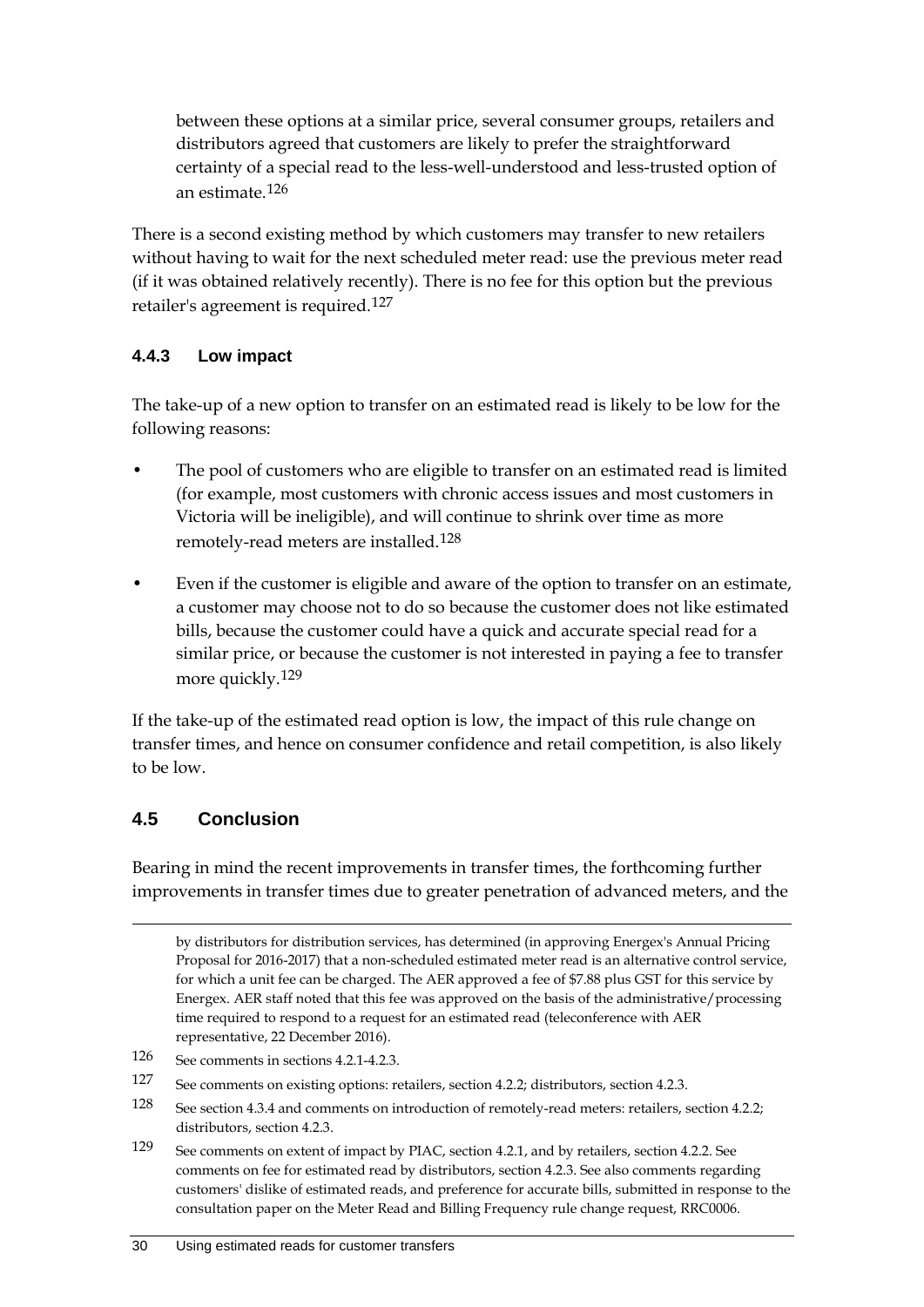existing options for faster transfers, the Commission does not consider that the proposed rules on estimated reads would significantly improve transfer times compared to the status quo. The impact of the proposed rules is also likely to be limited by low uptake due to customer suspicion of estimated reads,[130](#page-38-0) and to the reducing pool of eligible customers. As a result, allowing estimated reads on transfer is unlikely to benefit consumers by increasing retail competition.

<span id="page-38-0"></span><sup>130</sup> See comments discussed above and comments submitted in relation to the meter read and billing frequency rule change request, RRC0006.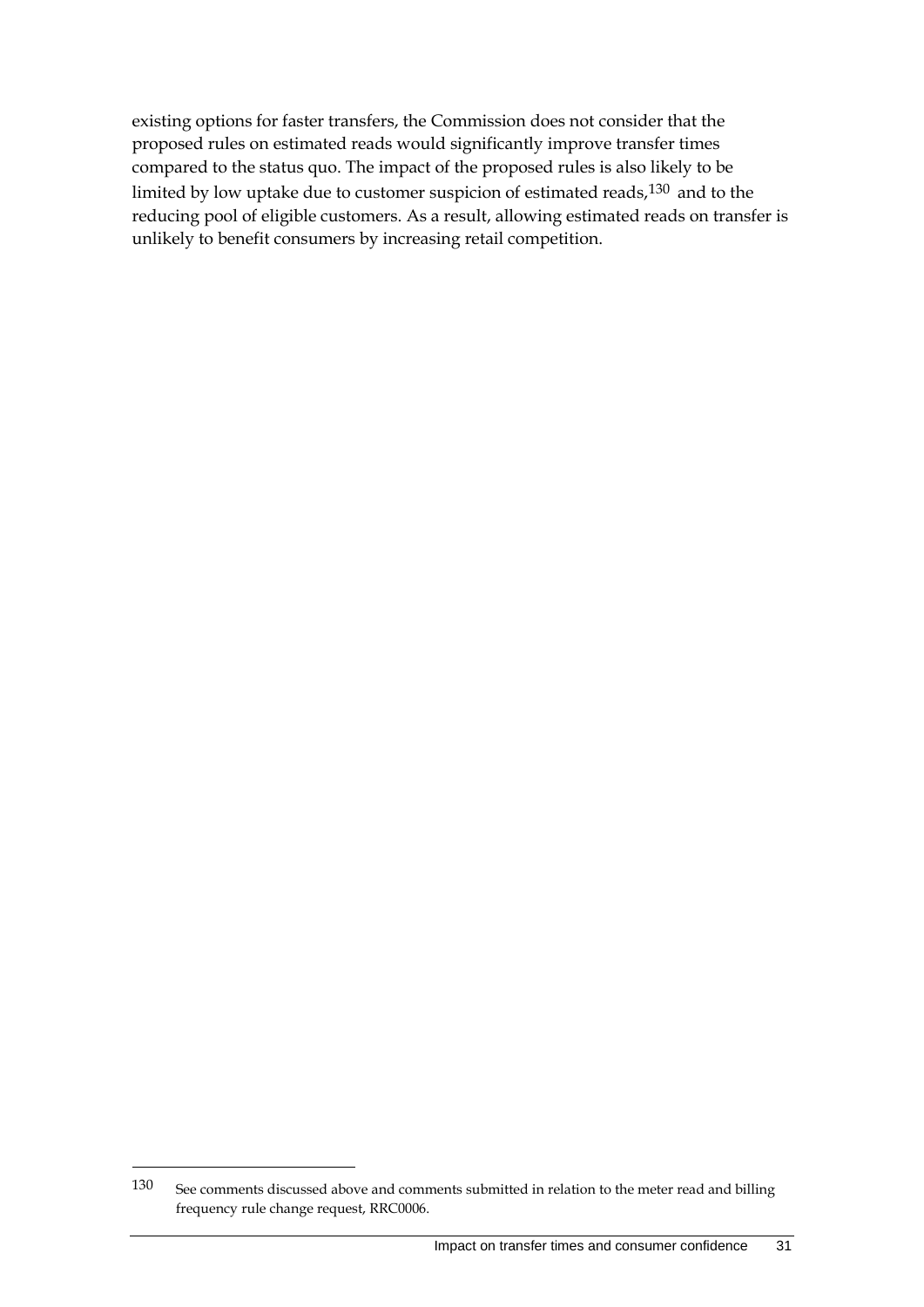# <span id="page-39-0"></span>**5 Regulatory and administrative burden**

This chapter addresses issues relating to the transparency of the proposed rules and the regulatory and administrative burden of implementing them. It includes:

- comments on these issues in the rule change request;
- comments by stakeholders on these issues;
- a discussion of implementation issues; and
- analysis and conclusions regarding the burdens associated with implementing the proposed rules, weighed against the likely effectiveness of the proposed rules (as discussed in chapter 4).

# <span id="page-39-1"></span>**5.1 Comments in rule change request**

The rule change request made the following comments in relation to the impact of the proposed rules on transparency and on administrative burdens:[131](#page-39-2)

- The transparency and understanding of the current arrangements would be increased for all participants, allowing them to manage transfers as effectively as possible. This may improve customer engagement and confidence in the retail market, thereby supporting competition.
- There would be reduced transaction costs for retailers, since they would be able to become the financially responsible market participant for the new customer sooner, and so benefit from customer revenues sooner.

The rule change request also acknowledged that the proposed rules would lead to some costs, including costs relating to the following actions:<sup>[132](#page-39-3)</sup>

- Changing participants' back-office business and process systems to accommodate changes to the customer transfer process, particularly for retailers, but also for metering data providers, who would need to adapt their systems to reflect the new estimation methodology.
- Training of retailers' staff in order for them to be aware that they must obtain the explicit informed consent of the customer prior to permitting a transfer to occur in MSATS on the basis of an estimated meter read.
- Changes to AEMO's procedures to accommodate the restrictions on the use of estimated reads on transfer - for example, ensuring that an estimated read is only performed if the previous meter read was an actual read.

<span id="page-39-2"></span><sup>131</sup> Estimated reads rule change request p16.

<span id="page-39-3"></span><sup>132</sup> Estimated reads rule change request pp15-16.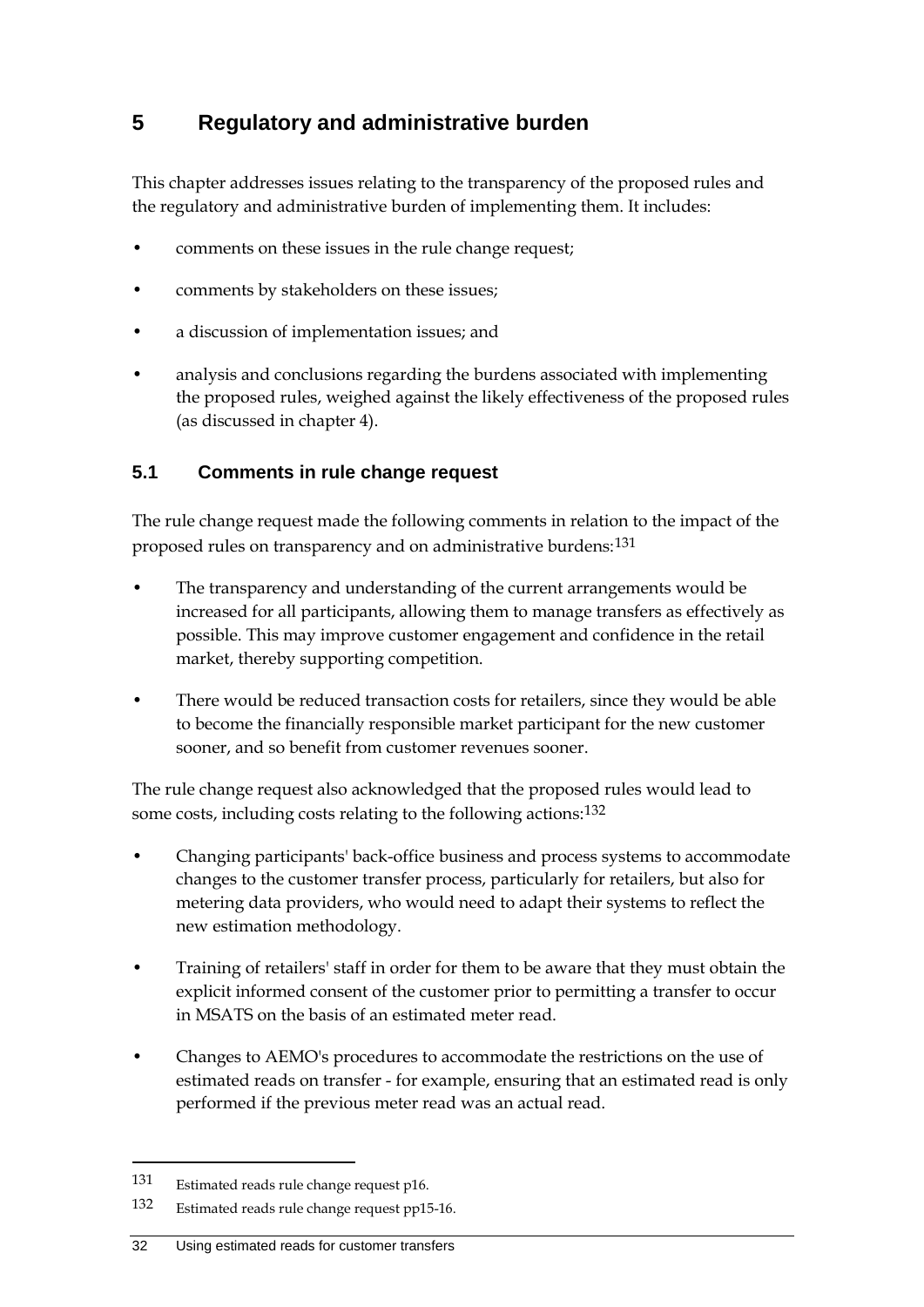- Resolving disputes that may arise from disagreements over estimated read values.
- Changes to retailer hedging strategies to reflect a potential increase in risk to retailers.

# <span id="page-40-0"></span>**5.2 Stakeholder comments**

Stakeholder comments relating to the transparency of the proposed rules and the regulatory and administrative burden they would impose are set out below, organised by stakeholder type (consumer groups and ombudsmen, retailers, distributors, AEMO) and by issue. Many of the comments are drawn from submissions to the consultation paper (available on the Commission website), but some comments are drawn from informal bilateral consultations undertaken by the Commission in preparation for this final determination.

### **5.2.1 Consumer groups and ombudsmen**

PIAC anticipated that the proposed restrictions on transferring on an estimate (including obtaining consent and ensuring that the previous read was an actual read) would assist in minimising consumer complaints that may arise out of estimated final bills. Although these restrictions may lead to increased retailer costs associated with system changes and compliance, these are likely to be offset by reductions in the cost of consumer complaints.[133](#page-40-1) However, after further discussion regarding the information a customer would need to obtain and consider when deciding whether to pay an amount similar to a special read charge for a transfer on an estimate,<sup>[134](#page-40-2)</sup> PIAC noted the potential for customer confusion, and stated that the clarity of retailer information on transferring on an estimate would be a concern for PIAC.[135](#page-40-3)

PIAC stated that it is important that regulatory changes do not introduce complexity and confusion for consumers, and that the transfer process should be kept as simple as possible.[136](#page-40-4) CUAC urged the Commission to consider how the process can be made more accurate, transparent and easy for customers who may have limited literacy and/or a limited understanding of the energy market.<sup>[137](#page-40-5)</sup>

The Energy and Water Ombudsman of Victoria (EWOV) discussed complaints arising from estimated bills under the current rules. EWOV noted that it can take time and resources to rebuild the customer's relationship with the retailer and trust their account

<span id="page-40-1"></span><sup>133</sup> PIAC submission to consultation paper, p4.

<span id="page-40-2"></span><sup>134</sup> See section 4.2.3 on fees for estimated reads.

<span id="page-40-3"></span><sup>135</sup> PIAC meeting with Commission staff, 22 August 2016.

<span id="page-40-4"></span><sup>136</sup> PIAC submission to consultation paper, p9.

<span id="page-40-5"></span><sup>137</sup> CUAC submission to consultation paper, p2.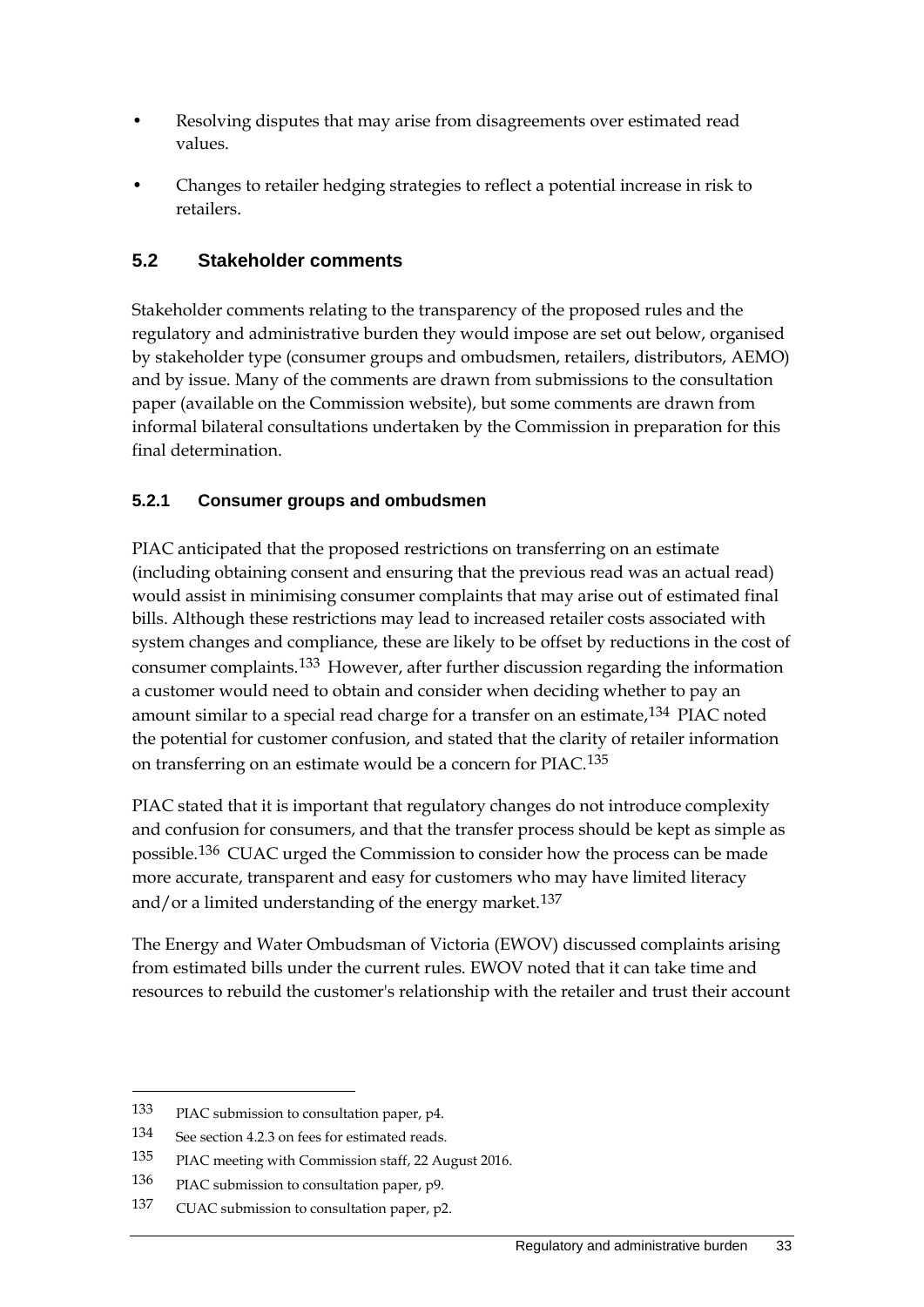has been correctly billed, if there was a low estimated read and the subsequent bill was high.[138](#page-41-0)

EWOSA was concerned that, as the proposed rules would result in changes in practices by retailers and metering data providers, there may be teething problems which have negative consequences for customers.[139](#page-41-1)

# **5.2.2 Retailers**

Most retailer submissions considered that the burdens of implementing the proposed rules would outweigh the benefits. Retailers were concerned about the extent of system changes that would be required, the difficulty of addressing various specific issues (such as determining whether the previous read was an actual read), and the potential for customer complaints to increase rather than decrease. Comments on these issues are set out below.

## **System changes**

- EnergyAustralia: A number of system changes would be required, leading to costs for all industry participants (not only those that will benefit from reduced transfer times). Changes would be required in relation to: enabling the discovery of the previous meter read type; enabling systems to prepare final bills based on estimates; processes to explain estimated reads to customers; and processes to obtain and record a customer's explicit informed consent to a transfer on an estimate. Costs appear to be substantial.<sup>[140](#page-41-2)</sup>
- AGL identified a list of system changes that would be required, not only for retailers but also for AEMO and for metering data providers.<sup>[141](#page-41-3)</sup>
- ERM: There may be significant costs to retailers and others with technical system changes, including to enable the transparency of the previous meter read type.[142](#page-41-4)
- Origin Energy: Existing metrology procedures would support the proposed rule change, and no substantial changes to retailer or distributor systems would be required for transfers on estimates for type 6 (accumulation) meters.[143](#page-41-5)
- <span id="page-41-6"></span>Retailers' estimates of the cost of system changes necessary to implement the proposed rules ranged from \$145,000 to \$1,100,000 per retailer, with larger retailers tending to estimate higher costs.[144](#page-41-6)

<span id="page-41-0"></span><sup>138</sup> EWOV submission to consultation paper, p4.

<span id="page-41-1"></span><sup>139</sup> EWOSA submission to consultation paper, p2.

<span id="page-41-2"></span><sup>140</sup> EnergyAustralia submission to consultation paper, pp2-3.

<span id="page-41-3"></span><sup>141</sup> AGL report to Commission titled Technical issues and implementation requirements for AEMC proposed rules relating to customer transfers, 28 August 2016, p12.

<span id="page-41-4"></span><sup>142</sup> ERM Business Energy submission to consultation paper, p3, p5.

<span id="page-41-5"></span><sup>143</sup> Origin Energy submission to consultation paper, p1, p4.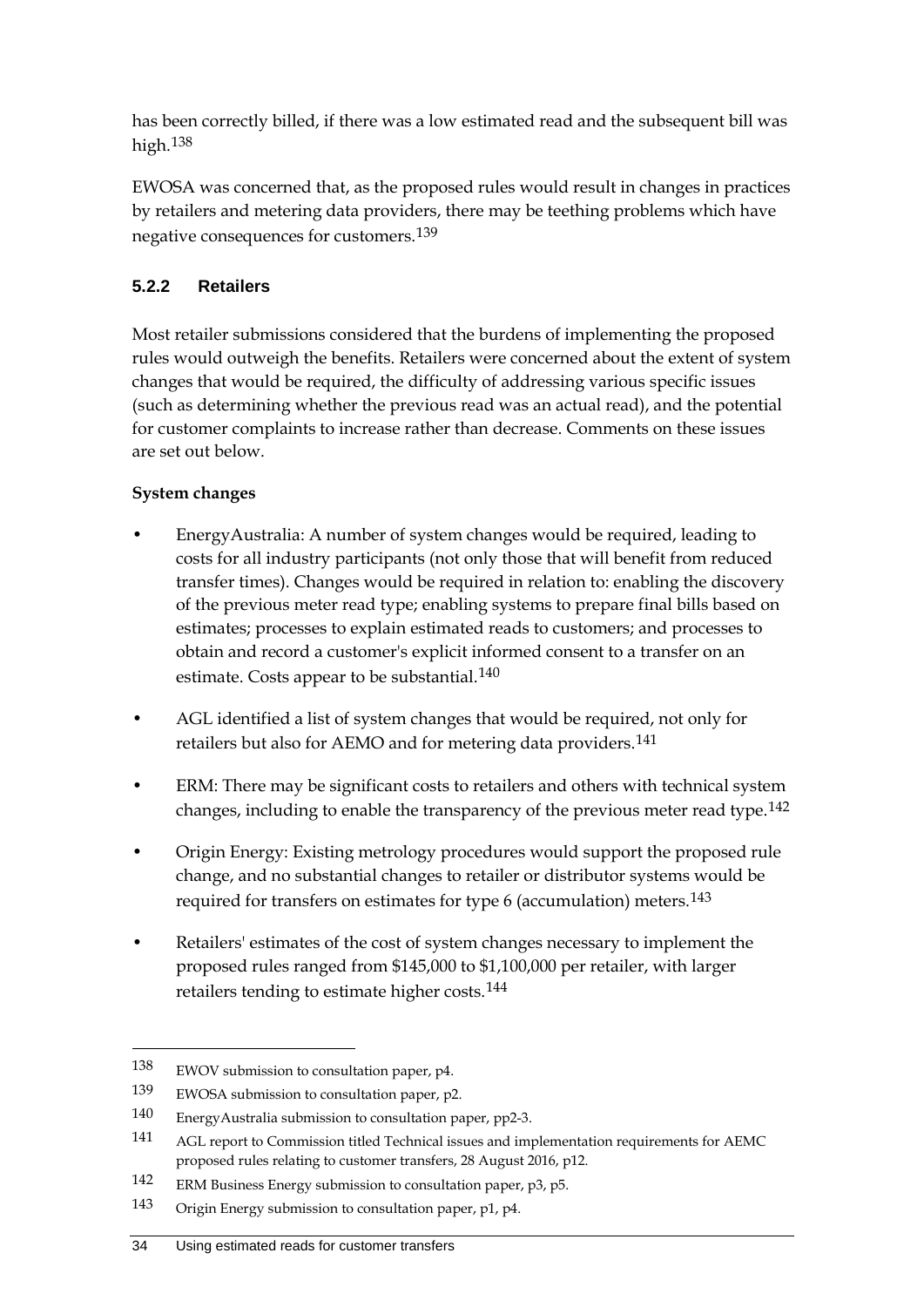#### **Determining whether previous read was actual read**

ERM noted that the previous meter read type is not currently transparent to an incoming retailer, but the retailer needs to know it before offering an estimated read to a customer under the proposed rule.<sup>[145](#page-42-0)</sup> AGL, EnergyAustralia, Red/Lumo, Pacific Hydro and Powershop also mentioned the difficulties associated with ensuring that the previous meter read was an actual read.[146](#page-42-1)

### **Billing customers with type 5 (interval) meters**

Origin Energy stated that customers with type 5 meters should be excluded from transferring on an estimate, as additional issues and risks arise if a final read is estimated for these types of meters.<sup>[147](#page-42-2)</sup> AGL and Red/Lumo also mentioned the difficulties associated with preparing bills based on estimates for customers with type 5 meters.[148](#page-42-3)

However, EnergyAustralia noted that if customers with type 5 meters were excluded from the proposed rules, EnergyAustralia would incur costs in modifying its systems to ensure these customers were not offered the option to transfer on an estimate.<sup>[149](#page-42-4)</sup>

#### **Estimate may be higher than next actual read**

- Red/Lumo: If a customer transfers on an estimate that is higher than the actual reading taken at the next read date, this would potentially result in confusion amongst customers and participants alike.[150](#page-42-5)
- AGL: If the next actual read is lower than the estimated read used to transfer the customer, participants' systems will generate an exception, which retailers would need to manage through a manual process (resulting in administrative costs).<sup>[151](#page-42-6)</sup>

#### **Customer complaints and confusion**

-

• Simply Energy: While transferring customers on estimated reads may reduce customer complaints about transfers, there would be an increase in billing related complaints, which are more complex and harder to resolve.[152](#page-42-7)

- <span id="page-42-3"></span>148 Red/Lumo submission to consultation paper, p3. AGL, multiple communications to Commission, August 2016.
- <span id="page-42-4"></span>149 EnergyAustralia teleconference with Commission staff, 10 June 2016.
- <span id="page-42-5"></span>150 Red/Lumo submission to consultation paper, p2.
- <span id="page-42-6"></span>151 AGL submission to consultation paper, p4.

<sup>144</sup> These cost estimates were provided to the Commission in August 2016, on the understanding that individual retailers' estimates would not be publicly identified. The Commission has not assessed the likely accuracy of these estimates.

<span id="page-42-0"></span><sup>145</sup> ERM Business Energy submission to consultation paper, p3.

<span id="page-42-7"></span><span id="page-42-1"></span><sup>146</sup> Red/Lumo submission to consultation paper, p2. Pacific Hydro letter to Commission 22 August 2016, p3. AGL, multiple communications to Commission, August 2016. EnergyAustralia letter to Commission, attachment p4. Powershop letter to Commission 26 August 2016, p3.

<span id="page-42-2"></span><sup>147</sup> Origin Energy submission to consultation paper, p1, p4. See further section 5.3.3.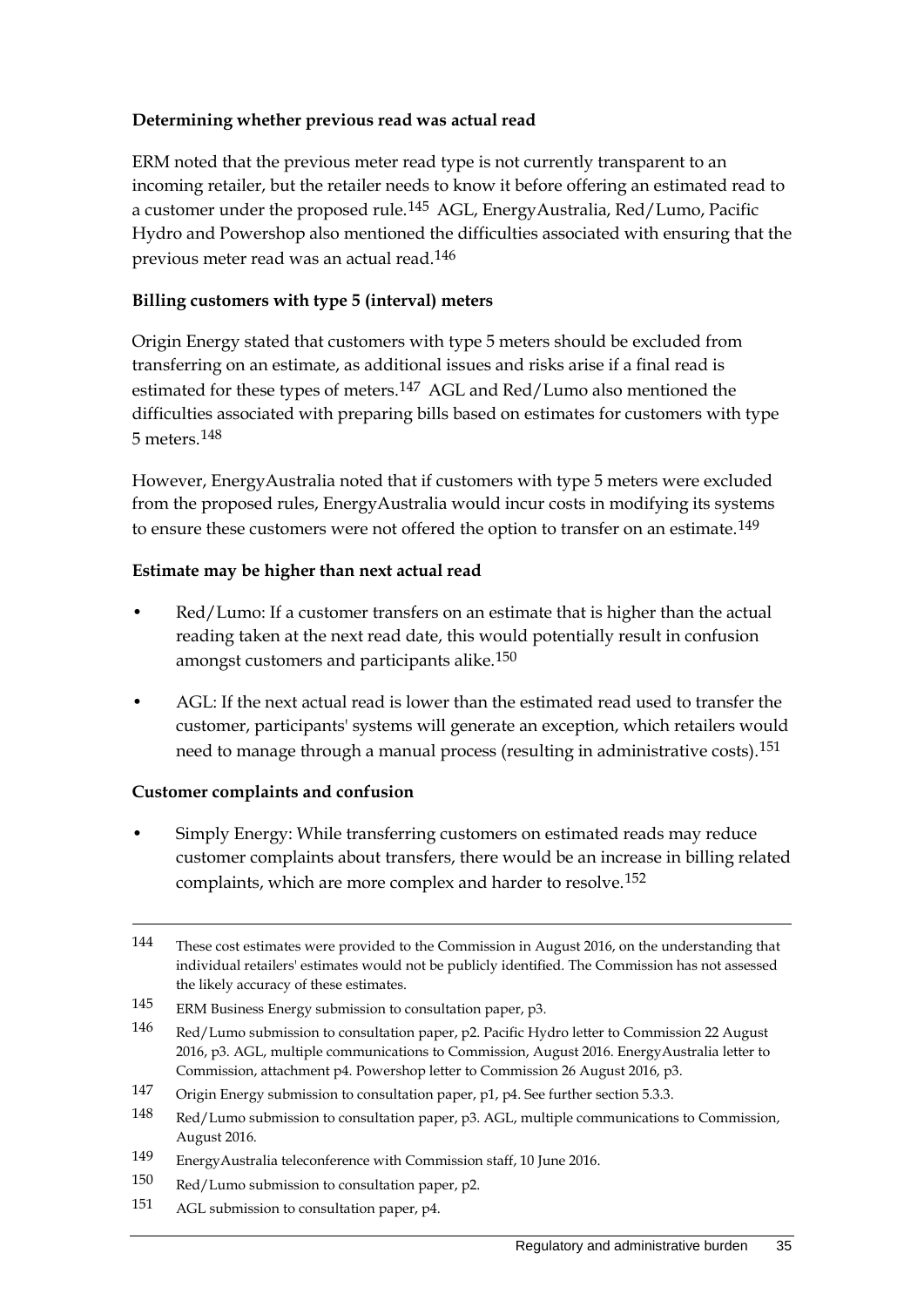- EnergyAustralia: Billing disputes may increase with this rule change.[153](#page-43-0) Increasing volumes of estimated bills may drive increases in customer complaints, at cost to industry and of detriment to the customer perception of the retail market.[154](#page-43-1)
- ERM: If estimation occurs at subsequent billing under the incoming retailer, the customer may still be subject to the risk of bill shock when the meter is eventually read. The proposed rules may not reduce complaints, but simply move customers' delayed transfer complaints to high estimated bill complaints.[155](#page-43-2)
- AGL: The use of transfer on estimate is fraught with error and can cause multiple problems for market participants and customers. The extension of this process would lead to a substantially higher number of customer complaints, which would be complex as they would involve a customer, two retailers and potentially a network.[156](#page-43-3)
- Powershop: In an industry that is struggling for transparency and trust, using estimates will further compound consumers' distrust and perception of lack of transparency in the industry.[157](#page-43-4)
- Pacific Hydro Retail: A transfer based on an estimate will deliver a greater negative experience to customers than the delayed (in a minor number of cases) transfer that it is intended to improve.[158](#page-43-5)

# **5.2.3 Distributors as metering data providers**

Distributors (in their role as metering data providers for type 5 and type 6 meters) raised some of the same implementation issues as the retailers. There was a considerable range in the estimated costs of system changes to implement the proposed rules.

AusNet Services noted, and ENA agreed, that the proposed rules would have significant cost implications associated with changes to systems and processes.<sup>[159](#page-43-6)</sup> Distributors' estimates of the cost of system changes necessary to implement the

<sup>152</sup> Simply Energy submission to consultation paper, p1.

<span id="page-43-0"></span><sup>153</sup> EnergyAustralia submission to consultation paper, p2.

<span id="page-43-1"></span><sup>154</sup> EnergyAustralia letter to Commission 26 August 2016, p1.

<span id="page-43-2"></span><sup>155</sup> ERM Business Energy submission to consultation paper, p4.

<span id="page-43-3"></span><sup>156</sup> AGL letter to Commission 29 August 2016, Appendix A p7.

<span id="page-43-4"></span><sup>157</sup> Powershop email to Commission staff 6 July 2016.

<span id="page-43-5"></span><sup>158</sup> Pacific Hydro letter to Commission 22 August 2016, p3.

<span id="page-43-6"></span><sup>159</sup> AusNet Services submission to consultation paper, p2. Energy Networks Association submission to consultation paper, p2.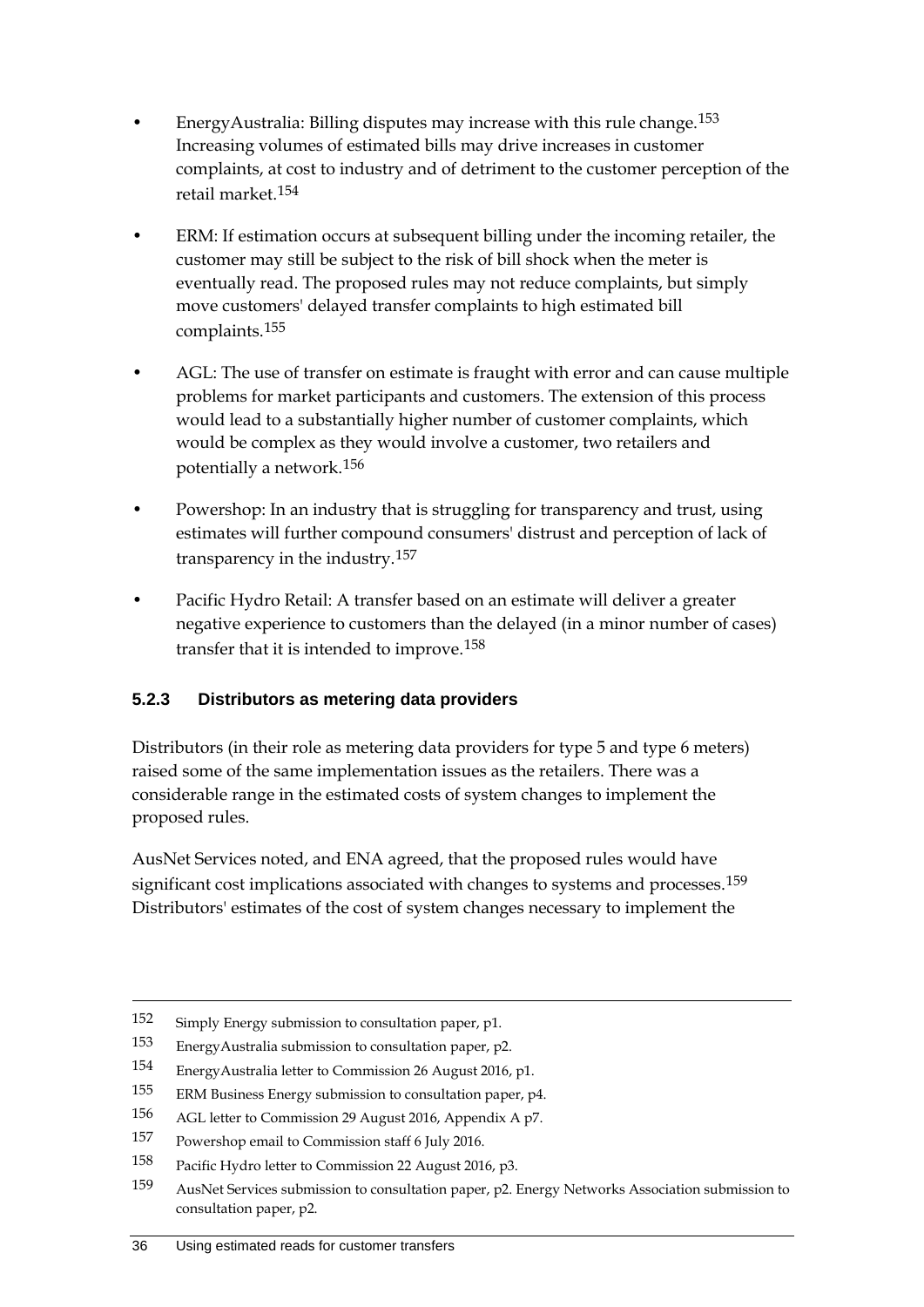proposed rules varied widely, from minimal costs to \$10,000,000.[160](#page-44-0) The Commission has not assessed the likely accuracy of these cost estimates.

AusNet Services and United Energy considered that it would be difficult to correctly bill customers with type 5 (interval) meters, and so type 5 meters - and Victoria as a whole - should be excluded from the rule.<sup>[161](#page-44-1)</sup> Energex noted the difficulties associated with a "negative read" if the estimate used for transfer is higher than the next actual meter read, as existing systems are not designed to allow for negative reads.<sup>[162](#page-44-2)</sup> Endeavour Energy also noted this issue.[163](#page-44-3)

Energex stated that allowing estimated reads will add an additional level of complexity and confusion to the current process and may lead to disputes and increased complaints to ombudsmen, which will result in additional administrative costs for metering data providers and retailers.<sup>[164](#page-44-4)</sup> ENA made similar statements.<sup>[165](#page-44-5)</sup>

Distributors' second round submissions all supported the Commission's decision not to make a draft rule on estimated reads, for the reasons set out in the draft determination.[166](#page-44-6)

### **5.2.4 AEMO**

-

AEMO noted that changes to MSATS, and to distributors' obligations to provide information to AEMO, would be required in order for the type of previous meter read (i.e. actual or estimate) to be visible to the new retailer.  $167$ 

However, AEMO considered that, as an alternative to making these changes, the new retailer could seek the customer's consent to transfer on an estimate if the customer is eligible, explaining to the customer that, if the retailer later identifies that the customer's previous read was an actual read, the transfer will occur on an estimate, and if it was not an actual read, the transfer will occur on the next scheduled meter read date. AEMO also suggested that the new retailer could seek additional information from the customer to help determine whether the previous read was likely to have been an actual read - for example, the retailer could ask whether the meter is behind a locked gate or whether the customer has a dog.[168](#page-44-8)

<span id="page-44-0"></span><sup>160</sup> These cost estimates were provided to the Commission in August 2016, on the understanding that individual distributors' estimates would not be publicly identified.

<span id="page-44-1"></span><sup>161</sup> AusNet Services submission to consultation paper, p3. United Energy submission to consultation paper, p1.

<span id="page-44-2"></span><sup>162</sup> Energex letter to Commission 8 July 2016, p1.

<span id="page-44-3"></span><sup>163</sup> Endeavour Energy email to Commission staff 26 August 2016.

<span id="page-44-4"></span><sup>164</sup> Energex submission to consultation paper, p1.

<span id="page-44-5"></span><sup>165</sup> Energy Networks Association submission to consultation paper, p2.

<span id="page-44-6"></span><sup>166</sup> Submissions to the draft determination from ENA, Energex, Ergon, Endeavour, Ausgrid, Jemena and United Energy.

<span id="page-44-7"></span><sup>167</sup> AEMO correspondence with Commission staff on several occasions, June-August 2016.

<span id="page-44-8"></span><sup>168</sup> AEMO submission to draft determination, p5.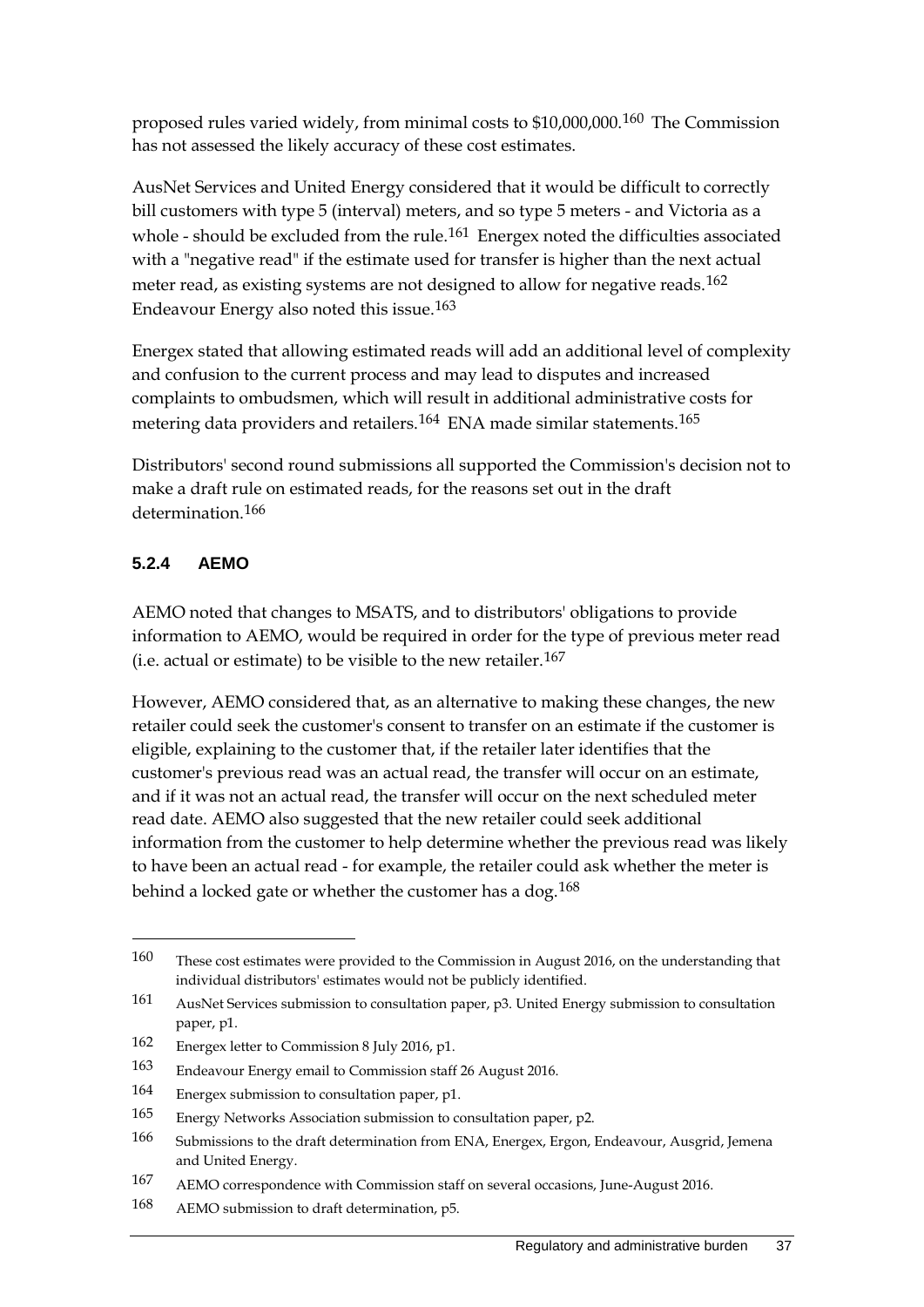The Commission notes that asking general questions about meter access issues will not provide an accurate answer to the key issue: the status of the customer's previous read. Such questions run the risk of confusing or irritating the customer (particularly if they were told to expect a quick transfer on the basis that they were probably eligible to transfer on an estimate, and it was later established that their previous read was an estimate). Research shows that customers are satisfied if transfers occur within the expected timeframe. If customers are not sure what timeframe to expect, satisfaction and confidence in the market may decrease.

# <span id="page-45-0"></span>**5.3 Implementation issues**

The Commission considered several ways in which the proposed rule on estimated reads could be implemented effectively in a way that maximises the benefits for consumers and minimises the costs and disruption. The Commission consulted with stakeholders on the options for doing so, and investigated stakeholder comments on implementation issues.[169](#page-45-1) The Commission concluded that certain difficulties could not be avoided, and that a number of system and process changes would be needed to implement the proposed rule.

# **5.3.1 Whether estimates should be used for wholesale market settlement**

Initially, the Commission considered whether the estimate could be used not only for customer billing but also for wholesale market settlement and other wholesale costs (as contemplated in the Review), so there would be no 'unders' or 'overs' for retailers in the wholesale market compared to the retail market.<sup>[170](#page-45-2)</sup> However, AEMO as well as most retailers and distributors strongly opposed this approach, as it would mean that the normal correction processes used for wholesale market settlement would need to be bypassed. More accurate data that was gathered on the next actual meter read (particularly for type 5 meters that store interval data for a period of time) would need to be prevented from being used if a customer transferred on an estimate, and AEMO and others considered that this would require extensive system changes and raise the risk of wider data inaccuracy issues.

The Commission then considered whether the estimate could be used for customer billing, but wholesale settlement processes would continue as usual, picking up more accurate meter data when it became available after the next meter read and using it for corrections. This would reduce the need for costly system changes and leave distributors relatively unaffected. Retailers would however have the risk of 'unders' or 'overs' as between the wholesale market (which would use accurate meter data when available) and the retail market (where the outgoing retailer would bill on the estimate and not issue a corrected bill later). Some retailers considered that this risk would be

-

#### 38 Using estimated reads for customer transfers

<span id="page-45-1"></span><sup>169</sup> See comments by retailers, section 5.2.2, distributors, section 5.2.3, and AEMO, section 5.2.4. The extension of time for publication of the draft determination was necessitated, in part, by the need to thoroughly discuss and consider the implementation difficulties of the proposed rules.

<span id="page-45-2"></span><sup>170</sup> Review p41.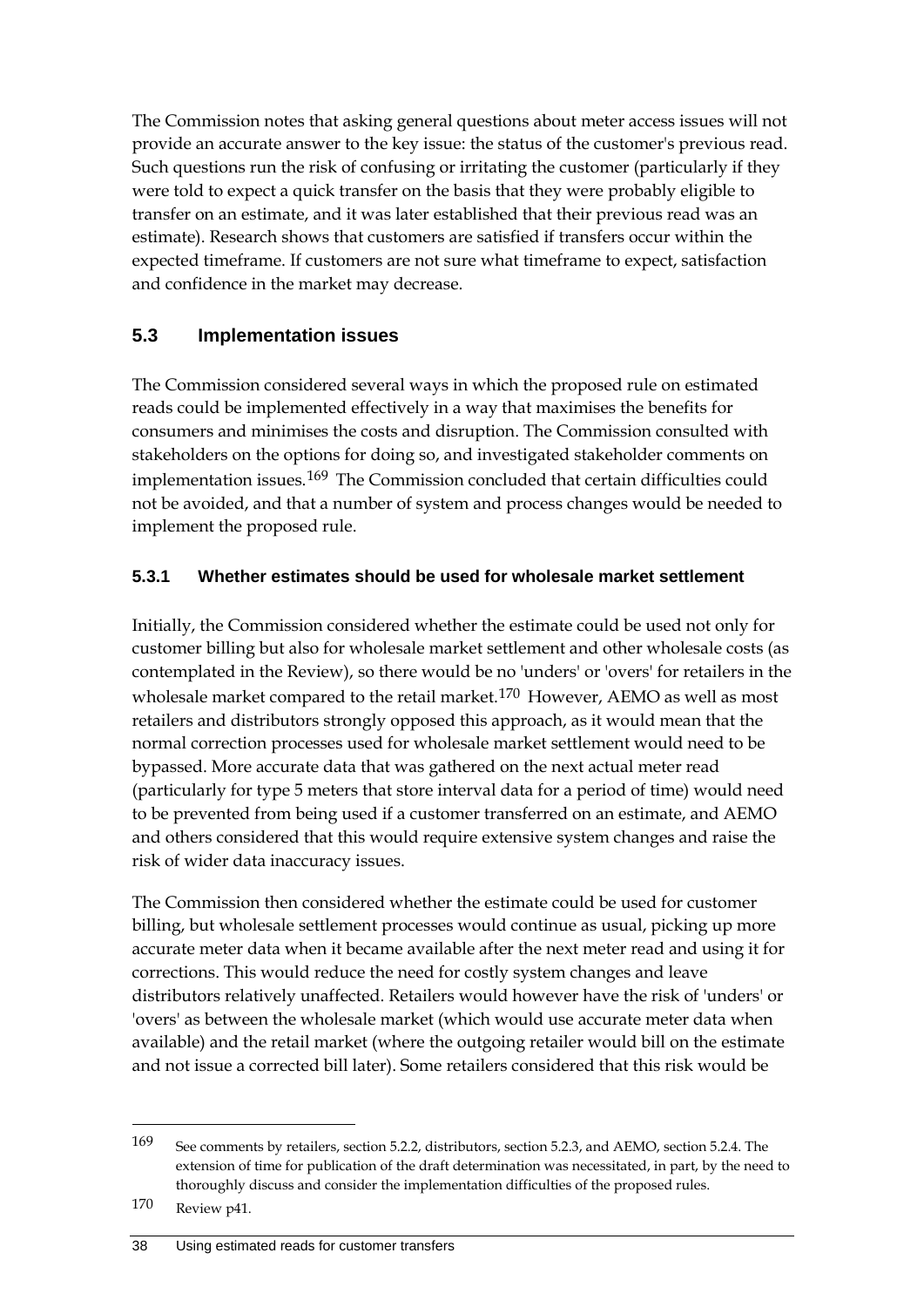manageable whereas others were more concerned. The Commission considered that this would be the preferable approach if a rule was to be made.

### **5.3.2 Determining whether the previous read was an actual read**

The proposed rule would allow transfers on an estimate only if the previous read was an actual meter read. Thus the new retailer would need to know the status of the customer's previous meter read before offering the estimated read option. However, this information is not provided in the initial stage of NMI discovery, customers may not know it themselves, and distributors currently do not provide this information to AEMO for a large proportion of customers - those with Tier 1 retailers<sup>[171](#page-46-0)</sup> who have manually read accumulation meters. Therefore changes to MSATS, to distributors' information provision obligations, and to distributors' systems would be required. The Commission considered various alternative options to avoid the need for these changes, as explained below, but considered that the alternatives would result in undesirable outcomes for consumers.

One alternative would be that the new retailer could be required to contact the customer's current retailer to ask for the status of the previous read, and the current retailer could be required to provide this information on request. However, this would not be satisfactory because it may take some days to obtain this information, after which the new retailer would need to contact the customer again, state whether the customer is eligible to transfer on an estimate, and seek consent for the estimate, before submitting the transfer request. This would tend to delay transfer and would also give the current retailer an additional opportunity to market to the customer and attempt to retain them.

AEMO proposed that the new retailer could gain the customer's consent to transfer on an estimate conditional on the retailer determining, at a later stage, that the customer's previous read was an actual read, and that the retailer could ask the customer questions to determine the likelihood of the previous read having been an actual read. See section 5.2.4. However, Red/Lumo's submission,<sup>[172](#page-46-1)</sup> as well as our informal consultation with market participants, indicated a low likelihood of acceptance of this approach. The Commission does not consider that this approach would tend to improve customer confidence in the market.

The Commission considered whether the requirement for the previous read to be an actual read could be removed from the proposed rule. This would reduce the costs incurred by distributors and by AEMO, but could increase the potential for customer complaints arising from "bill shock" following several sequential estimates, complicated by a change of retailers. Consumer groups supported the previous read requirement being retained in the proposed rule.

<span id="page-46-0"></span><sup>171</sup> Local retailers, who were initially required to offer to supply electricity in the relevant customer's area.

<span id="page-46-1"></span><sup>172</sup> Red/Lumo submission to draft determination, p1.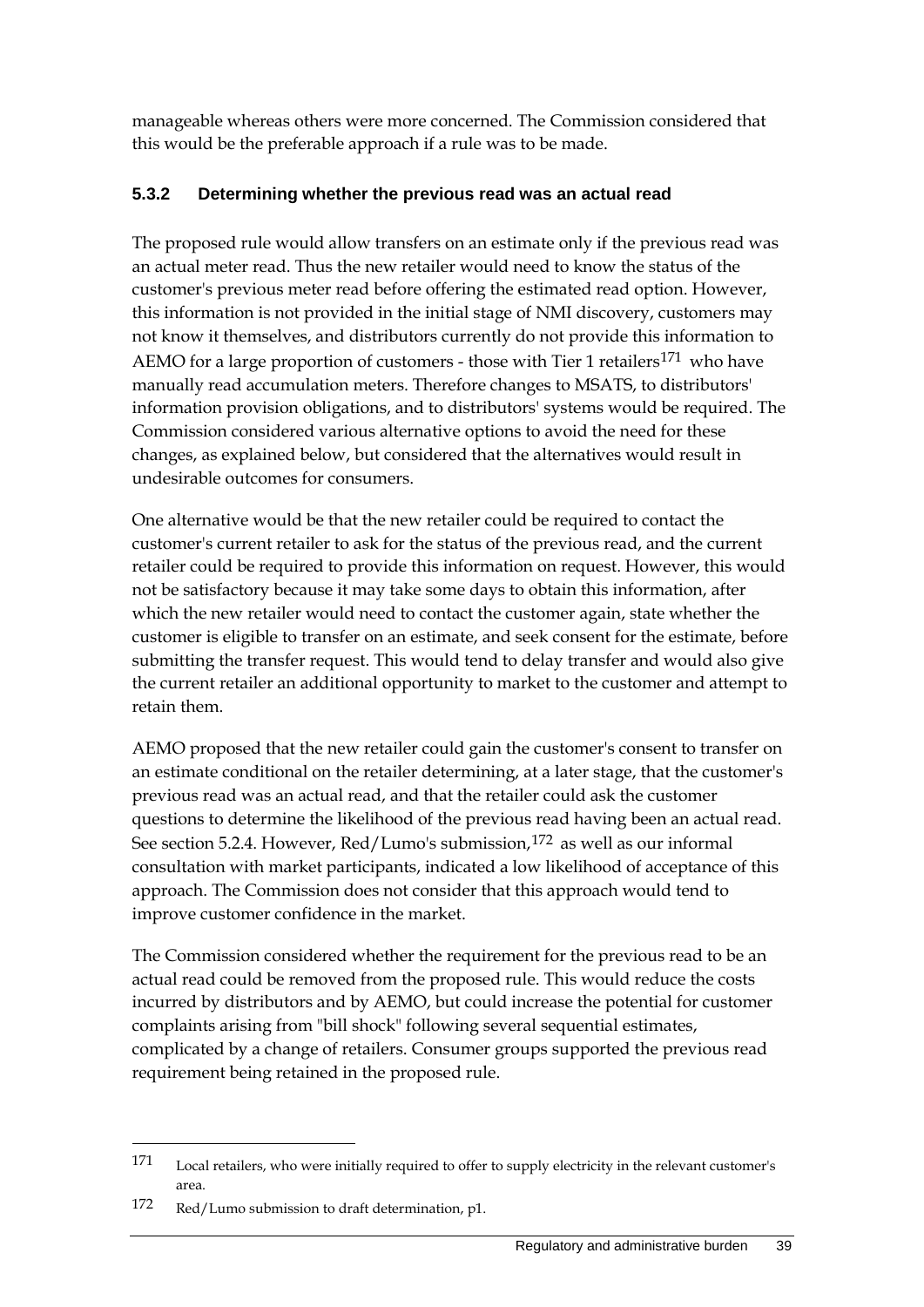### **5.3.3 Billing customers correctly**

Retailers would need to change their billing systems, request additional information from metering data providers, and/or prepare bills manually, in order to correctly prepare the first bill for a customer with a type 5 (interval) meter after a transfer on an estimate.[173](#page-47-0) Rather than using the actual interval data from the date of transfer in the normal manner, these bills would need to be prepared on an accumulation basis, looking at the difference between the estimate and the next meter read. This is because using the interval data from the date of transfer would not correct for a high or low estimate. It would not ensure that, as required in the rule change request, the customer would only be billed for the energy they actually consumed between two actual meter reads (the last actual meter read before the transfer, and the first actual meter read after the transfer).[174](#page-47-1)

The Commission considered whether customers with type 5 meters could be excluded from the proposed rule, in order to avoid these billing issues. However, the exclusion would result in other drawbacks, such as the cost of modifying retailer systems to ensure these customers were not offered the estimated reads option, and a reduction in the pool of customers who could benefit from the rule change.

If the estimate was higher than the next meter read (a situation likely to be rare, but possible for customers with type 5 or 6 meters), the first bill would need to be a credit, and several retailers noted that this would present further difficulties for their billing systems. Other difficulties could arise if the first meter read after the transfer on an estimate is another estimate.

### **5.3.4 Providing information to customers on estimated reads**

The Commission considers that if a rule was to be made, the choice should lie with consumers rather than retailers, i.e. consumers should be able to make an informed decision whether they wish to take up the option of switching using an estimated read.

If the proposed rule was implemented, the transfer process would therefore need to include additional steps: the new retailer would need to check if a consumer is eligible to transfer using an estimated read (and as discussed above this poses its own challenges), offer eligible consumers the option, disclose any additional charges to the consumer, and obtain and record the consumer's explicit informed consent.

To fulfil these requirements, particularly the requirement to obtain informed consent, the Commission considers that additional obligations would need to be added to the proposed rule so that retailers would need to provide information to customers including:

the circumstances in which estimates could be used on transfer;

<span id="page-47-0"></span><sup>173</sup> See comments on the difficulty of billing customers with type 5 meters: retailers, section 5.2.2; distributors, section 5.2.3.

<span id="page-47-1"></span><sup>174</sup> Transfer accuracy rule change request p17.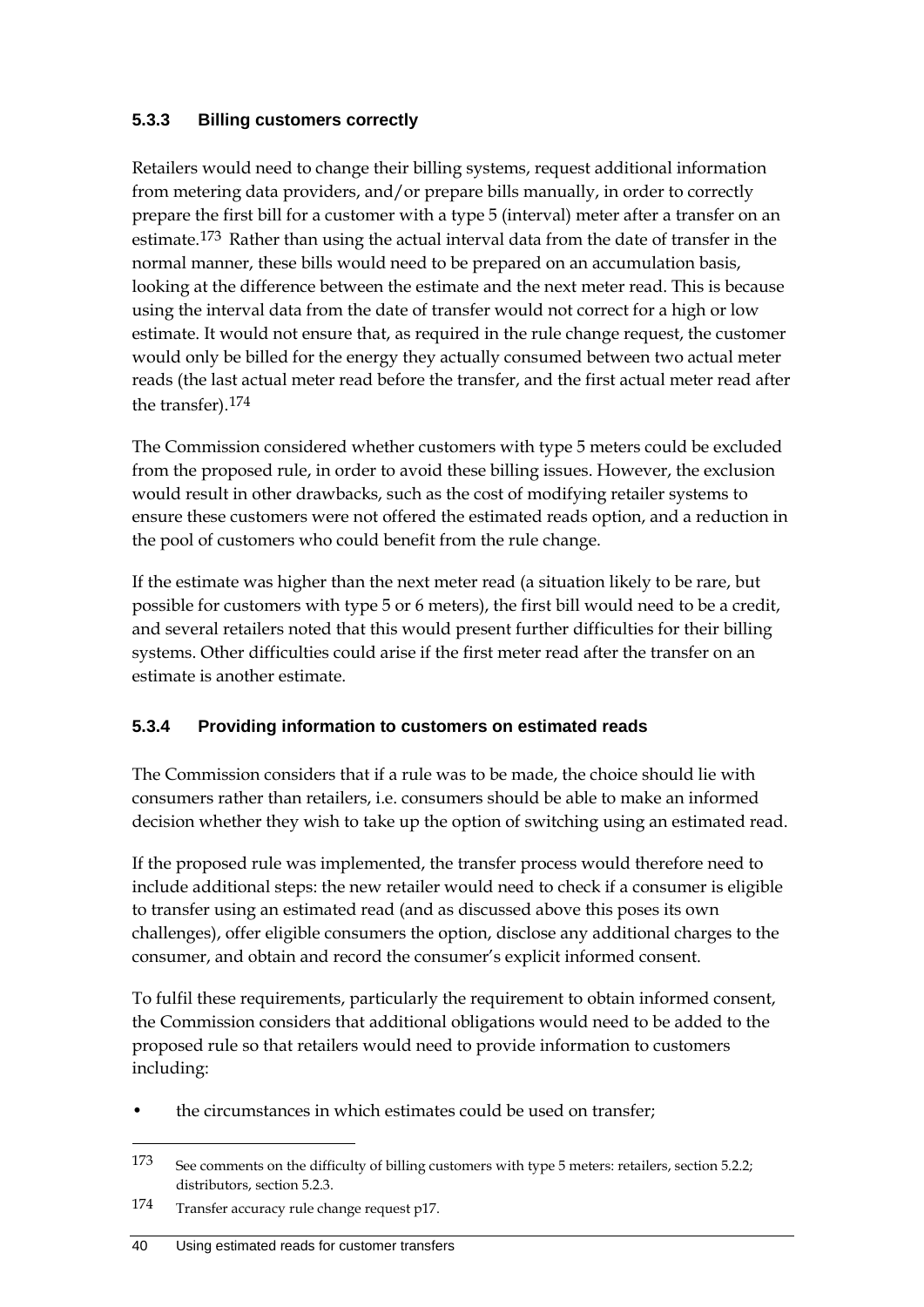- the cost of an estimate, if the retailer proposes to charge the customer for the read;[175](#page-48-1)
- the cost of a special read, as an alternative to an estimate;
- the time it would be likely to take to transfer on an estimate, compared to a special read and to waiting for the next scheduled meter read;
- information to allow the customer to determine whether it is worth paying for the estimated read in order to move to the new retailer's offer earlier; and
- how the first bill from the new retailer would correct for any under- or over-estimate in the final bill by the outgoing retailer, given that the outgoing retailer would not be providing a corrected bill (as they are currently required to do).[176](#page-48-2)

This is a substantial amount of information for the retailer to provide, and for the customer to consider, particularly as the customer would have just received detailed information regarding the new retailer's offer. In this context AEMO's suggestion that the retailer should ask the customer additional questions to assess the likelihood that the previous read was an actual read, such as whether there is a locked gate or a dog at the premises (see section 5.2.4), does not seem practicable.

This information would need to be provided on retailer websites, on comparison websites and in phone calls with customers.

# <span id="page-48-0"></span>**5.4 Analysis**

-

In considering whether the proposed rules meet the Electricity and Retail Objectives, the Commission has considered the extent to which the proposed rules are likely to increase the transparency and certainty of the legal framework, and whether the implementation or operation of the proposed rules would impose a disproportionate regulatory or administrative burden on market participants, compared to the benefits of the proposed rules.[177](#page-48-3)

<span id="page-48-1"></span><sup>175</sup> As with special reads currently, retailers could charge the customer the cost charged by the metering data provider, charge the customer a different amount and absorb the difference, or absorb the full cost charged by the metering data provider.

<span id="page-48-2"></span><sup>176</sup> EWON, EWOSA and PIAC emphasised the importance of providing this information. EWON noted that the customer should also be informed that they can dispute the charges, including by accessing the relevant ombudsman scheme. EWON submission to consultation paper, p1. PIAC added that the customer should be told how the estimate is prepared. PIAC submission to consultation paper, p5. EWOSA submission to consultation paper p2.

<span id="page-48-3"></span><sup>177</sup> These criteria are explained in chapter 2.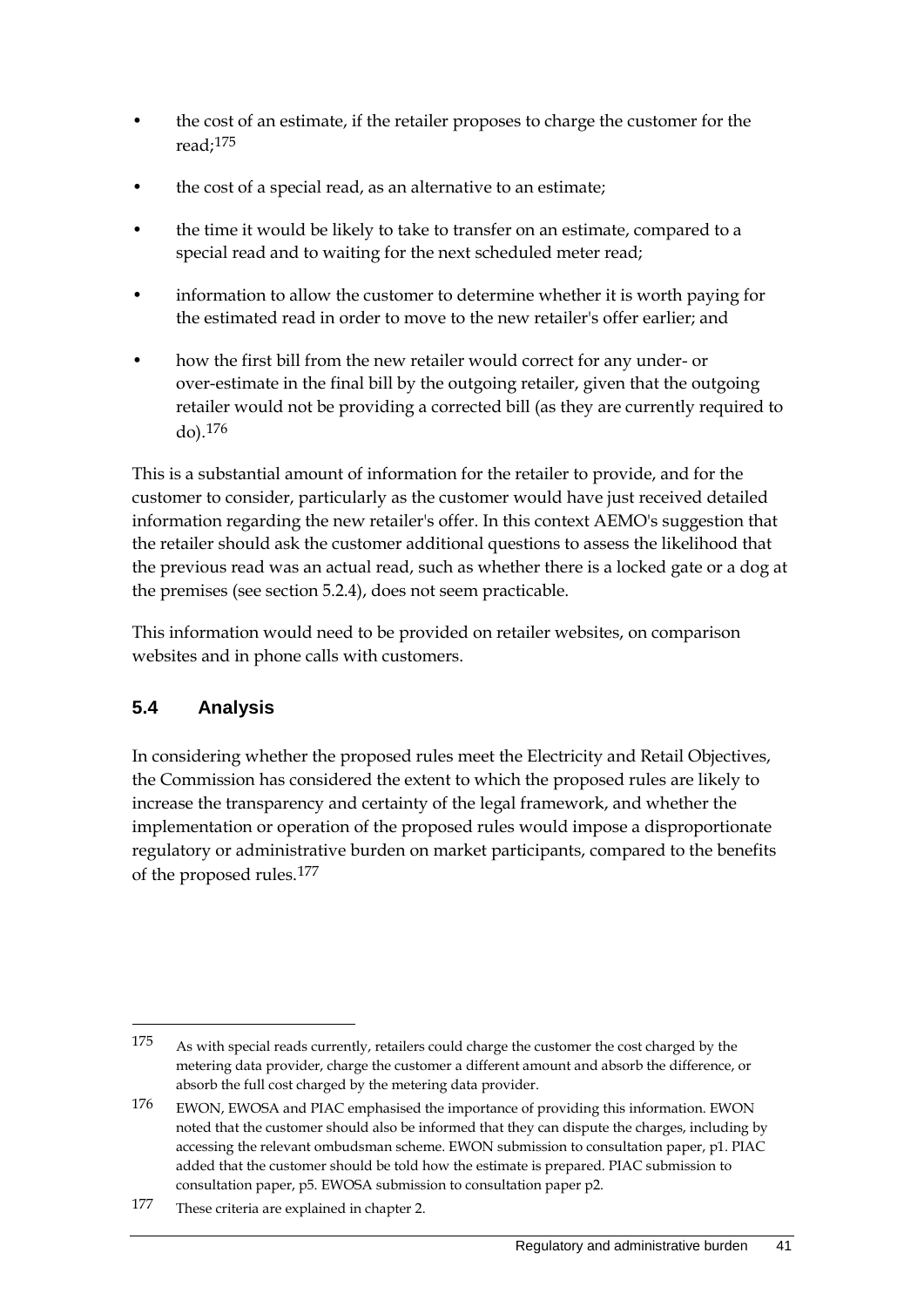## **5.4.1 Impact on transparency and certainty**

After detailed consideration of the issues, the Commission does not consider that the proposed rules are likely to increase the transparency and certainty of the legal framework relating to customer transfers and billing.

The proposed rules would remove the requirement for the outgoing retailer to correct the estimated bill,[178](#page-49-0) which is a current source of uncertainty regarding the use of estimated reads on transfer. However, as discussed in section [5.3,](#page-45-0) it became apparent that this rule change would be quite complex in implementation and operation.

While the rule could be designed so that customers transferring on an estimate do not pay for more energy than they consume between the last actual meter read before transfer and the first actual meter read after transfer, it would be difficult to make the operation of this provision clear to customers. It would also be difficult for customers to determine whether it would be worth paying for an estimate to transfer more quickly, compared to transferring on the next scheduled meter read. The operation of the estimated reads option is likely to be less clear and certain to customers, and to retailers, than the existing alternatives for fast transfer (a special meter read or the previous meter read).[179](#page-49-1)

Some ombudsmen considered that the proposed rules would reduce complaints regarding transfer delays,<sup>[180](#page-49-2)</sup> but several retailers and distributors considered that any decrease in such complaints would be offset by an increase in complex billing disputes arising from the use of estimates on transfer.<sup>[181](#page-49-3)</sup>

### **5.4.2 Implementation costs and difficulties**

The Commission considers that the introduction of estimates on transfer under the proposed rules would be likely to lead to the following classes of costs for retailers, metering data providers and AEMO:

• **Retailers:** Initial costs for system changes, particularly changes to billing systems; ongoing costs to manually issue "negative" bills and to resolve customer complaints regarding estimated bills;[182](#page-49-4) and initial and ongoing costs to check whether a consumer is eligible to transfer using an estimated read and to obtain and record the consumer's explicit informed consent to switching using an estimated read. If distributors (in their role as metering data providers for type 5 and 6 meters) charge a fee for performing an estimated read, retailers will incur additional initial costs related to disclosing that fee to consumers

<span id="page-49-0"></span><sup>178</sup> Estimated reads rule change request p18.

<span id="page-49-1"></span><sup>179</sup> Consumer groups PIAC and CUAC raised this as a concern: section 5.2.1.

<span id="page-49-2"></span><sup>180</sup> See section 4.2.1.

<span id="page-49-3"></span><sup>181</sup> See comments on customer complaints and confusion: retailers, section 5.2.2; distributors, section 5.2.3.

<span id="page-49-4"></span><sup>182</sup> See retailer comments on system changes and customer complaints, section 5.2.2. See also EWOV comments on complaints on estimated bills in section 5.2.1.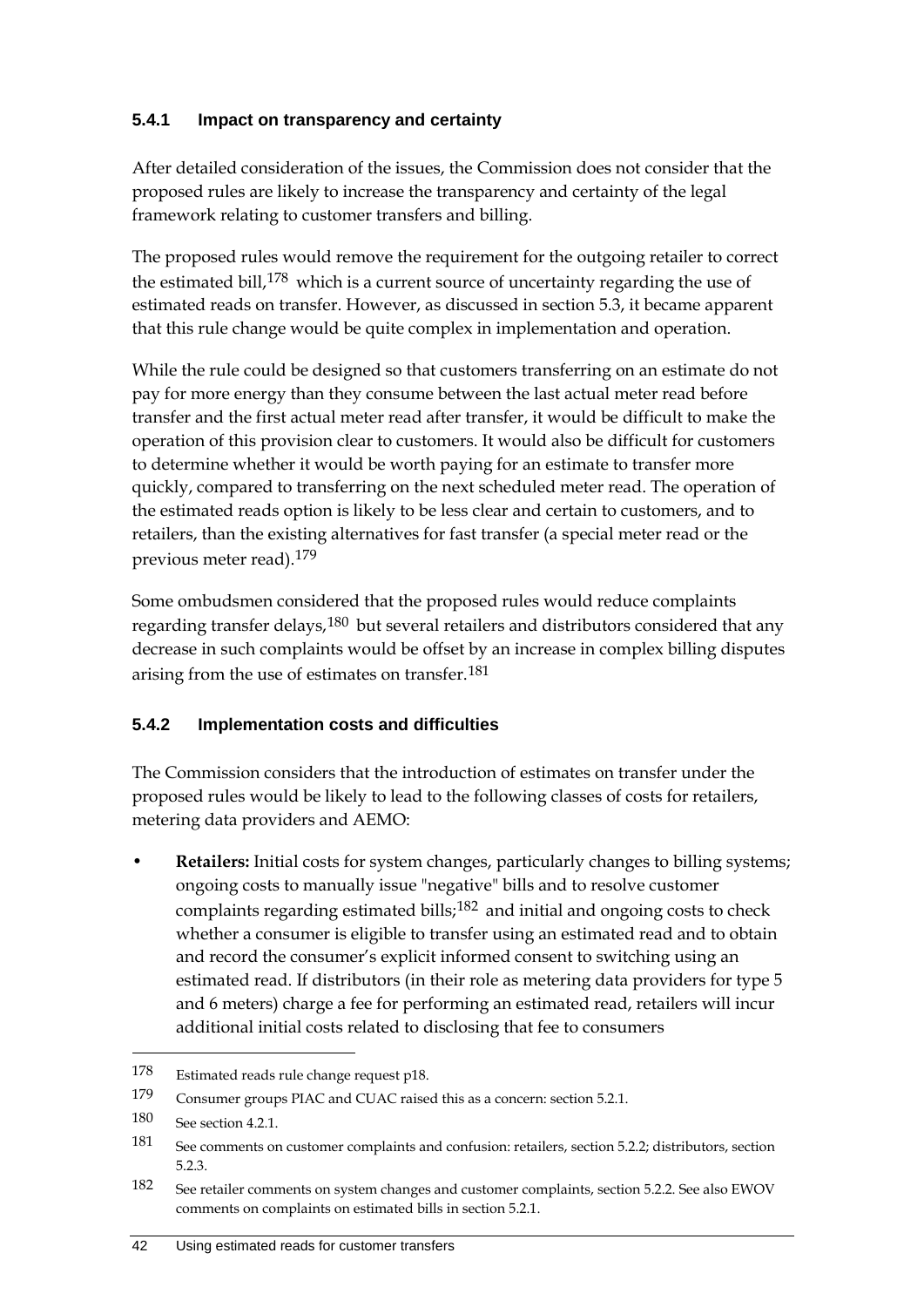- **Metering data providers:** Initial costs of system changes if a new estimation methodology is developed;<sup>[183](#page-50-1)</sup> ongoing costs of providing information on meter read type to AEMO;<sup>[184](#page-50-2)</sup> and ongoing administrative costs to prepare the estimated reads, which are likely to be passed on to the customers requesting them.[185](#page-50-3)
- **AEMO:** Initial costs to change the information displayed in MSATS to include the previous meter read type.[186](#page-50-4)

These costs need to be balanced against the expected limited benefits of the proposed rules compared to the status quo.[187](#page-50-5)

The Commission has considered various changes to the proposed rules to minimise implementation costs and difficulties as discussed above, but these changes may introduce their own problems.

# <span id="page-50-0"></span>**5.5 Conclusion**

The Commission considers that, on balance, the proposed rules would not improve transparency and certainty, and the costs of implementing the proposed rules would be likely to outweigh the benefits. All retailers and metering data providers would be likely to incur some costs, both upfront and ongoing, and AEMO would also incur upfront costs. Amendments to the proposed rules to reduce some of these costs would result in other material impacts for consumers. These conclusions have been supported by almost all stakeholder submissions on the draft determination.

<span id="page-50-1"></span><sup>183</sup> The proposed rules would require AEMO to develop amendments to the procedure for estimating meter data for the purposes of preparing a final bill for a transferring customer: Estimated reads rule change request p22. Retailers indicated that an improved methodology would be helpful.

<span id="page-50-2"></span><sup>184</sup> AEMO has confirmed that distributors are not currently required to provide this information to AEMO for customers with Tier 1 retailers who have manually-read accumulation meters.

<span id="page-50-3"></span><sup>185</sup> See distributor comments on fee for estimated reads, section 4.2.3.

<span id="page-50-4"></span><sup>186</sup> The Commission does not consider that the alternative to making such changes, as proposed by AEMO in section 5.2.4, would be practicable.

<span id="page-50-5"></span><sup>187</sup> See chapter 4.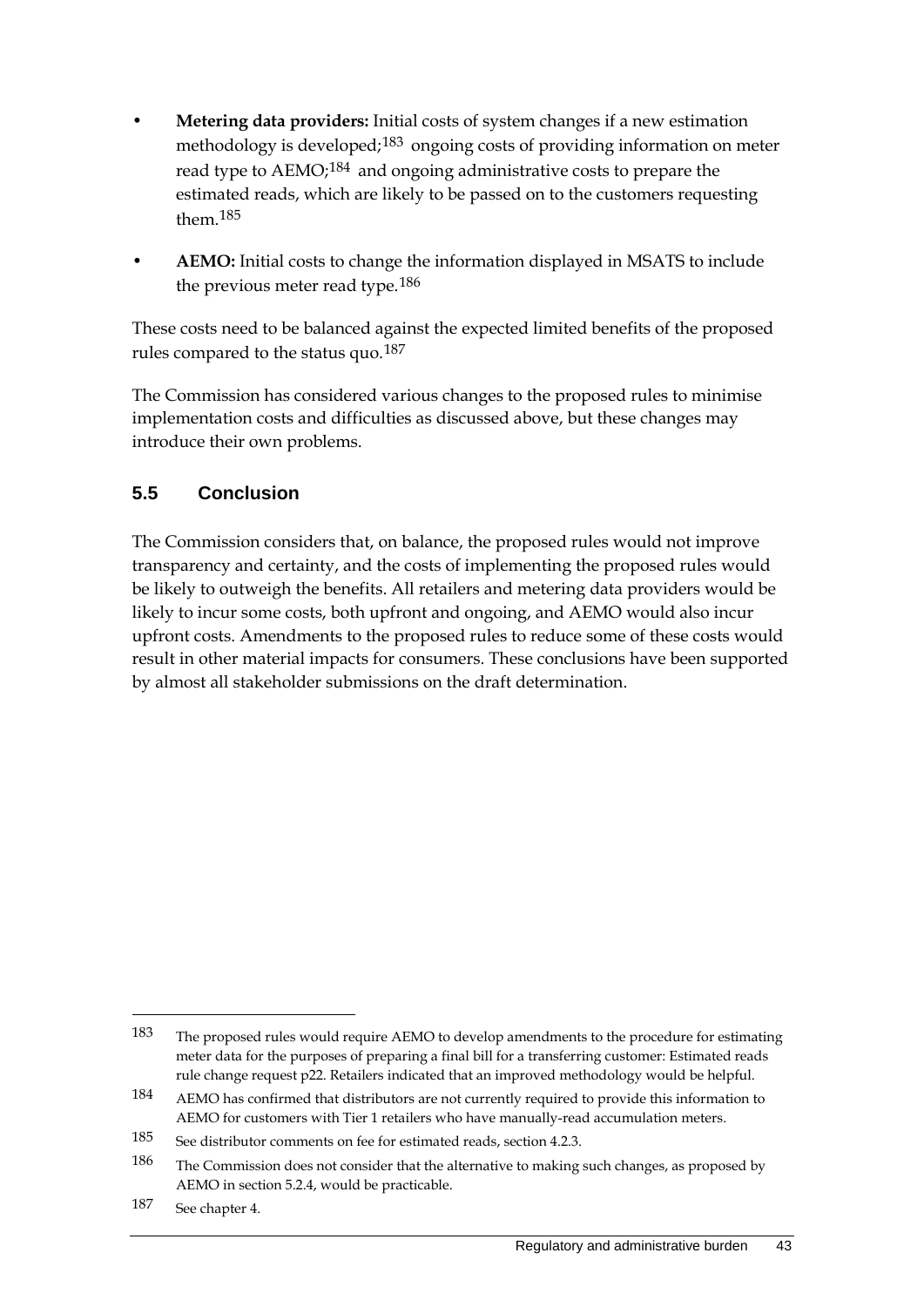# <span id="page-51-0"></span>**Abbreviations and defined terms**

| <b>AEMO</b>                                   | <b>Australian Energy Market Operator</b>                                                                                                                                 |
|-----------------------------------------------|--------------------------------------------------------------------------------------------------------------------------------------------------------------------------|
| AER                                           | <b>Australian Energy Regulator</b>                                                                                                                                       |
| <b>CATS</b> Procedure                         | <b>MSATS</b> Procedures: CATS Procedure Principles and Obligations,<br><b>AEMO</b>                                                                                       |
| <b>COAG</b>                                   | <b>Council of Australian Governments</b>                                                                                                                                 |
| Commission                                    | <b>Australian Energy Market Commission</b>                                                                                                                               |
| consultation paper                            | Consultation paper on the estimated reads rule change request,<br>published on the Commission website on 28 April 2016                                                   |
| <b>CUAC</b>                                   | <b>Consumer Utilities Advocacy Centre</b>                                                                                                                                |
| draft determination<br><b>Electricity Law</b> | Draft determination on the estimated reads rule change request,<br>published on the Commission website on 27 October 2016<br>National Electricity Law                    |
|                                               |                                                                                                                                                                          |
| <b>Electricity Objective</b>                  | National electricity objective                                                                                                                                           |
| <b>Electricity Rules</b>                      | <b>National Electricity Rules</b>                                                                                                                                        |
| <b>ENA</b>                                    | <b>Energy Networks Association</b>                                                                                                                                       |
| estimated reads rule<br>change request        | Rule change request titled "Improving the timing of the electricity<br>customer transfer process" submitted by COAG Energy Council to<br>the Commission in November 2015 |
| <b>EWON</b>                                   | Energy and Water Ombudsman of NSW                                                                                                                                        |
| <b>EWOQ</b>                                   | Energy and Water Ombudsman of Queensland                                                                                                                                 |
| <b>EWOSA</b>                                  | Energy and Water Ombudsman of South Australia                                                                                                                            |
| <b>EWOV</b>                                   | Energy and Water Ombudsman of Victoria                                                                                                                                   |
| <b>MCE</b>                                    | Ministerial Council on Energy                                                                                                                                            |
| <b>MSATS</b>                                  | Market Settlement and Transfer Solution                                                                                                                                  |
| <b>NECF</b>                                   | <b>National Energy Customer Framework</b>                                                                                                                                |
| <b>NEM</b>                                    | National electricity market                                                                                                                                              |
| <b>NMI</b>                                    | National Metering Identifier (for electricity meters)                                                                                                                    |
| <b>PIAC</b>                                   | Public Interest Advocacy Centre                                                                                                                                          |
| Retail Law                                    | National Energy Retail Law                                                                                                                                               |
| Retail Objective                              | National energy retail objective                                                                                                                                         |
| <b>Retail Rules</b>                           | <b>National Energy Retail Rules</b>                                                                                                                                      |
| Review                                        | Review of Electricity Customer Switching, published by the<br>Commission in April 2014                                                                                   |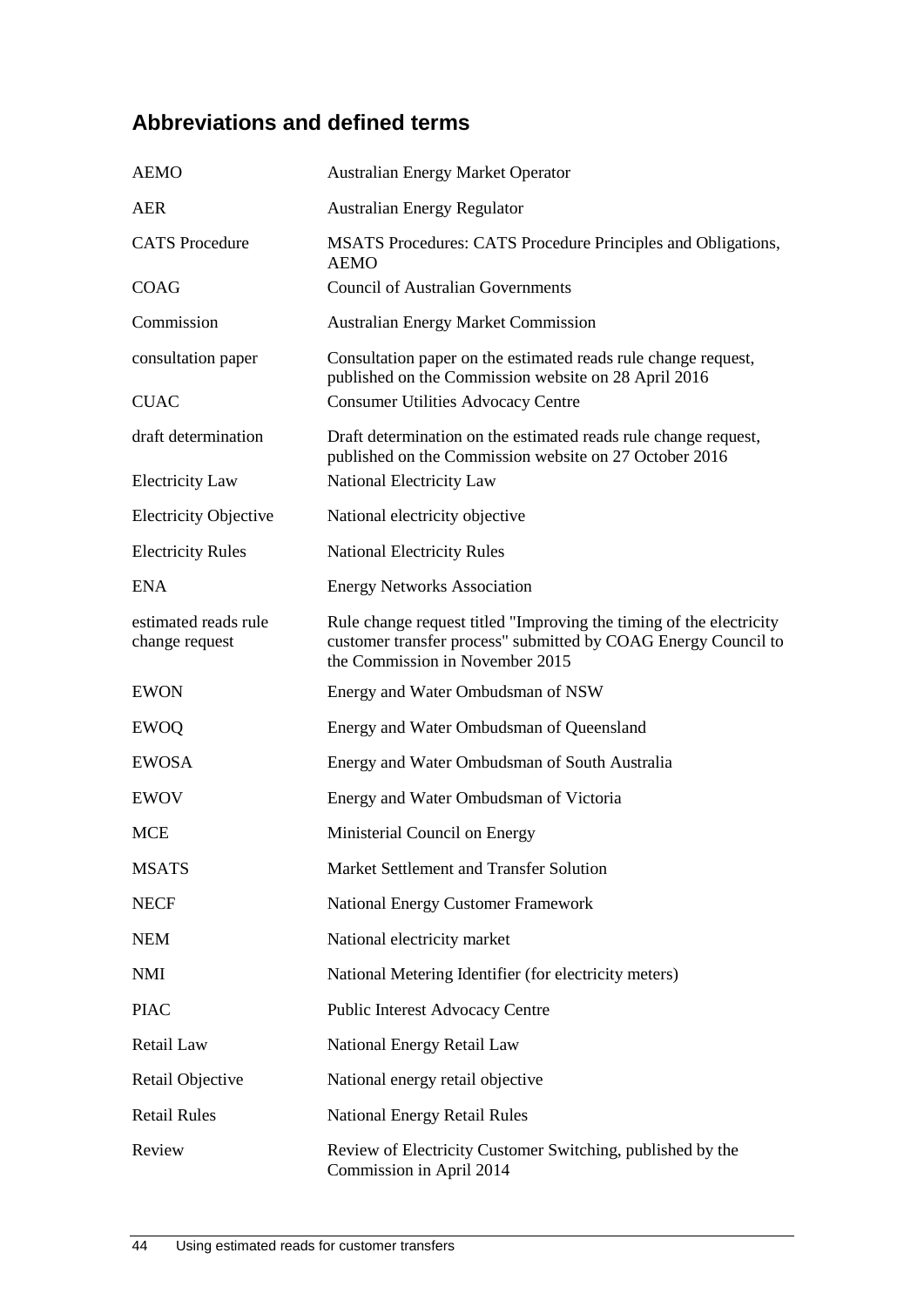transfer accuracy rule change request

Rule change request titled "Improving the accuracy of the customer transfer process" submitted by COAG Energy Council to the Commission in November 2015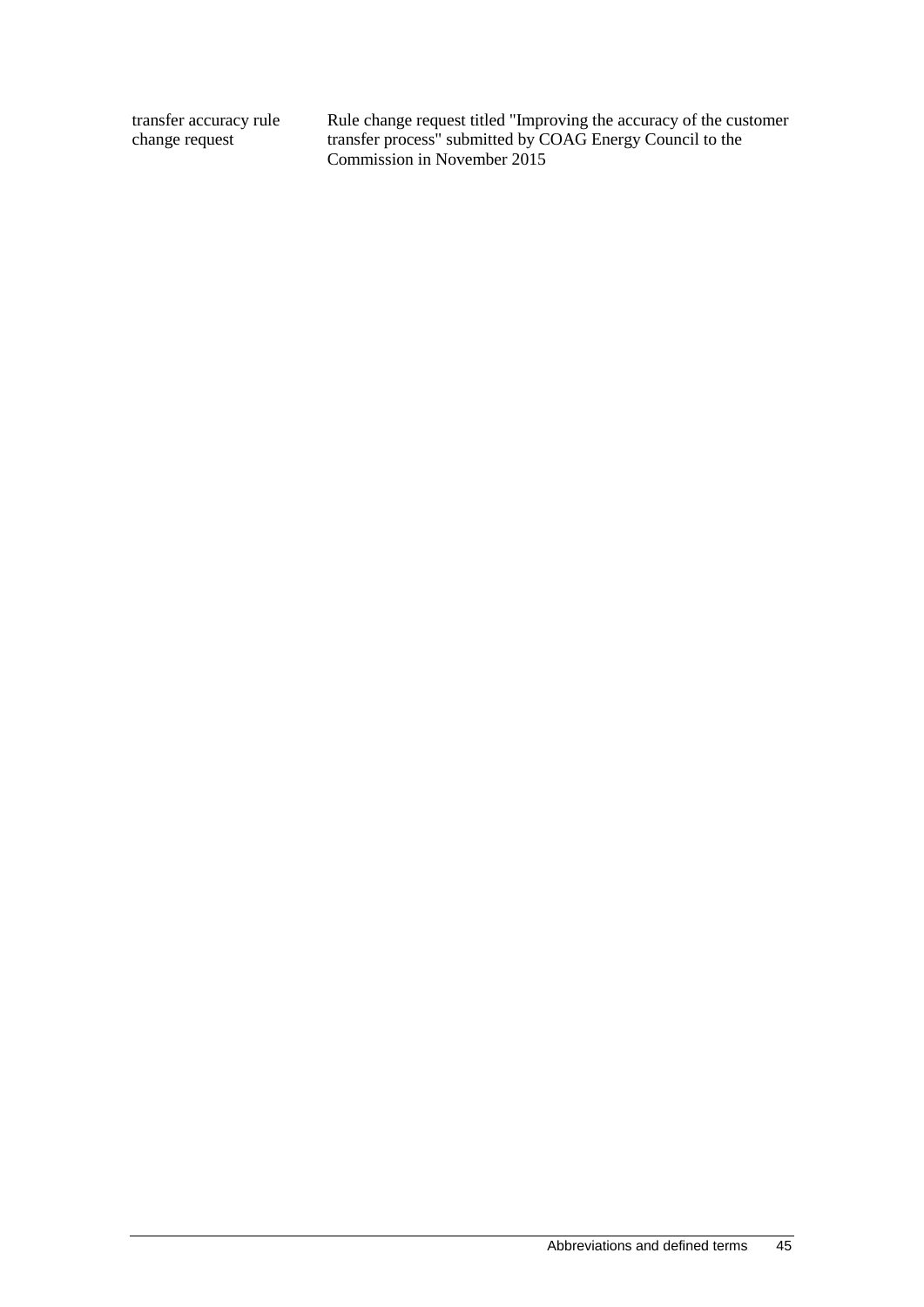# **A Summary of issues raised in first round submissions**

Where relevant, stakeholder comments raised in first round submissions to the consultation paper have been addressed throughout the final rule determination. The table below summarises issues raised by stakeholders that were not explicitly addressed in the final rule determination, and the Commission's response to those comments.

<span id="page-53-0"></span>

| <b>Issue</b>                                                                                                                                                                                                                                                                                      | Stakeholder(s)                | <b>Commission response</b>                                                                                                                                                                                                                                                                                                                               |  |  |  |
|---------------------------------------------------------------------------------------------------------------------------------------------------------------------------------------------------------------------------------------------------------------------------------------------------|-------------------------------|----------------------------------------------------------------------------------------------------------------------------------------------------------------------------------------------------------------------------------------------------------------------------------------------------------------------------------------------------------|--|--|--|
| <b>Consumer groups and ombudsmen</b>                                                                                                                                                                                                                                                              |                               |                                                                                                                                                                                                                                                                                                                                                          |  |  |  |
| The proposed restrictions on the use of estimates (in-situ<br>transfer, explicit informed consent, previous read an actual<br>read) provide customers with appropriate protection.                                                                                                                | EWON p1                       | The Commission agrees that these protections would be required if the<br>proposed rule was to be implemented. As it is an implementation matter<br>it is no longer relevant as the Commission has determined to not make a<br>final rule.                                                                                                                |  |  |  |
| The customer's explicit informed consent for a transfer on an<br>estimated read should be gained and recorded separately from<br>the consent given when accepting the terms and conditions of<br>the new contract, to increase the chances that the customer<br>understands the transfer process. | EWON p2, PIAC<br>$p4-5$       | The Commission agrees that obtaining explicit informed consent<br>specifically for the estimated read would be an important component if<br>the proposed rule was to be implemented. As it is an implementation<br>matter it is no longer relevant as the Commission has determined to not<br>make a final rule.                                         |  |  |  |
| EWON often receives complaints regarding estimates<br>prepared using the current estimation procedures, and agrees<br>that AEMO should be required to develop new estimation<br>procedures.                                                                                                       | EWON p2                       | The Commission agrees that it would be useful for AEMO to consider an<br>appropriate estimation methodology for transfers on estimates, if the<br>proposed rule was to be implemented. As it is an implementation matter<br>it is no longer relevant as the Commission has determined to not make a<br>final rule.                                       |  |  |  |
| Support for customer self-reads.                                                                                                                                                                                                                                                                  | CUAC p2, PIAC<br>p8, EWOSA p2 | The Commission supports the use of customer self-reads (which are<br>currently classified as estimated reads), but notes that some distributors<br>have been reluctant to accept them due to the costs of system changes<br>required to support customer reads. Other issues such as ensuring<br>accuracy and proper process would need to be addressed. |  |  |  |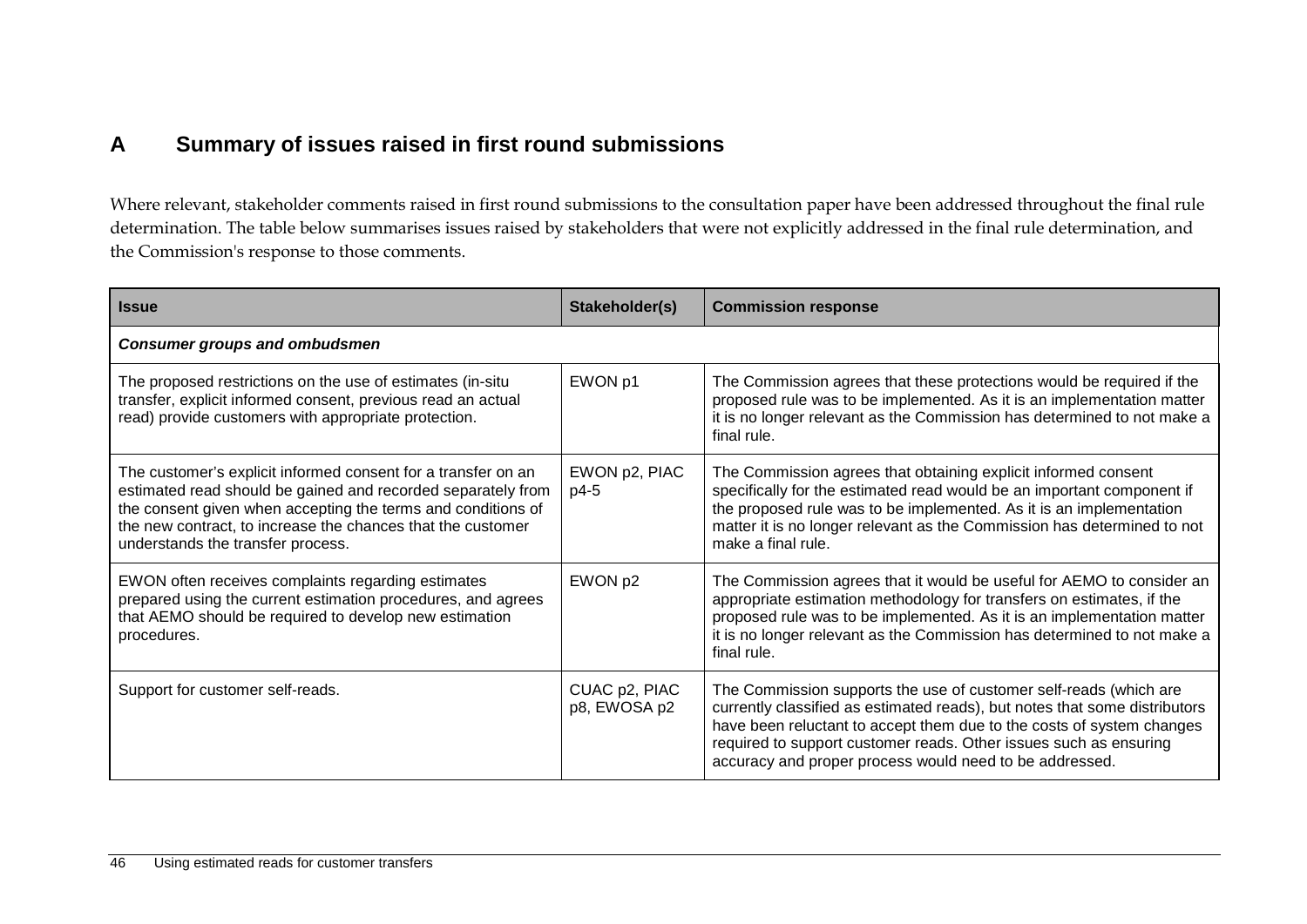| <b>Issue</b>                                                                                                                                                                                                                                                                                                                | Stakeholder(s)                   | <b>Commission response</b>                                                                                                                                                                                                                                                                                                                                                                                  |
|-----------------------------------------------------------------------------------------------------------------------------------------------------------------------------------------------------------------------------------------------------------------------------------------------------------------------------|----------------------------------|-------------------------------------------------------------------------------------------------------------------------------------------------------------------------------------------------------------------------------------------------------------------------------------------------------------------------------------------------------------------------------------------------------------|
| Victoria should be an example of best practice given the<br>introduction of advanced meters. However, transfer complaints<br>there increased nearly 20% between 2014 and 2015.                                                                                                                                              | CUAC <sub>p2</sub>               | The Commission receives this statistic with interest, but notes that<br>transfer complaints may arise for reasons other than transfer times<br>(which have reduced in Victoria, no doubt due to the introduction of<br>advanced meters).                                                                                                                                                                    |
| Delayed transfers can result in consumer detriment if there are<br>savings to be gained from switching to a cheaper offer.                                                                                                                                                                                                  | PIAC p3                          | The Commission agrees, but notes that there are existing mechanisms<br>to transfer quickly.                                                                                                                                                                                                                                                                                                                 |
| If retailers are reluctant to request an estimated read, it is<br>unlikely that consumers are told about or given this option.<br>Given the asymmetry in knowledge between retailers and<br>consumers, PIAC is concerned about customers' more general<br>capacity to press for options not expressly offered by retailers. | PIAC p3                          | The Commission understands this concern. The information disclosure<br>that would be required if the proposed rule was to be implemented is<br>discussed in section 5.3.4.                                                                                                                                                                                                                                  |
| If a customer consents to a transfer but not to the use of an<br>estimated read, and is transferred on an estimate, the transfer<br>should not be void. The new retailer should remedy the<br>situation, eg by arranging for the transfer to occur on the next<br>scheduled meter read date.                                | PIAC p7, EWOSA<br>p <sub>2</sub> | The Commission acknowledge this comment as a suggestion for<br>implementation. As it is an implementation matter it is no longer relevant<br>as the Commission has determined to not make a final rule.                                                                                                                                                                                                     |
| Gas customers are also billed on a quarterly meter read cycle<br>and experience similar lengthy transfer times of up to several<br>months. Smart meters for residential gas customers are still<br>some way off. We recommend that the proposed rule be<br>extended to gas customers.                                       | PIAC p10                         | The Commission agrees that gas transfer times can be lengthy (except<br>in South Australia, where AEMO data suggests gas transfer times are<br>slightly quicker than electricity transfer times). However, the<br>Commission has decided not to make a rule on estimated reads for<br>electricity transfers, and some of the same concerns would apply in<br>relation to estimated reads for gas transfers. |
| Requiring a special meter read when transferring would cut<br>transfer times, and customers would benefit from knowing their<br>actual consumption. However, special reads come at a cost,<br>which would usually be passed on to customers and may result<br>in a disincentive to transfer.                                | EWOSA p1                         | The Commission agrees that requiring special reads to be used on<br>transfer would cut transfer times but would result in customers incurring<br>costs. It remains an option for customers to request a special read on<br>transfer if the cost is outweighed by the benefit to them of moving to the<br>new retailer's offer more quickly.                                                                 |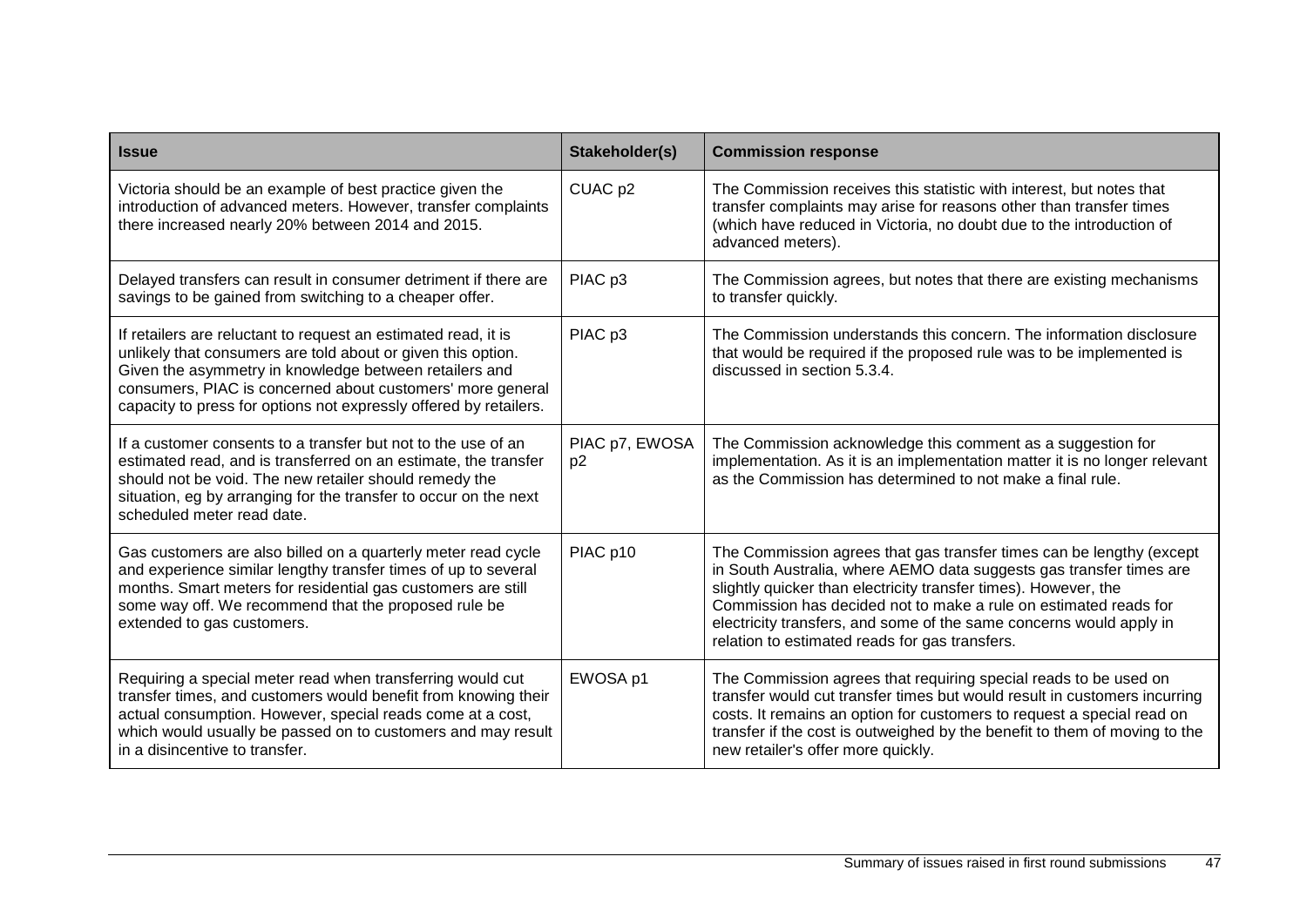| <b>Issue</b>                                                                                                                                                                                                                                                      | Stakeholder(s) | <b>Commission response</b>                                                                                                                                                                                                                                                                                                                            |
|-------------------------------------------------------------------------------------------------------------------------------------------------------------------------------------------------------------------------------------------------------------------|----------------|-------------------------------------------------------------------------------------------------------------------------------------------------------------------------------------------------------------------------------------------------------------------------------------------------------------------------------------------------------|
| With greater familiarity with smart meters (for both customers<br>and industry), it appears that estimated bills cases have fallen<br>[in Victoria] over recent years, while still remaining a steady<br>concern for customers.                                   | EWOV p3        | The Commission appreciates this information, which tends to support<br>the finding that greater penetration of advanced meters will reduce the<br>need for estimated reads.                                                                                                                                                                           |
| Estimation complaints can arise with advanced meters, in<br>relation to the use of substituted data when actual usage data<br>is not available for some technical reason. Substituted data is<br>not remedied by future actual reads (unlike with a basic meter). | EWOV p4        | The Commission appreciates this information, and understands that the<br>rollout of advanced meters will not eliminate all complaints regarding<br>estimated bills.                                                                                                                                                                                   |
| Cases concerning estimated start or end meter reads, or<br>transfers on an estimated read, are very rare.                                                                                                                                                         | EWOV p5        | This is likely to be due to the fact that retailers are currently not<br>transferring customers on estimated reads, according to AEMO data.                                                                                                                                                                                                           |
| <b>Retailers</b>                                                                                                                                                                                                                                                  |                |                                                                                                                                                                                                                                                                                                                                                       |
| As the retail market matures and consumers play a more<br>active role with their energy purchasing decisions, retailers are<br>incentivised to improve their services, including improving the<br>timeliness of transfers.                                        | AGL p2         | The Commission agrees that retailers do respond to incentives and that<br>transfer times have improved.                                                                                                                                                                                                                                               |
| The transfer process can be further improved if regulated<br>Meter Data Providers (MDPs) are held to account with respect<br>to their meter read service levels, including timeliness, agreed<br>to with the AER in their price determinations.                   | AGL p3         | The Commission notes this comment. The Commission understands<br>this to be primarily a monitoring and enforcement issue for the AER to<br>consider. For the purpose of this rule change request, meter read<br>service levels for regulated MDPs is out of scope.                                                                                    |
| Exploring the use of customer self reads will overcome barriers<br>to timely transfers such as access.                                                                                                                                                            | AGL p4         | The Commission agrees that customer self reads would overcome some<br>access issues. However, it does create other issues such as ensuring<br>accuracy and proper process, and does place a burden on the<br>customer. Some distributors have been reluctant to accept customer<br>reads due to the costs of system changes required to support them. |
| Work will need to be done to develop a methodology to<br>calculate an estimated read that will not be higher than the                                                                                                                                             | AGL p4         | The Commission agrees that this would be a potential implementation<br>issue associated with introducing estimated reads for customer                                                                                                                                                                                                                 |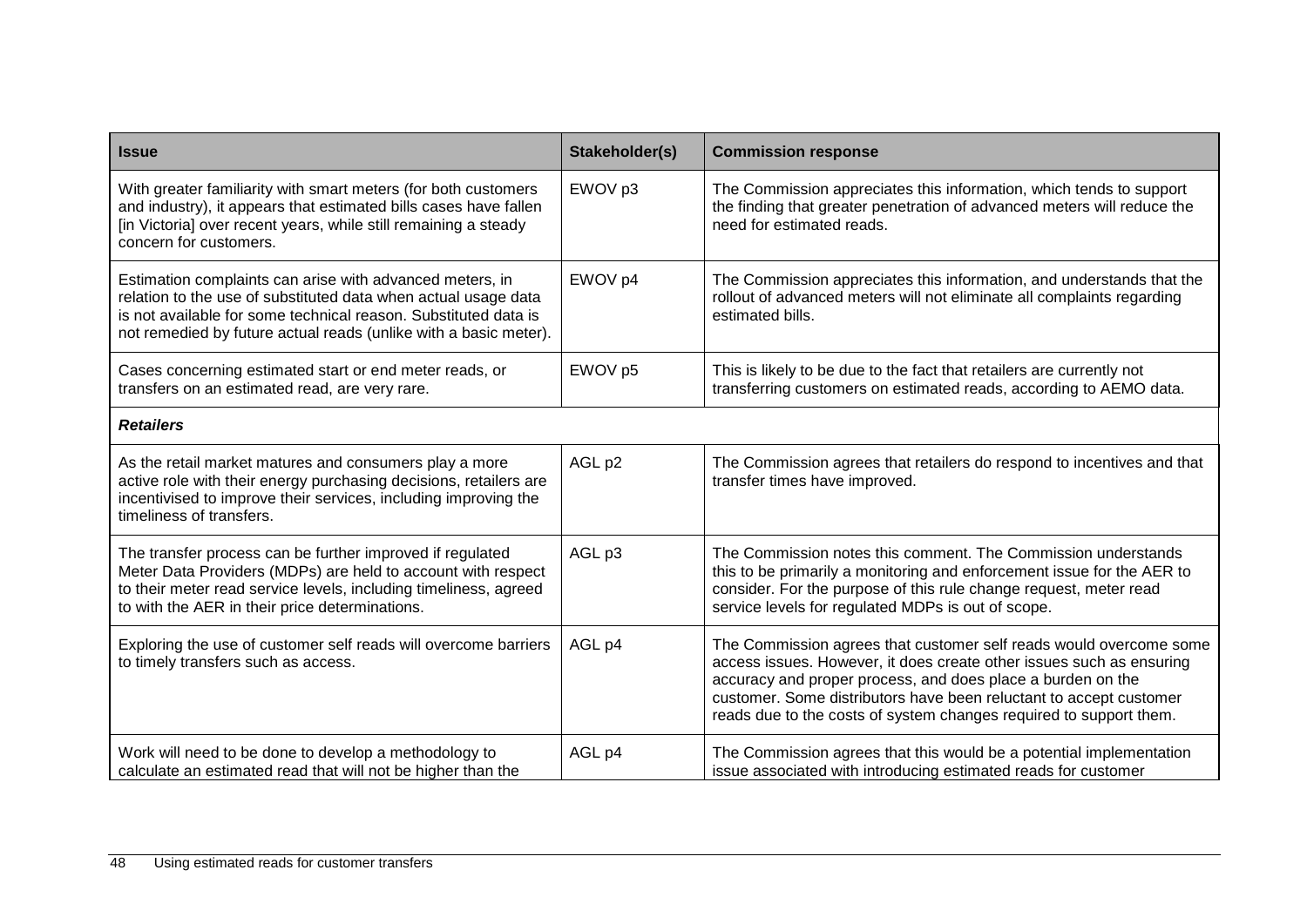| <b>Issue</b>                                                                                                                                                                                                                                                                                                                                                                                                                                    | Stakeholder(s)           | <b>Commission response</b>                                                                                                                                                                                                                                                                                                                                |
|-------------------------------------------------------------------------------------------------------------------------------------------------------------------------------------------------------------------------------------------------------------------------------------------------------------------------------------------------------------------------------------------------------------------------------------------------|--------------------------|-----------------------------------------------------------------------------------------------------------------------------------------------------------------------------------------------------------------------------------------------------------------------------------------------------------------------------------------------------------|
| next actual read.                                                                                                                                                                                                                                                                                                                                                                                                                               |                          | transfers. Handling exceptions where the estimated read used for<br>transfer is higher than the actual read that follows the transfer, imposes<br>costs on retailers. As the Commission has determined to not make a<br>final rule on estimated reads for transfer, however, this issue is no<br>longer relevant.                                         |
| The reluctance to use an estimated read stems from multiple<br>bills being applied to a customer once they have transferred in<br>the market. Customer confusion and frustration is usually<br>avoided by using an actual read over an estimated read and it<br>makes for a cleaner transfer from one retailer to another, albeit<br>delayed.                                                                                                   | Simply Energy p2         | The Commission recognises that there are barriers to estimated reads<br>being used on transfer currently, in particular the requirement for the<br>outgoing retailer to send a "correction" bill after the "final" estimated bill.                                                                                                                        |
| It is crucial to provide a rule that consumers can easily<br>understand and agree to.                                                                                                                                                                                                                                                                                                                                                           | Simply Energy p2         | The Commission agrees with this. Given the use of estimates for final<br>billing is a complex matter, part of the reasoning used by the<br>Commission in determining to not make a final rule has been the<br>inherent complexity in communicating the relevant matters to the<br>customer. This is covered in section 5.4.1 of this final determination. |
| The Retail Rules should specify the same relevant matters to<br>be disclosed to a customer for a transfer on an estimate as<br>they are currently required for billing on estimate read within<br>the Retail Rules. The matters could include for the customer<br>the 4 restrictions that the proposed rule change intends to<br>introduce before the consent is provided, giving full disclosure<br>to the customer as part of their decision. | Simply Energy p2         | The Commission acknowledge this comment as a suggestion for<br>implementation. As it is an implementation matter it is no longer relevant<br>to the rule change as the Commission has determined to not make a<br>final rule.                                                                                                                             |
| Retailers need to be aware of customers who are transferring<br>away or to them of their transfer being based on an estimated<br>read.                                                                                                                                                                                                                                                                                                          | Simply Energy<br>$pp2-3$ | The Commission agrees that this information would be necessary for the<br>outgoing retailer to have in order to know whether the customers' final<br>bill is to be estimated or otherwise. However, as this is an<br>implementation matter, it is no longer relevant as the Commission has<br>determined not to make a final rule.                        |
| The use of estimates for customer transfers increases retailer                                                                                                                                                                                                                                                                                                                                                                                  | Simply Energy p3,        | The Commission acknowledges that this may be the case for some                                                                                                                                                                                                                                                                                            |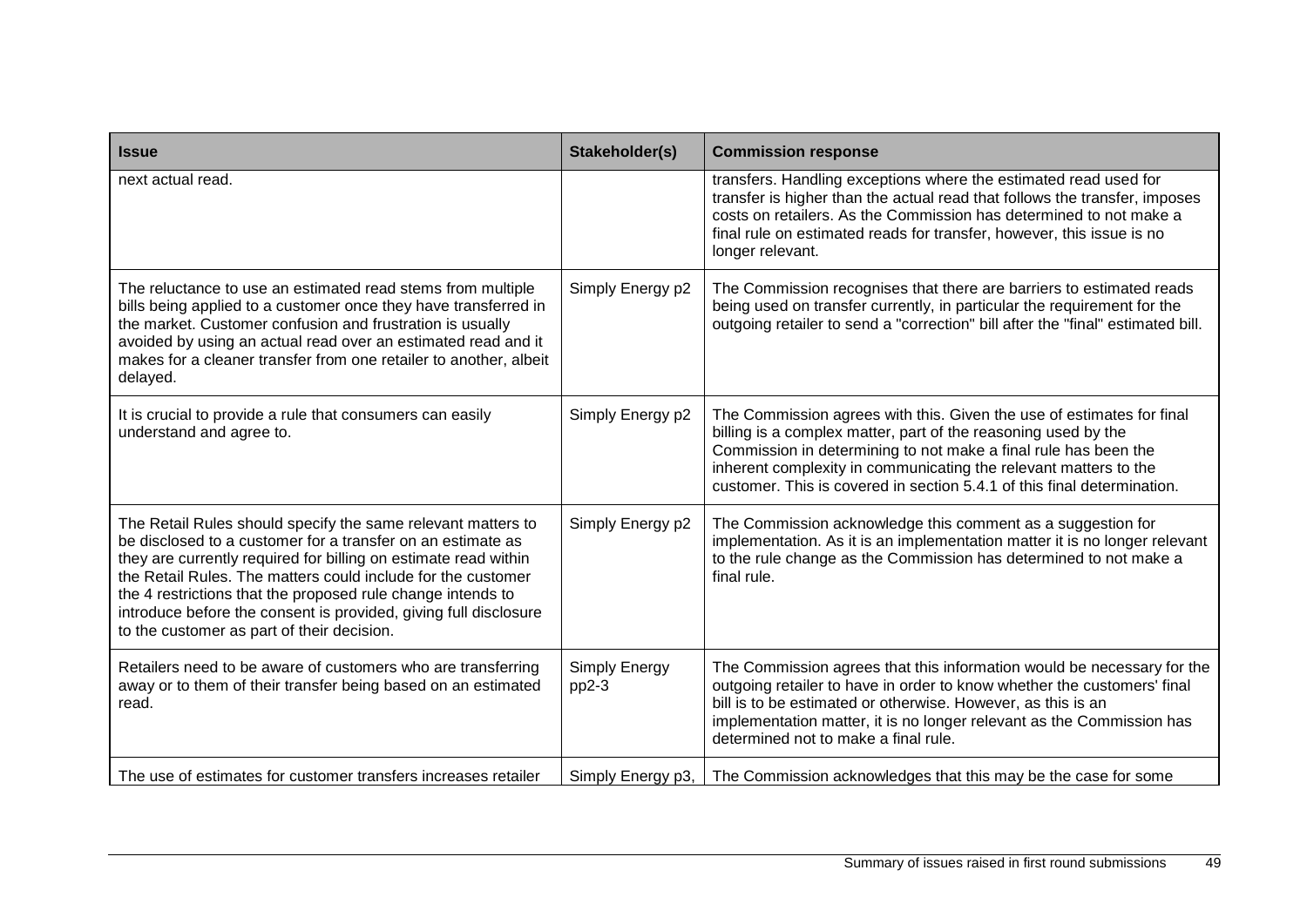| <b>Issue</b>                                                                                                                                                       | Stakeholder(s)                      | <b>Commission response</b>                                                                                                                                                                                                                                                                                                |
|--------------------------------------------------------------------------------------------------------------------------------------------------------------------|-------------------------------------|---------------------------------------------------------------------------------------------------------------------------------------------------------------------------------------------------------------------------------------------------------------------------------------------------------------------------|
| risk of adverse financial outcomes in settlement.                                                                                                                  | <b>ERM Business</b><br>Energy pp3-4 | transfers, but that in other transfers a retailer may benefit. In conducting<br>consultation on appropriate implementation of an estimated read to be<br>used for transfer the Commission considered that, on balance, retailers<br>would not be materially affected by the use of estimated reads for<br>transfer.       |
|                                                                                                                                                                    |                                     | However, given the Commission has determined not to make a final<br>rule, and that this comment concerns the implications of implementation<br>of this rule, the comment is no longer relevant.                                                                                                                           |
| There should be no detriment to the customer or incoming or<br>outgoing retailer when there is a transfer on an estimated read.                                    | <b>ERM Business</b><br>Energy pp1-2 | The Commission agrees that customers should not be worse off under<br>an estimated read used for transfer purposes. As per the above<br>response, the Commission did not consider that retailers, while facing<br>some risks associated with estimated reads used for transfer, would be<br>materially worse off.         |
| Special meter reads are not a solution for customers not<br>prepared to provide distributor access (as the MDP) for the<br>special read when required.             | <b>ERM Business</b><br>Energy p2    | The Commission agrees with this comment. As several submissions to<br>the consultation paper noted, the best means to overcome access<br>issues is to continue the market-led rollout of remotely read meters.                                                                                                            |
| Customers need to be aware of the repercussions of estimates<br>and acknowledge it provides a basis for a final bill and<br>settlement with the outgoing retailer. | <b>ERM Business</b><br>Energy p2    | The Commission agrees that customers should be aware of the<br>implications of using estimated reads for transfer. The complexity of<br>communicating how estimates work for final billing purposes is part of<br>the reason why the Commission has determined to not make a final rule,<br>as outlined in section 5.4.1. |
| Existing procedures for explicit informed consent for transfer<br>should be used for consent to the use of an estimate for<br>transfer.                            | <b>ERM Business</b><br>Energy p2    | The Commission notes this comment as relevant to implementation of<br>the proposed rule. As this is an implementation matter, it is no longer<br>relevant as the Commission has determined not to make a final rule.                                                                                                      |
| Any defective or missing explicit informed consent should<br>result in a special meter read undertaken at the incoming<br>retailer's cost.                         | <b>ERM Business</b><br>Energy p3    | The Commission notes this comment as relevant to implementation of<br>the proposed rule. As this is an implementation matter, it is no longer<br>relevant as the Commission has determined not to make a final rule.                                                                                                      |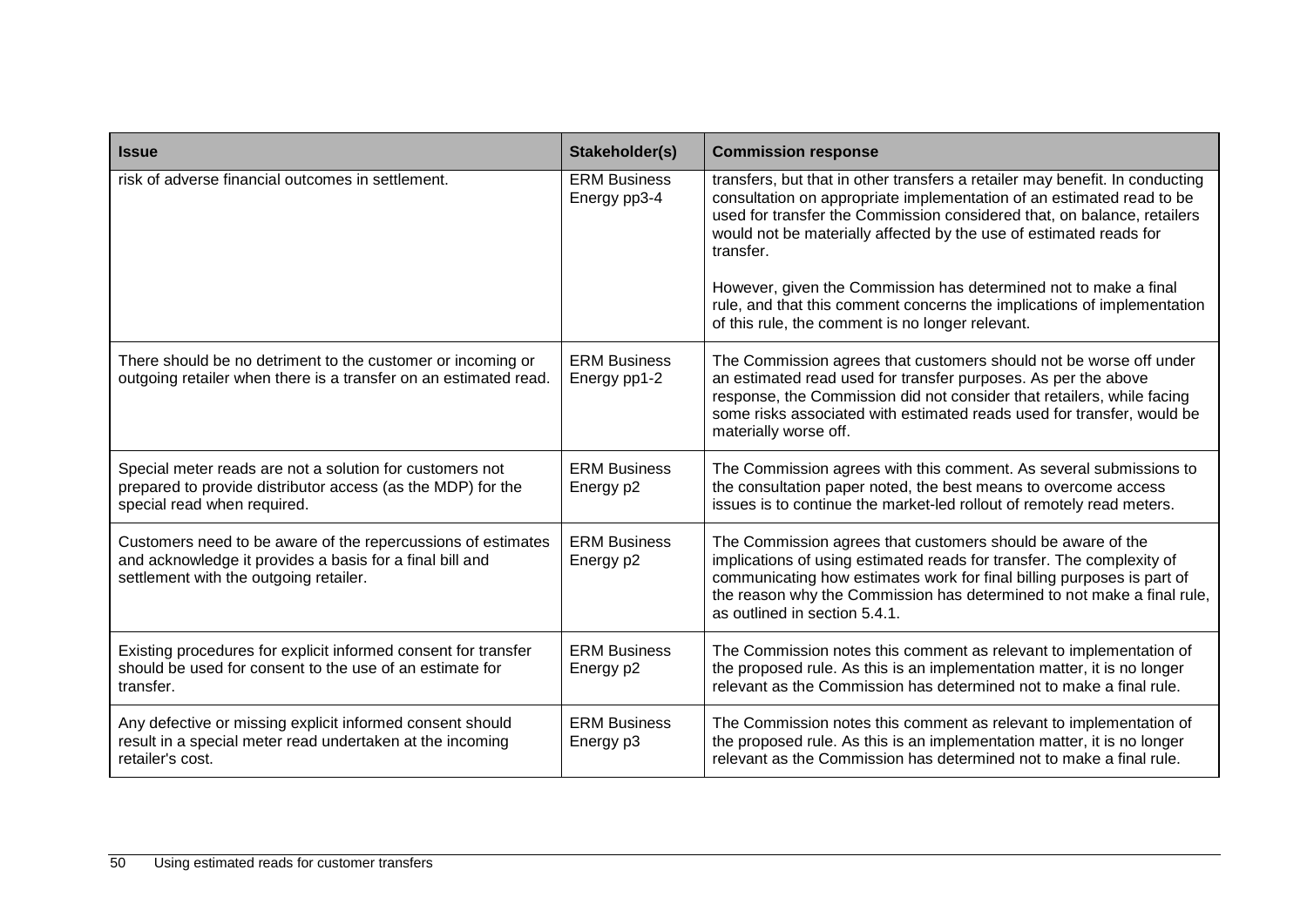| <b>Issue</b>                                                                                                                                                                                                                                                            | Stakeholder(s)                                        | <b>Commission response</b>                                                                                                                                                                                                                                                                                                                                                                                                   |
|-------------------------------------------------------------------------------------------------------------------------------------------------------------------------------------------------------------------------------------------------------------------------|-------------------------------------------------------|------------------------------------------------------------------------------------------------------------------------------------------------------------------------------------------------------------------------------------------------------------------------------------------------------------------------------------------------------------------------------------------------------------------------------|
| Estimated usage must apply across wholesale settlement,<br>Network Use of System charges and green certificate liability<br>calculations.                                                                                                                               | <b>ERM Business</b><br>Energy p3                      | As this is an implementation matter, it is no longer relevant as the<br>Commission has determined not to make a final rule.                                                                                                                                                                                                                                                                                                  |
| While minimal over a single customer, the risk is incremental<br>over a large number of customers taking up the option to<br>transfer with an estimate. This uncertainty may limit the<br>willingness of retailers to offer the option to customers.                    | <b>ERM Business</b><br>Energy p4                      | The Commission acknowledges this comment. Other retailers made<br>similar comments about their willingness to offer estimated reads to<br>customers. While this supports the Commission's analysis on the<br>limitation of the effectiveness of estimated reads for customer transfers,<br>this is no longer a relevant issue as the Commission has determined not<br>to make a final rule.                                  |
| A change to the Metrology Procedures would be required to<br>allow for subsequent actual reads being less than the<br>estimated read used for transfer.                                                                                                                 | <b>ERM Business</b><br>Energy p4                      | The Commission acknowledges that changes to the Procedures would<br>be required if estimated reads for customer transfers were to be<br>implemented. However, this is no longer relevant as the Commission<br>has determined not to make a final rule.                                                                                                                                                                       |
| Any recovery for inaccurate estimations will be at the<br>customer's new rates with the incoming retailer. Some<br>customers will be disadvantaged by recouping at a lower rate<br>and some will be advantaged by being overestimated if their<br>new rates are higher. | <b>ERM Business</b><br>Energy p4                      | The Commission acknowledges the comment identifies a genuine<br>financial risk for customers with respect to estimated reads being used<br>for customer transfers. The complexity of using estimated reads for<br>customer transfer as a financial/billing arrangement, together with its<br>lack of transparency from a consumer point of view, has formed part of<br>the Commission's reasons for not making a final rule. |
| Customers on feed-in tariffs would face particular issues if<br>transferring on an estimate.                                                                                                                                                                            | <b>ERM Business</b><br>Energy p4, Origin<br>Energy p2 | The Commission agrees there are complications for feed-in-tariff<br>customers in terms of their provision of generation to the grid, and how<br>this may interact with their net usage and billing over the period between<br>two actual reads, with an estimated read in between. These<br>complexities, and others, support the Commission's determination to not<br>make a final rule.                                    |
| Customer self reads may be cumbersome and unreliable<br>compared to estimation calculations.                                                                                                                                                                            | <b>ERM Business</b><br>Energy p4                      | The Commission accepts this comment, but notes that consumer<br>advocates support customer reads as being more reliable than other<br>forms of estimation. The priority to be given to customer reads                                                                                                                                                                                                                        |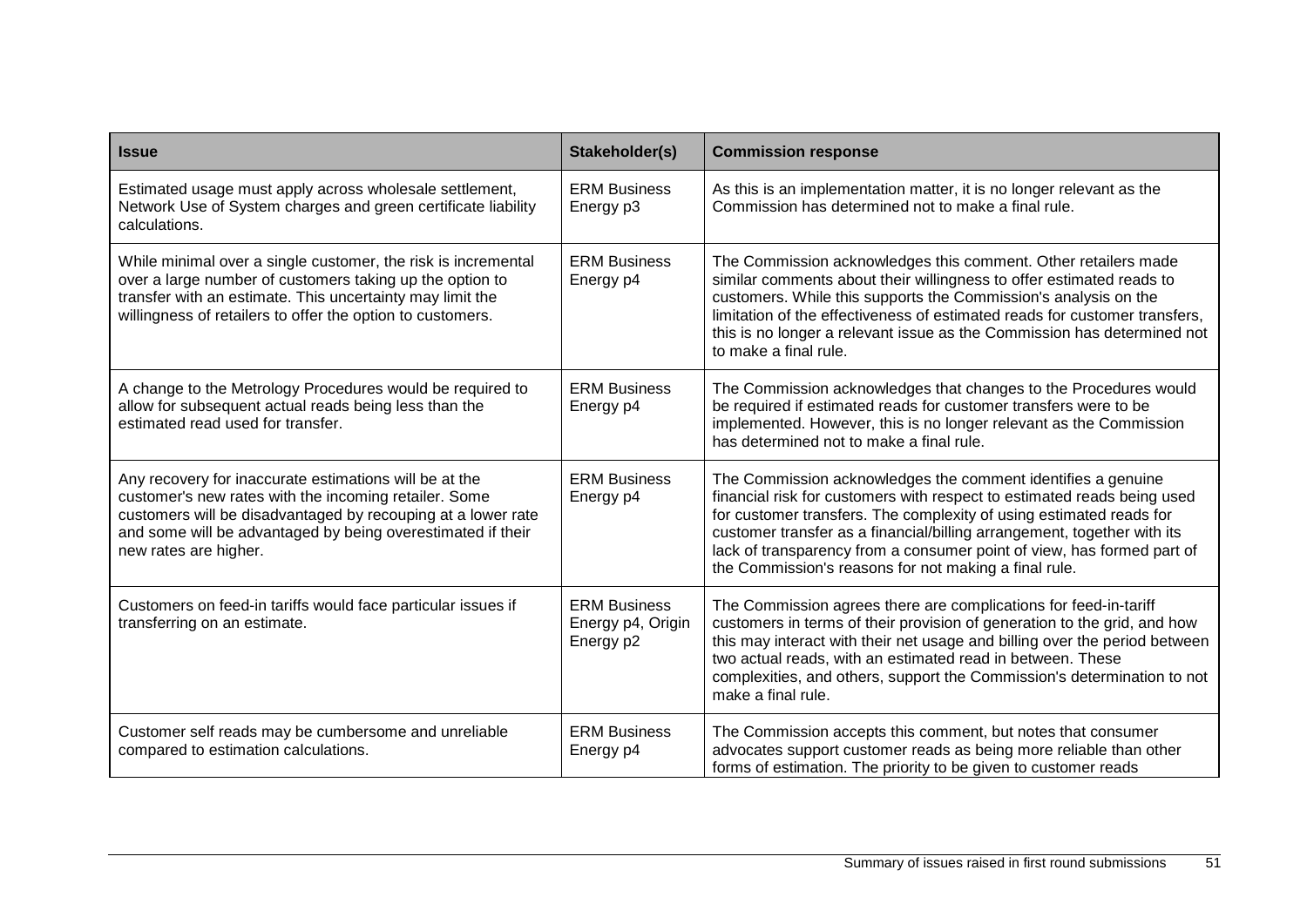| <b>Issue</b>                                                                                                                                                                             | Stakeholder(s)                   | <b>Commission response</b>                                                                                                                                                                                                                                                                                                                                                                             |
|------------------------------------------------------------------------------------------------------------------------------------------------------------------------------------------|----------------------------------|--------------------------------------------------------------------------------------------------------------------------------------------------------------------------------------------------------------------------------------------------------------------------------------------------------------------------------------------------------------------------------------------------------|
|                                                                                                                                                                                          |                                  | compared to other forms of estimation is an implementation matter, and<br>as such is no longer relevant given the Commission's determination not<br>to make a final rule.                                                                                                                                                                                                                              |
| There is some merit in using customer self reads as evidence<br>to resolve disputes                                                                                                      | <b>ERM Business</b><br>Energy p4 | The Commission acknowledges this comment. However, as this is an<br>implementation matter, it is no longer relevant as the Commission has<br>determined not to make a final rule.                                                                                                                                                                                                                      |
| There should be minimum thresholds for access to dispute<br>mechanisms by participants, particularly for the outgoing<br>retailer.                                                       | <b>ERM Business</b><br>Energy p4 | The Commission notes this comment. Given a dispute resolution<br>process is costly it would be prudent to impose a materiality threshold<br>for disputes on estimated reads used for transfers as suggested in the<br>consultation paper. However, as this is an implementation matter, it is<br>no longer relevant as the Commission has determined not to make a<br>final rule.                      |
| The requirement for an adjustment to a customer's bill to<br>account for a subsequent actual must be based on the same<br>minimum thresholds.                                            | <b>ERM Business</b><br>Energy p4 | The Commission acknowledges this comment. However, as this is an<br>implementation matter, it is no longer relevant as the Commission has<br>determined not to make a final rule.                                                                                                                                                                                                                      |
| Estimation quality can be problematic, particularly in the<br>irregularity inherent in some business customer load patterns.                                                             | <b>ERM Business</b><br>Energy p4 | The Commission notes this comment (although improved estimation<br>methodologies may assist). This comment supports the determination to<br>not make a final rule as inaccurate estimates may increase the potential<br>for customer complaints.                                                                                                                                                       |
| The incidence of transfer related complaints are proportionally<br>small compared to other complaint categories.                                                                         | <b>ERM Business</b><br>Energy p4 | The Commission agrees that complaints regarding transfer delays do<br>not form a high proportion of total complaints. The likely limited<br>effectiveness of the proposed rule in improving consumer confidence,<br>relative to the potential costs and impact on confidence of estimated<br>billing complaints, has formed part of the reasons the Commission<br>determined to not make a final rule. |
| Customers on more complex tariff structures such as demand<br>or time of use tariffs (or tariffs that don't take into account<br>customers' meter reads) would make it more difficult to | Red Energy and<br>Lumo Energy p2 | The Commission understands that using estimates on transfer would be<br>problematic for customers on these types of tariffs. The Commission                                                                                                                                                                                                                                                            |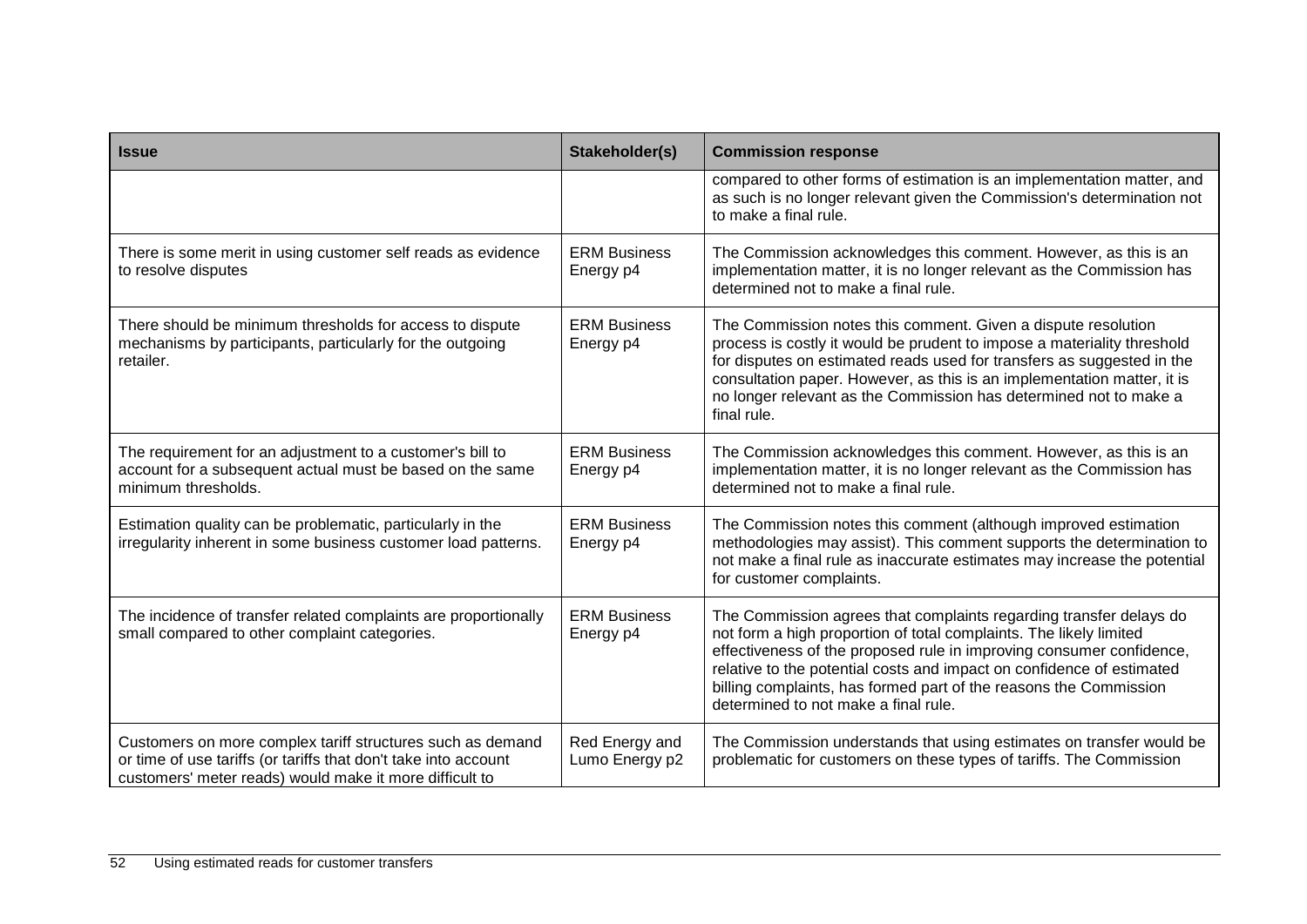| <b>Issue</b>                                                                                                                                                                                                                                                                                                                                                                       | Stakeholder(s)                                    | <b>Commission response</b>                                                                                                                                                                                                                                                           |  |
|------------------------------------------------------------------------------------------------------------------------------------------------------------------------------------------------------------------------------------------------------------------------------------------------------------------------------------------------------------------------------------|---------------------------------------------------|--------------------------------------------------------------------------------------------------------------------------------------------------------------------------------------------------------------------------------------------------------------------------------------|--|
| reconcile a single estimate reading with who was the<br>Financially Responsible Market Participant at the relevant time.                                                                                                                                                                                                                                                           |                                                   | considers it supports the determination to not make a final rule.                                                                                                                                                                                                                    |  |
| The explicit informed consent being gained by the incoming<br>retailer while the outgoing retailer relies on this consent to<br>issue a final bill based on an estimated read result in an<br>imbalance being the party responsible for ensuring compliance<br>and the party responsible for gaining and recording the<br>information required to allow compliance to be achieved. | Red Energy and<br>Lumo Energy p3                  | The Commission does not consider that this would be an issue in<br>practice. However, it is no longer relevant as the Commission has<br>determined not to make a final rule.                                                                                                         |  |
| The incoming retailer does not need to provide the outgoing<br>retailer a record of consent to the estimated read being used<br>for transfer.                                                                                                                                                                                                                                      | Origin Energy p3                                  | The Commission agrees, but as this is an implementation matter, it is no<br>longer relevant as the Commission has determined not to make a final<br>rule.                                                                                                                            |  |
| It is unlikely that in aggregate any retailer will experience<br>settlement volumes resulting in under or overpayment of spot<br>market outcomes. Market, renewable energy certificates and<br>ancillary services will also likely net out to zero.                                                                                                                                | Origin Energy p4                                  | The Commission agrees with this comment, and it did not consider this<br>issue as a reason not to make a final rule.                                                                                                                                                                 |  |
| Estimation methodologies in the Metrology Procedures are<br>sufficient for type 6 meters.                                                                                                                                                                                                                                                                                          | Origin Energy p4                                  | The Commission acknowledges this comment. However, as this is an<br>implementation matter, it is no longer relevant as the Commission has<br>determined not to make a final rule.                                                                                                    |  |
| A lower threshold for disputing an estimated read from an MDP<br>should apply.                                                                                                                                                                                                                                                                                                     | Origin Energy p5                                  | The Commission acknowledges this comment. However, as this is an<br>implementation matter, it is no longer relevant as the Commission has<br>determined not to make a final rule                                                                                                     |  |
| <b>Distributors</b>                                                                                                                                                                                                                                                                                                                                                                |                                                   |                                                                                                                                                                                                                                                                                      |  |
| Exclude Victoria from the proposed rule, as most customers<br>there have smart meters, and it would be expensive to change<br>systems to allow estimates just for the small and diminishing<br>number of customers with manually-read meters.                                                                                                                                      | <b>AusNet Services</b><br>p3, United Energy<br>p1 | The Commission understands this concern but notes that it would be<br>difficult to exclude Victoria from the proposed new provisions in the<br>Electricity Rules. For various reasons, including the difficulty and<br>expense of implementing the proposed rule, the Commission has |  |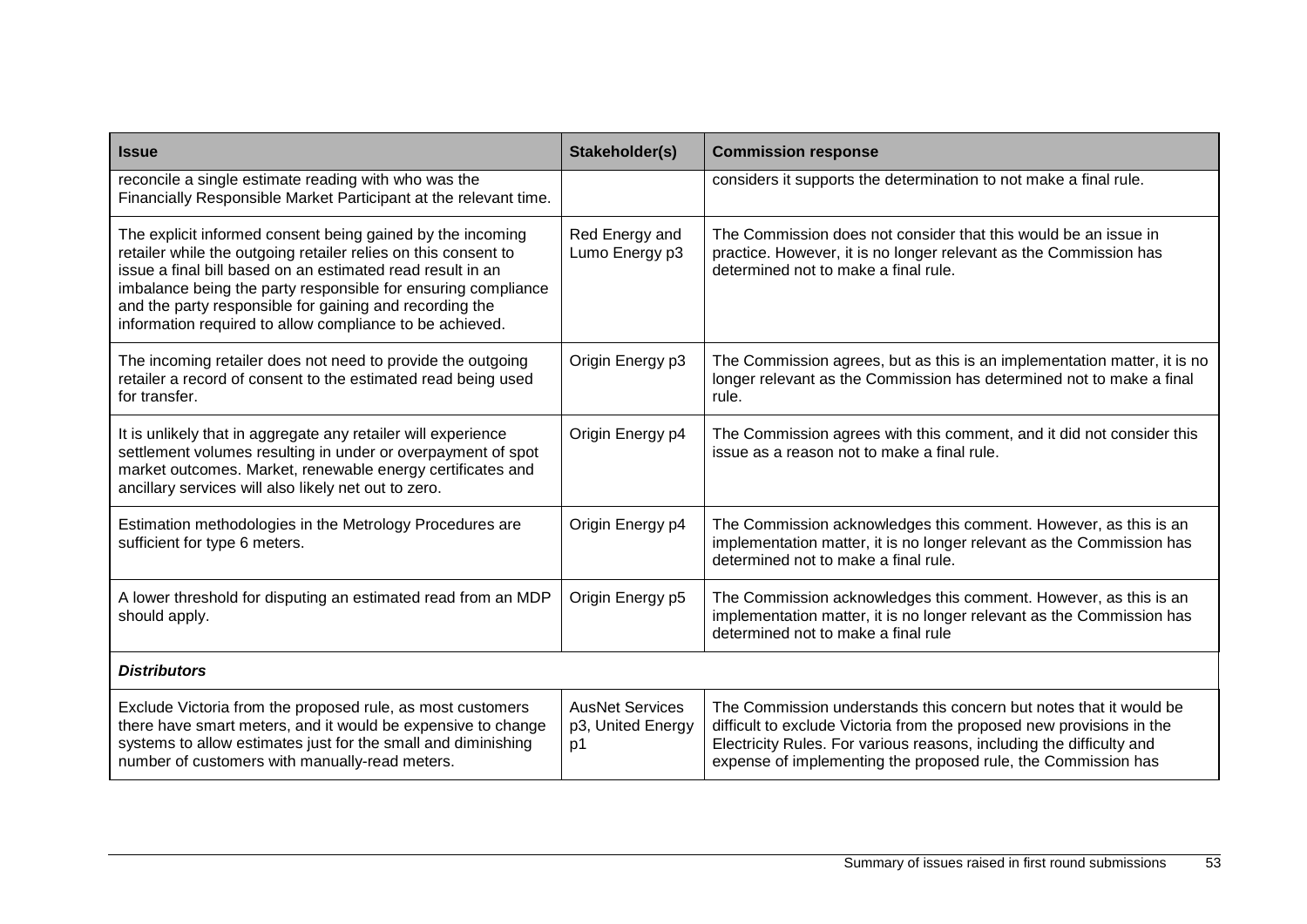| <b>Issue</b>                                                                                                                                                                                        | Stakeholder(s)                 | <b>Commission response</b>                                                                                                                                                                               |
|-----------------------------------------------------------------------------------------------------------------------------------------------------------------------------------------------------|--------------------------------|----------------------------------------------------------------------------------------------------------------------------------------------------------------------------------------------------------|
|                                                                                                                                                                                                     |                                | decided not to make a rule.                                                                                                                                                                              |
| Do not allow estimates on transfer if the date of the estimate is<br>very close to the previous or next meter read, to reduce the<br>chances of the estimate being higher than the next meter read. | <b>AusNet Services</b><br>p4   | The Commission acknowledges this is a potential issue. For various<br>reasons, including the difficulty and expense of implementing the<br>proposed rule, the Commission has decided not to make a rule. |
| Do not allow estimates on transfer for customers on solar<br>feed-in tariffs.                                                                                                                       | <b>AusNet Services</b><br>p4   | The Commission acknowledges this is a potential issue. For various<br>reasons, including the difficulty and expense of implementing the<br>proposed rule, the Commission has decided not to make a rule. |
| Avoid the use of estimates on transfer when the meter is being<br>replaced.                                                                                                                         | ENA p2                         | The Commission acknowledges this is a potential issue. For various<br>reasons, including the difficulty and expense of implementing the<br>proposed rule, the Commission has decided not to make a rule. |
| It would be difficult to objectively determine whether the<br>customer is remaining at the same premises.                                                                                           | <b>AusNet Services</b><br>p4   | For various reasons, including the difficulty and expense of<br>implementing the proposed rule, the Commission has decided not to<br>make a rule.                                                        |
| Explicit informed consent is a fundamental requirement for the<br>framework of transferring on estimates.                                                                                           | <b>AusNet Services</b><br>p4   | The Commission agrees.                                                                                                                                                                                   |
| High level estimates indicate that less than 100 of our<br>customers would benefit each year from the proposed rule.                                                                                | Ergon Energy p1                | For various reasons, including the difficulty and expense of<br>implementing the proposed rule, the Commission has decided not to<br>make a rule.                                                        |
| The proposed rule does not strike an appropriate balance<br>between the costs of the change and the benefits to be<br>realised by those who would bear the costs of that change.                    | Ergon Energy p1,<br>Energex p2 | The Commission agrees.                                                                                                                                                                                   |
| <b>Others: AEMO, Metropolis</b>                                                                                                                                                                     |                                |                                                                                                                                                                                                          |
| Without appropriate safeguards a dispute resolution process<br>for estimated reads could become a default method used to                                                                            | AEMO p3                        | The Commission agrees.                                                                                                                                                                                   |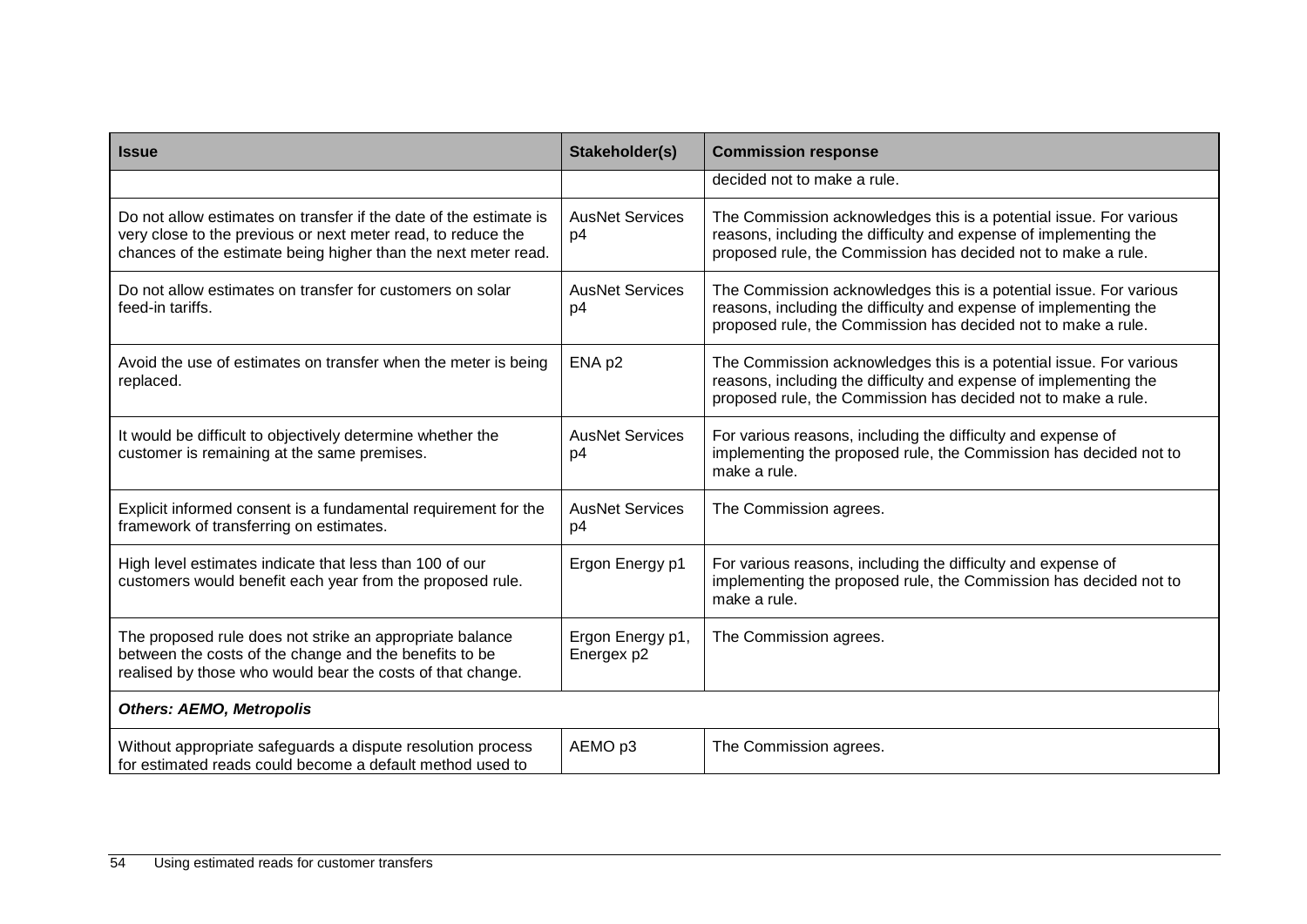| <b>Issue</b>                                                                                                                                                                                                                                 | Stakeholder(s) | <b>Commission response</b>                                                                                                                                                                                     |
|----------------------------------------------------------------------------------------------------------------------------------------------------------------------------------------------------------------------------------------------|----------------|----------------------------------------------------------------------------------------------------------------------------------------------------------------------------------------------------------------|
| frustrate the application of estimated readings for transfers.<br>The benefit of being able to dispute an estimated reading is<br>questionable, provided the estimate was determined in<br>accordance with the rules.                        |                |                                                                                                                                                                                                                |
| The significant delay between consumers identifying a service<br>they want, and when that service begins - usually due to<br>transfer delays - is a challenge when selling advanced meters.                                                  | Metropolis p1  | The Commission agrees that shorter transfer times would be beneficial,<br>but does not consider that the proposed rule would efficiently achieve<br>this goal, as discussed in chapters 4 and 5.               |
| Even where the customer transfer is fast (such as with a<br>special read), it's not possible to provide a guarantee to the<br>customer of the timeframe. This uncertainty is a significant<br>barrier to selling advanced metering services. | Metropolis p2  | The Commission understands this issue, but it is not clear that the<br>timing of a transfer on an estimate (under the proposed rule) would be<br>more certain than the timing of a transfer on a special read. |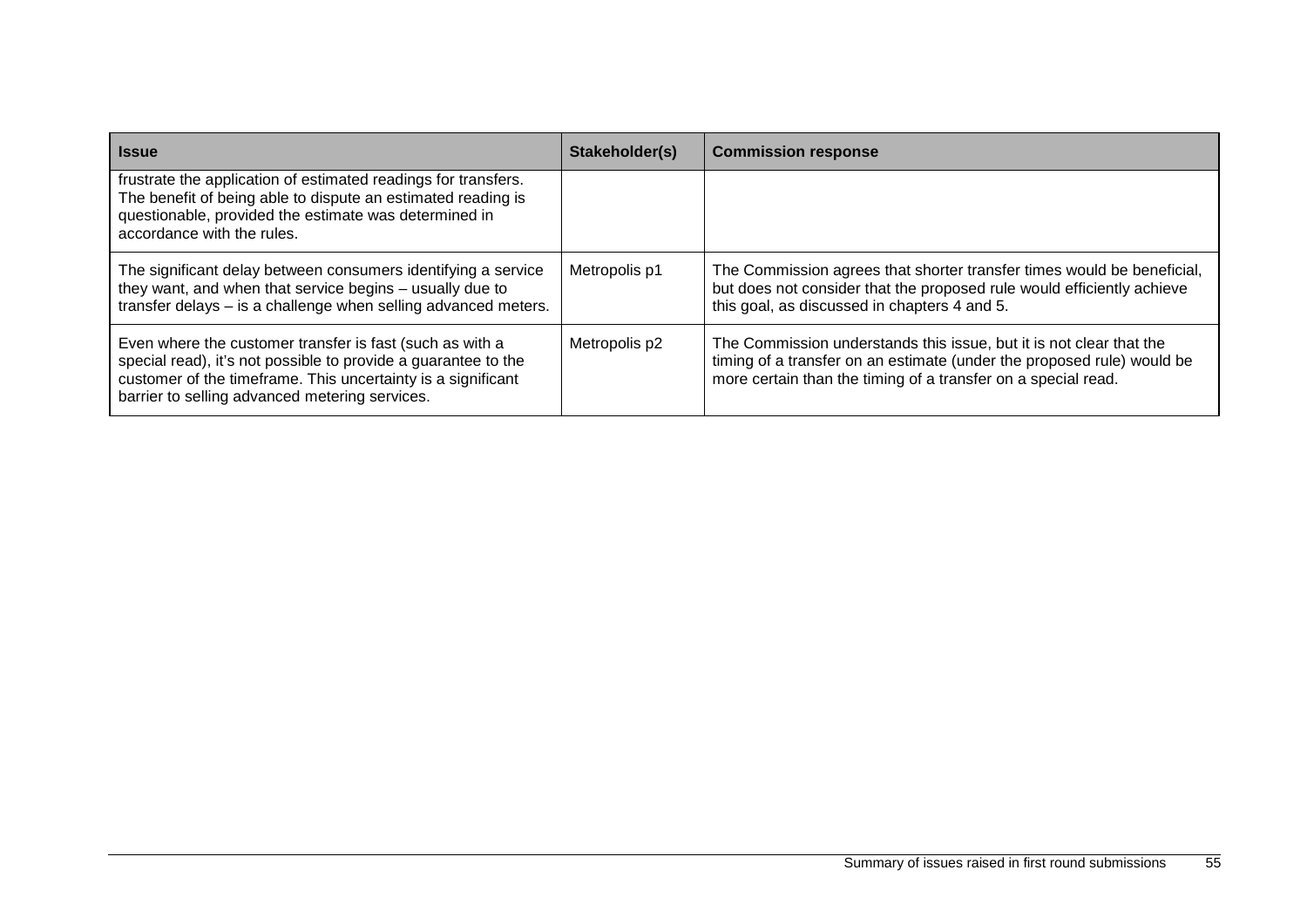# **B Summary of issues raised in second round submissions**

This appendix sets out the issues raised in the second round of consultation on this rule change request and the Commission's response to each issue, to the extent the issue has not been discussed in the body of the final determination.

<span id="page-63-0"></span>

| <b>Issue</b>                                                                                                                                                                                                                                                                                                                                                                                                                                                                                               | Stakeholder(s)                                             | <b>Commission response</b>                                                                                                                                                                                                                                                                                                                                                                                                                                             |  |
|------------------------------------------------------------------------------------------------------------------------------------------------------------------------------------------------------------------------------------------------------------------------------------------------------------------------------------------------------------------------------------------------------------------------------------------------------------------------------------------------------------|------------------------------------------------------------|------------------------------------------------------------------------------------------------------------------------------------------------------------------------------------------------------------------------------------------------------------------------------------------------------------------------------------------------------------------------------------------------------------------------------------------------------------------------|--|
| <b>Retailers</b>                                                                                                                                                                                                                                                                                                                                                                                                                                                                                           |                                                            |                                                                                                                                                                                                                                                                                                                                                                                                                                                                        |  |
| Customers without a smart meter will not be disadvantaged as<br>special reads can be used for quicker transfers.                                                                                                                                                                                                                                                                                                                                                                                           | Red Energy and<br>Lumo Energy p1;<br>EnergyAustralia<br>p1 | The Commission agrees that special reads are a useful option to<br>facilitate quicker transfers. Data presented in the Consultation Paper<br>indicated that transfers on special reads are at least as fast as transfers<br>in Victoria using smart meters.                                                                                                                                                                                                            |  |
| It is important in making new rules to regulate for an outcome<br>that addresses a market failure or externality and does not<br>inhibit innovative practices. The decision not to make a rule on<br>estimated reads recognises that retailers are already<br>implementing solutions to improve transfer speed and remain<br>incentivised through consumer preference for faster transfers<br>to continue.                                                                                                 | AGL p5                                                     | The Commission agrees with this statement, noting that every rule<br>change request must be tested against the relevant objectives (here, the<br>Electricity Objective and Retail Objective).                                                                                                                                                                                                                                                                          |  |
| Individual consumer                                                                                                                                                                                                                                                                                                                                                                                                                                                                                        |                                                            |                                                                                                                                                                                                                                                                                                                                                                                                                                                                        |  |
| The 10-day cooling off period is not working as intended. A<br>different protocol is needed when consumers initiate the<br>transfer request. Customers should be able to have the<br>transfer process initiated with the start of the cooling-off period,<br>particularly if their next meter read falls within the cooling off<br>period. Furthermore, if the transfer process is initiated within<br>the cooling-off period then the losing retailer can respond with<br>better offers during that time. | Electricity<br>Consumer p1                                 | The Commission acknowledges these comments, but notes that they fall<br>outside the scope of the rule change request.<br>The Commission understands that if a customer's meter is read during<br>the cooling off period, retailers would be likely to use that meter read as<br>the transfer meter read rather than waiting another three months for the<br>next scheduled meter read.<br>Although retailers' general practice is to wait until the end of the cooling |  |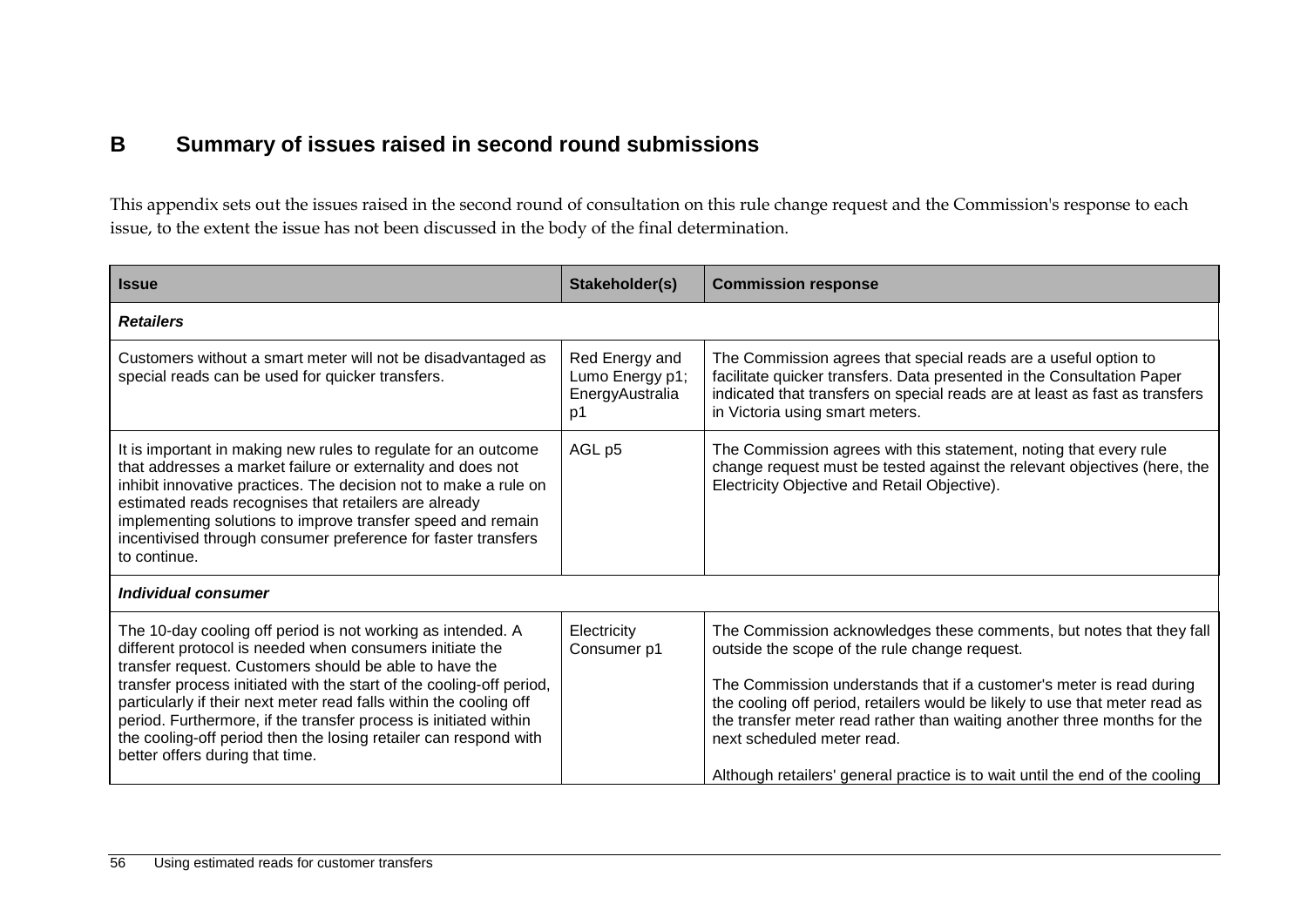| <b>Issue</b>                                                                                                                                                                                                                                                                               | Stakeholder(s)             | <b>Commission response</b>                                                                                                                                                                                                                                                                                                                                                                                                                                          |  |
|--------------------------------------------------------------------------------------------------------------------------------------------------------------------------------------------------------------------------------------------------------------------------------------------|----------------------------|---------------------------------------------------------------------------------------------------------------------------------------------------------------------------------------------------------------------------------------------------------------------------------------------------------------------------------------------------------------------------------------------------------------------------------------------------------------------|--|
|                                                                                                                                                                                                                                                                                            |                            | off period to transfer a customer, Retail Rule 57(2) permits a customer<br>transfer to go ahead prior to the end of the cooling off period (provided<br>that the transfer can be reversed if the customer elects to withdraw from<br>the contract).                                                                                                                                                                                                                 |  |
| One alternative solution to slow transfers would be for retailers<br>to accept customer photographs of electricity meters instead of<br>estimated reads. Users who want a speedy transfer could sign<br>a statutory declaration saying that the photograph was taken<br>on the stated day. | Electricity<br>Consumer p1 | The Commission acknowledges this suggestion and notes that customer<br>reads (which are currently classified as estimated reads) are permitted<br>under the current rules. However, the Commission notes that some<br>distributors have been reluctant to accept them due to the costs of<br>system changes required to accept, verify and process customer reads.<br>Other issues such as ensuring accuracy and proper process would also<br>need to be addressed. |  |
| <b>AEMO</b>                                                                                                                                                                                                                                                                                |                            |                                                                                                                                                                                                                                                                                                                                                                                                                                                                     |  |
| The 30-day transfer time benchmark implied in the rule change<br>proposal was for all customer transfers to be completed within<br>this period. While transfer times have improved they are still<br>significantly shy of that target.                                                     | AEMO p2                    | The Commission notes that the proposed rule, if made, would not<br>ensure that all transfers are completed within 30 days, and indeed is<br>unlikely to noticeably improve average transfer times (see section 4.4).<br>For these reasons, together with the implementation costs and<br>difficulties discussed in section 5.4, it does not pass the cost-benefit<br>assessment.                                                                                    |  |
| Costs for special reads, while generally low currently, may rise<br>over time with the introduction of advanced metering.                                                                                                                                                                  | AEMO p4                    | The Commission agrees that this is possible, but notes that special<br>meter read costs may rise or fall over time for various different reasons,<br>eg increased competition between meter reading contractors may result<br>in lower prices.                                                                                                                                                                                                                      |  |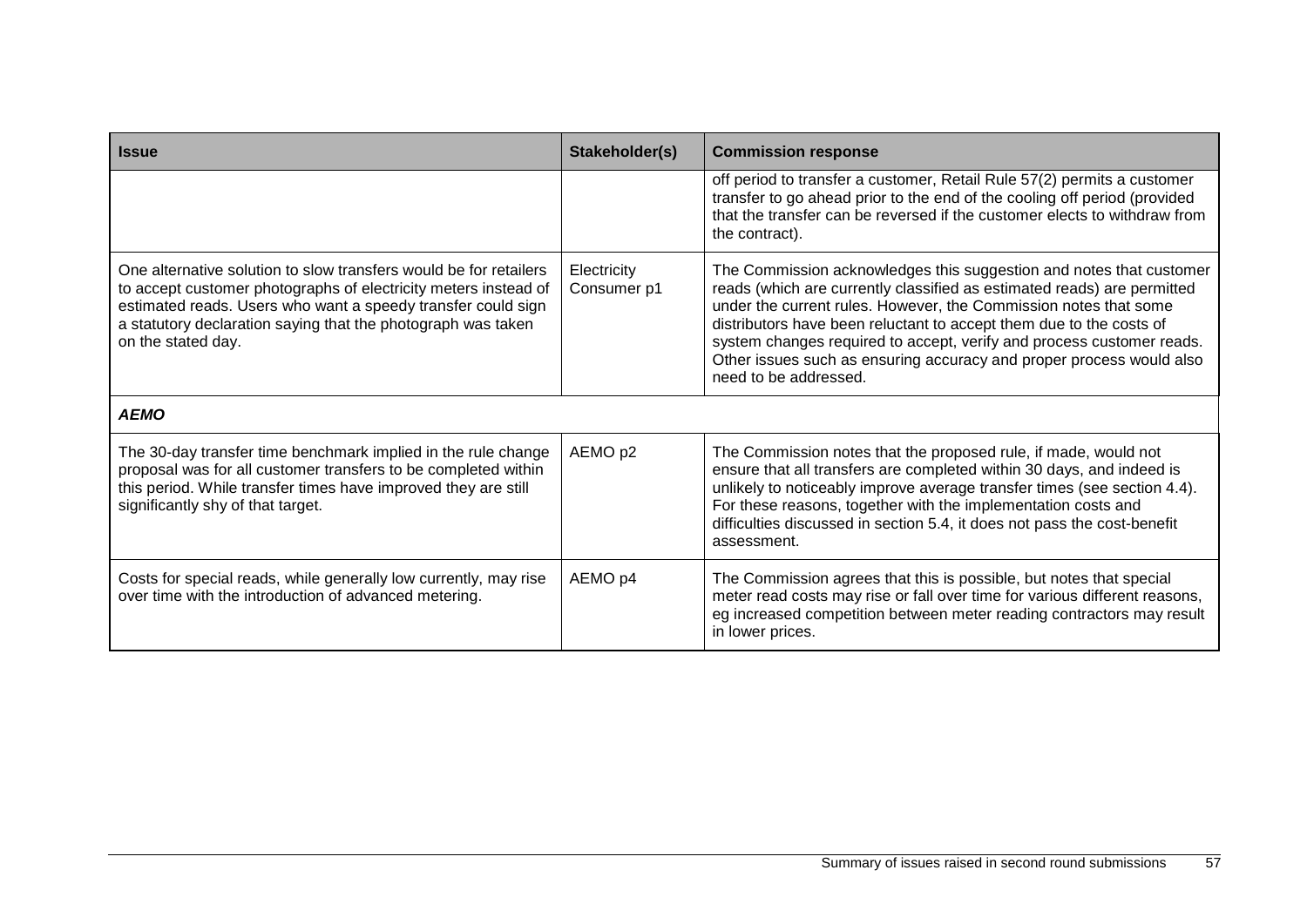# <span id="page-65-0"></span>**C Legal requirements under the Electricity Law and the Retail Law**

This appendix sets out the relevant legal requirements under the Electricity Law and the Retail Law for the Commission to make this final rule determination.

# <span id="page-65-1"></span>**C.1 Final rule determination**

In accordance with section 102 of the Electricity Law and section 259 of the Retail Law the Commission has made this final rule determination in relation to the estimated reads rule proposed by the COAG Energy Council.

The Commission has determined it should not make a final rule. The Commission's reasons for making this final rule determination are summarised in section [2.3](#page-14-0) and provided in detail in chapters 4 and 5.

# <span id="page-65-2"></span>**C.2 Power to make the rule**

The Commission is satisfied that the subject matter of the rule change request falls within the subject matter about which the Commission may make rules. It falls within section 34 of the Electricity Law as it relates to the activities of persons participating in the national electricity market or involved in the operation of the national electricity system, and relates to facilitating and supporting the provision of services to retail customers.[188](#page-65-4)

Furthermore, it falls within section 237 of the Retail Law, as it relates to the provision of energy services to customers, and to the activities of persons involved in the sale and supply of energy to customers.<sup>[189](#page-65-5)</sup>

# <span id="page-65-3"></span>**C.3 Commission's considerations**

In assessing the rule change request, the Commission considered:

- the Commission's powers under the Electricity Law and the Retail Law to make the rule;
- the rule change request;
- the fact that there is no relevant Ministerial Council of Energy (MCE) Statement of Policy Principles;[190](#page-65-6)

<span id="page-65-4"></span><sup>188</sup> Electricity Law sections  $34(1)(a)(iii)$  and (aa).

<span id="page-65-5"></span><sup>189</sup> Retail Law section 237(1)(a).

<span id="page-65-6"></span><sup>190</sup> Under section 33 of the Electricity Law and section 236 of the Retail Law, the Commission must have regard to any relevant MCE statement of policy principles in making a rule. The MCE is referenced in the Commission's governing legislation and is a legally enduring body comprising